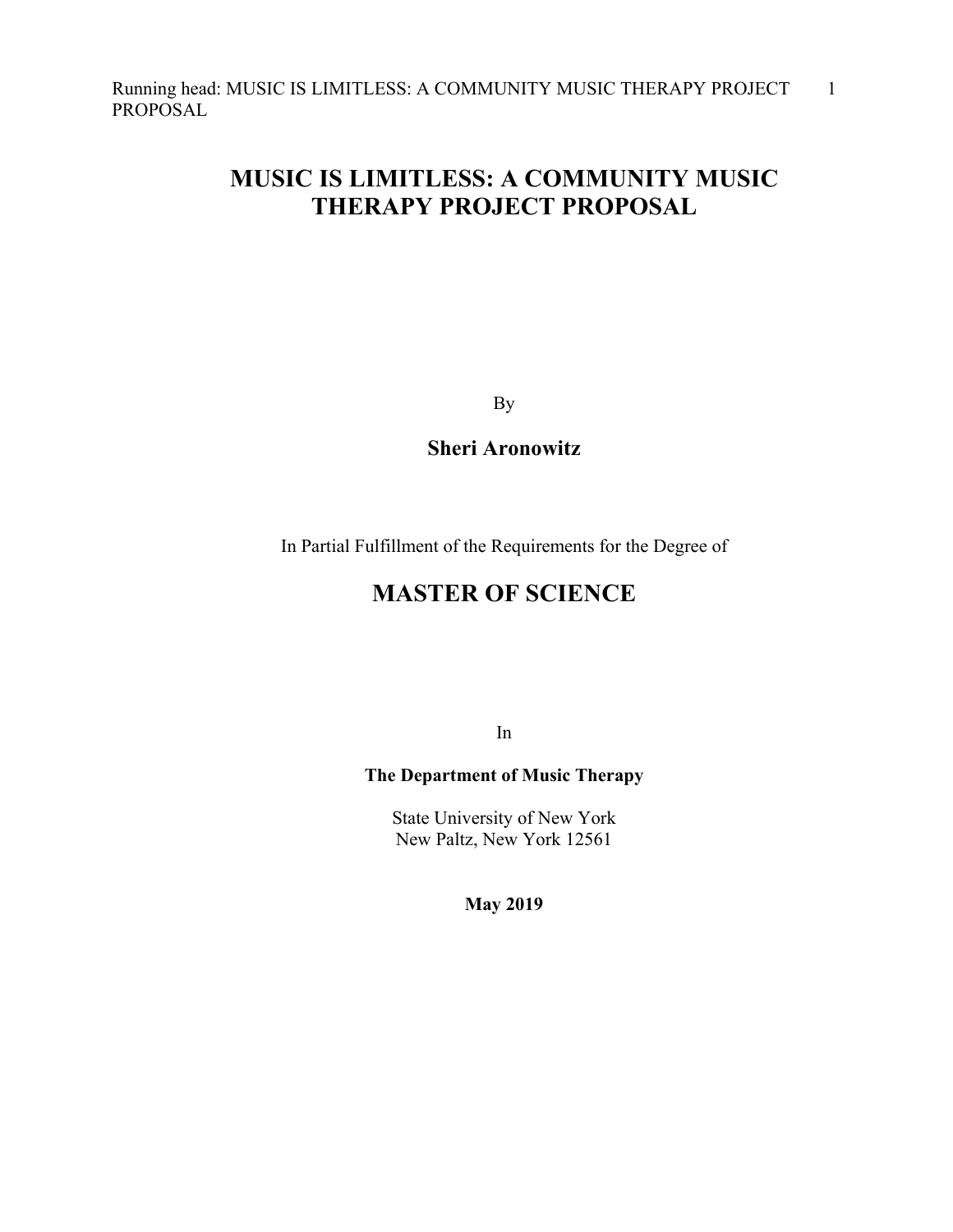#### MUSIC IS LIMITLESS:

## A COMMUNITY MUSIC THERAPY PROJECT PROPOSAL

Sheri Aronowitz

State University of New York at New Paltz

We, the thesis committee for the above candidate for the Master of Science in Music

Therapy, hereby recommend acceptance of this thesis.

Maria Montserrat Gimeno, Thesis Advisor, EdD, LCAT, MT-BC

Department of Music, SUNY New Paltz

Heather Wagner, Thesis Committee Member, PhD, MT-BC

Department of Music, SUNY New Paltz

Daniel Kempton, Thesis Committee Member, PhD

Department of English, SUNY New Paltz

Approved on \_\_\_\_\_\_\_\_\_\_\_\_\_\_\_

Submitted in partial fulfillment of the requirements for the degree of Master of Science in Music

Therapy at the State University of New York at New Paltz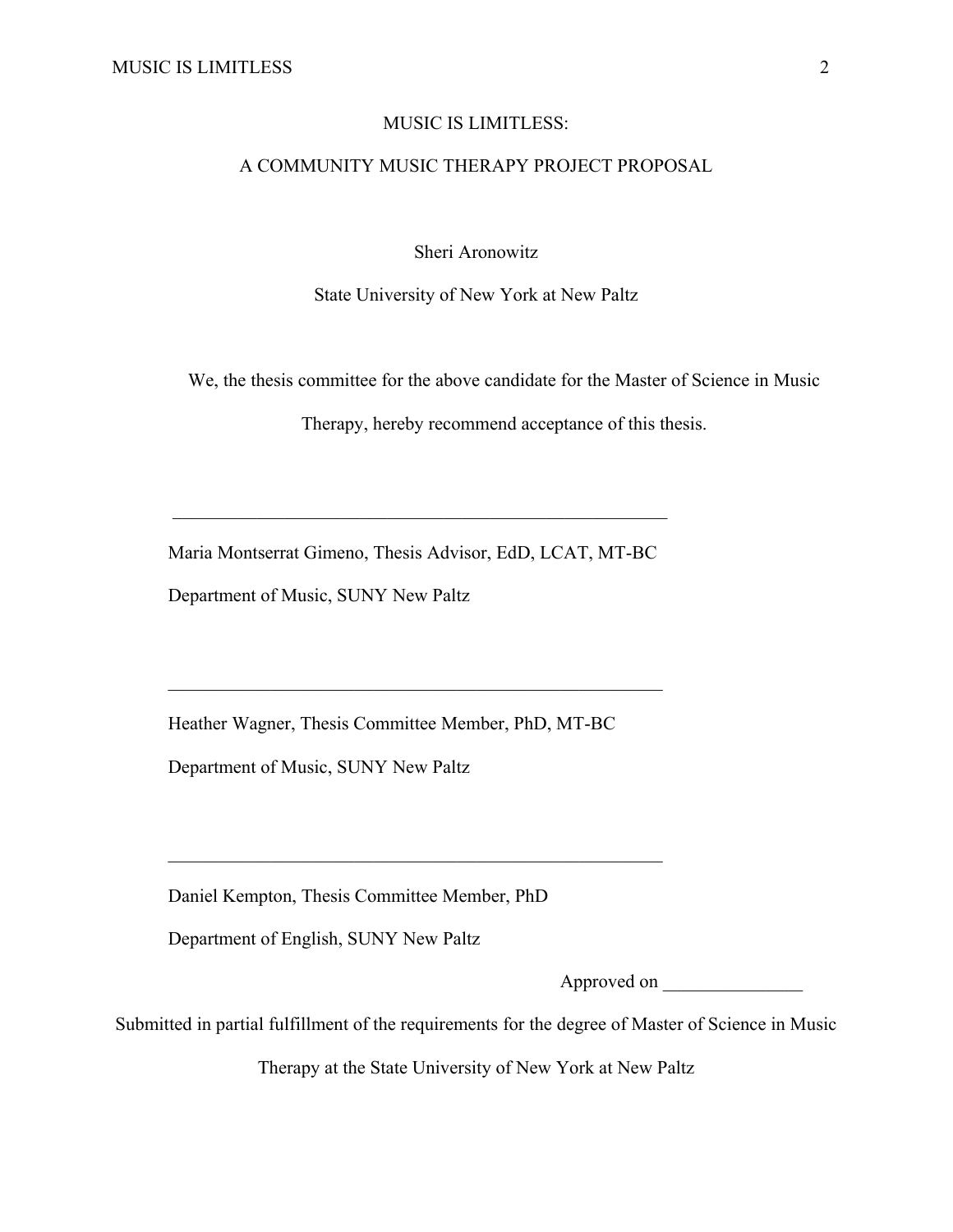#### Acknowledgements

Many have helped me along my path to writing this thesis. I would like to use this space to express my gratitude to a few in particular. To my G-dmother, Mary–thank you for being my personal cheerleader and for helping me to overcome my struggles while writing this paper. Over the years, you have helped solidify the faith that I have in my abilities, as well as help me to realize my true potential as a human being. To my dear friends and extended family, I thank you for any support that you have lent. I would like to thank my parents, as well as my thesis team for your help in this process. Jenifer, I express my gratitude to you for your support and endless positivity. Thank you, Norman, for teaching me that ADHD is not a curse.

Lastly, I want to extend a special thanks to Dr. Maria Montserrat Gimeno, who has not only channeled my writing process, she has guided me through difficult times in my life during my academic career. You are my mentor and friend. Thank you, Montserrat, for believing in me and for teaching me that mental illness is not a means to an end in this profession. We began this journey of SUNY New Paltz together, and now we end together.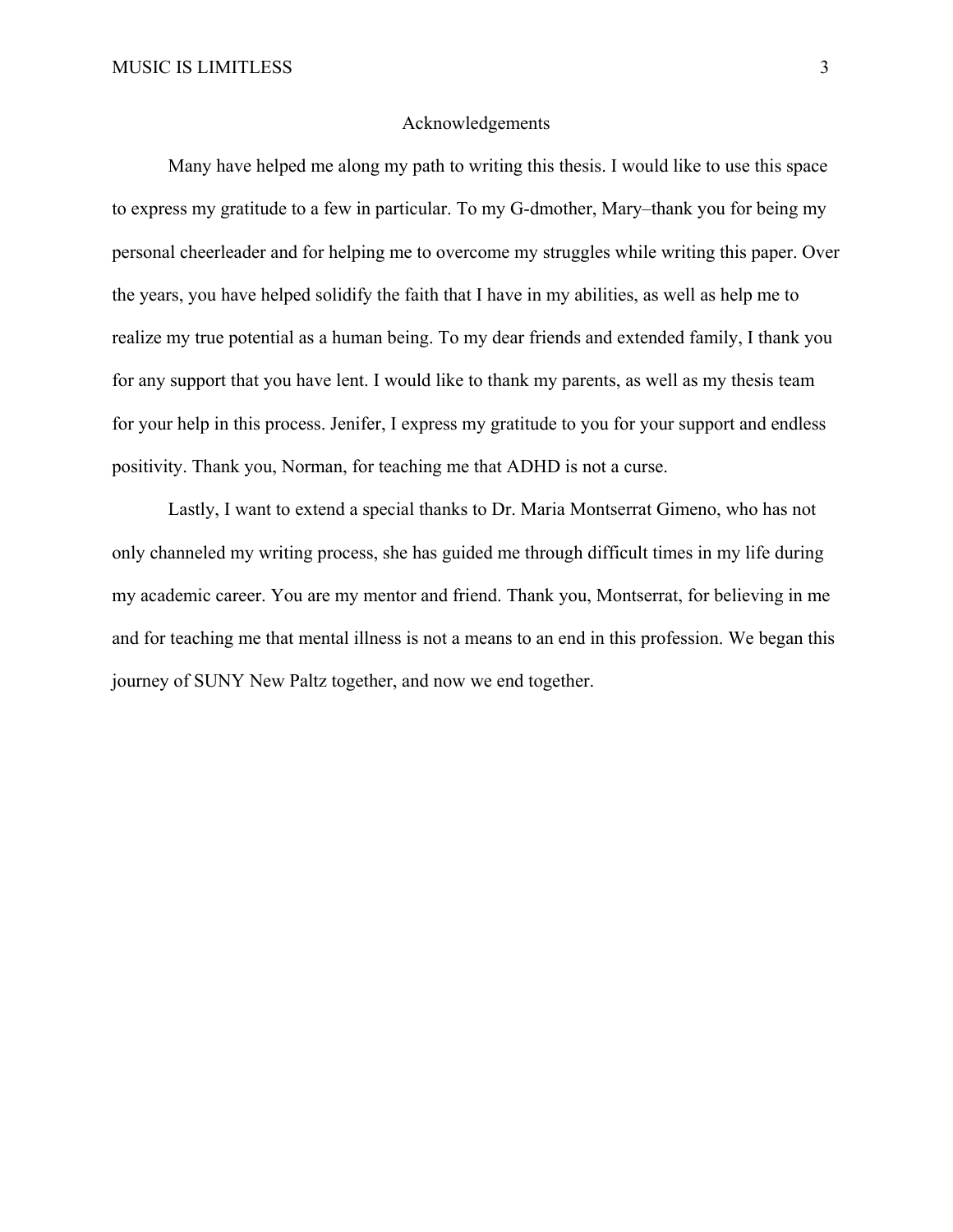| TABLE OF CONTENTS 4                                                                                                                                                                                                                 |    |
|-------------------------------------------------------------------------------------------------------------------------------------------------------------------------------------------------------------------------------------|----|
| Summary Statement 5                                                                                                                                                                                                                 |    |
| Personal Statement 6                                                                                                                                                                                                                |    |
| Statement of Need <u>statement</u> of Need statement of Need statement of Need statement of Need statement of Need statement of Need statement of Need statement of Need statement of Need statement of Need statement of Need stat |    |
|                                                                                                                                                                                                                                     |    |
|                                                                                                                                                                                                                                     |    |
| Financial Justification 16                                                                                                                                                                                                          |    |
|                                                                                                                                                                                                                                     |    |
| Outcomes and Assessment 20                                                                                                                                                                                                          |    |
| Conclusion 21                                                                                                                                                                                                                       |    |
| References 22                                                                                                                                                                                                                       |    |
| APPENDICES 31                                                                                                                                                                                                                       |    |
| Appendix A-Annotated Bibliography 31                                                                                                                                                                                                |    |
|                                                                                                                                                                                                                                     |    |
| Appendix C–CPW Faculty Satisfaction Survey Questionnaire 26                                                                                                                                                                         |    |
| Appendix D–CPW Group Member Satisfaction Survey Questionnaire<br>37                                                                                                                                                                 |    |
| Appendix E-Community Musician Member Satisfaction Survey Questionnaire 39                                                                                                                                                           |    |
| Appendix F-Community Audience Member Evaluation Survey Questionnaire 41                                                                                                                                                             |    |
| Appendix G-Group Member, Community Group Member, Facility, and Faculty                                                                                                                                                              |    |
| Video Consent Forms                                                                                                                                                                                                                 | 43 |
| Resume                                                                                                                                                                                                                              | 45 |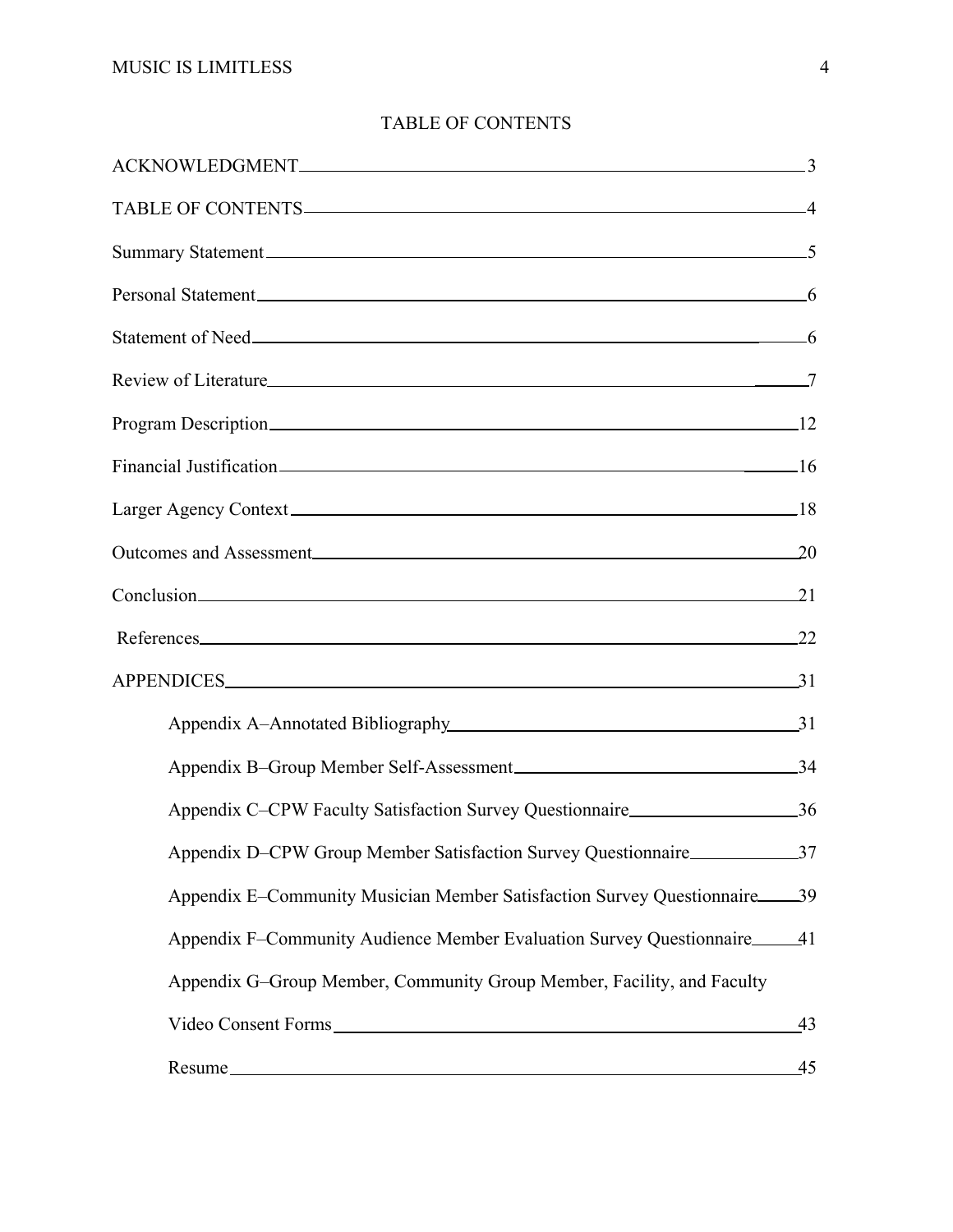Music is Limitless: A Community Music Therapy Project Proposal

#### **Summary Statement**

Proposed is the launching of a pilot community music therapy (CoMT) project. The intent is that the program be grant funded in whole or in part, and utilized as an adjunctive therapy for adults who receive services from the nonprofit organization Cerebral Palsy of Westchester (CPW). The project includes a comprehensive three-step process of active music making. It will begin at the David G. Osterer Center in Rye Brook, NY with group music therapy sessions focused on trust building; continue with the addition of community musicians to support and enhance the project; and conclude with a public performance.

Founded in 1949, CPW encompasses more than a dozen satellite programs and residential sites throughout Westchester and Fairfield Counties ("History", 2018). Serving as the organization's nucleus, The David G. Osterer Center addresses CPW's mission of advancing the "independence, productivity, and full citizenship of people with cerebral palsy (CP) and other disabilities" ("Mission", 2018, para. 1).

Ultimately, this project will bridge participants to the greater community; thereby creating a "ripple effect" that may be an impetus for sociocultural change (Wood, Verney, & Atkinson, 2004, p. 61). Integration within the community (communal immersion) will serve as a vessel for a greater sense of self and individualism for the group members that receive services from CPW. Consequently, it is intended that the process will allow for a reduction of stigma in regards to persons having disabilities. Instead of being viewed through the lens of their disabilities, the invited community musicians may instead see them as fellow bandmates, and the audience will view them as capable musicians. In sum, the music they produce will highlight their abilities.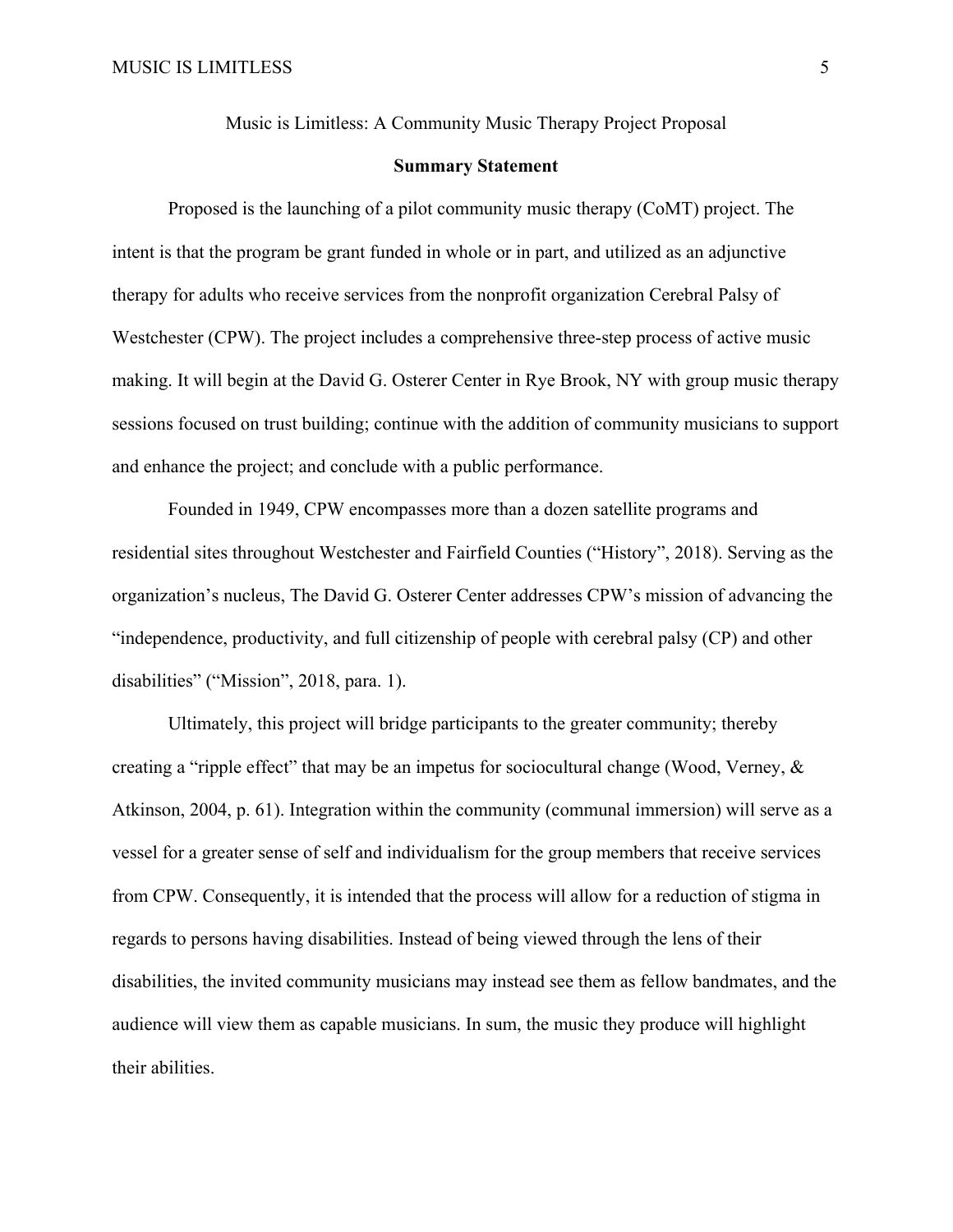#### **Personal Statement**

As a person with my own life-altering disabilities, I approach this project with a deep personal commitment to improve lives beyond my own; I bring a strong desire to bring this project to successful fruition. I see music therapy as an evidence-based practice that uses music as a tool to aid and bring out the strengths of persons in a therapeutic or communal setting.

Being able to see the world through a different light may provide advantages to those with disabilities, although general society tends to negate this potential (Corrigan, 2014). The stigma associated with disability may be ameliorated through common ground found in music. As said by Freddie Mercury of Queen in an interview filmed in 1985, "Music is limitless" (QUEEN LEGACY CHANNEL, 2016, 18:36).

#### **Statement of Need**

Since 1967 there has been a shift from the institutional model towards community-based services and supports for adults with disabilities (Factor, Heller, & Janicki, 2012). Since the passing of Americans with Disabilities Act (ADA) of 1990 and the Olmstead decision issued by the U.S. Supreme Court (*Olmstead v. L.C., 1999*), independence is mandated to be achieved using the "least restrictive environment," with the goal of integration into the community with an improved quality of life (Rosenthal & Kanter, 2002). Individuals with disabilities are experiencing longer life expectancies (Thomas & Barnes, 2010). Consequently, there have been increasing adaptations to adult care facilities and the services provided.

In recent years, the Centers for Medicare and Medicaid Services (CMS) revised their rules and regulations (Friedman, 2017). The final settings rule, places emphasis on personcentered planning, treatment based on the individual's preferences and goals, including particular attention to community participation (CMS, 2014). In order to meet person-centered planning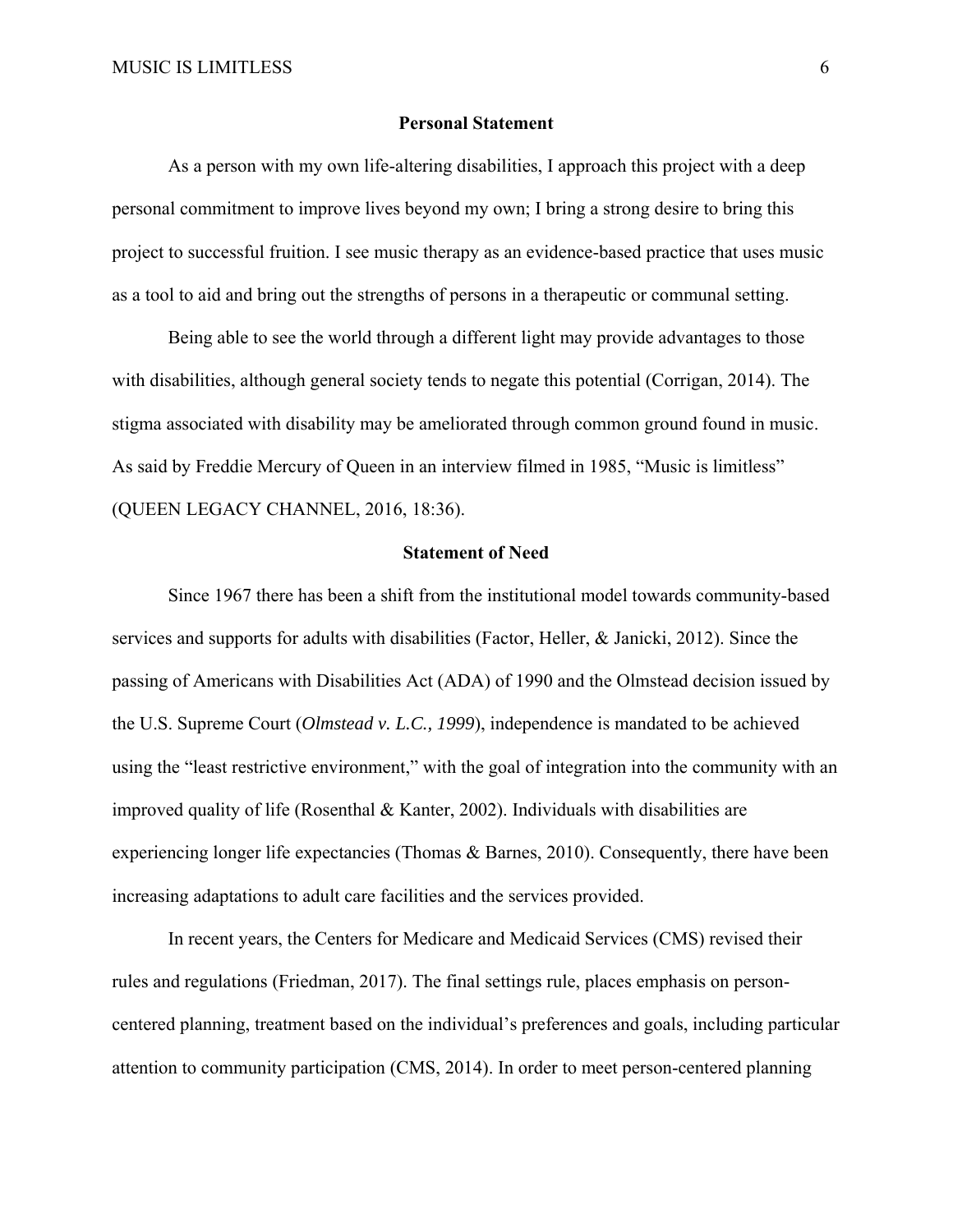#### MUSIC IS LIMITLESS 7

and community-based settings, states have begun to shift from segregated day services to other options for attendance, such as day habilitation without walls. Music therapy is a growing addition to day services as well. The MetLife National Study of Adult Day Services in 2010 showed that 80% of the 557 participating adult day service (ADS) centers provided music therapy (MetLife Mature Market Institute, 2010).

The David Osterer Center envisions CPW's premise of providing individuals with disabilities the right to participate in independent lifestyles and direct their own destinies. These persons may have conditions classified within the spectrum of neurological impairment, developmental disability, intellectual disability (ID), and/or learning disability. Their needs may be physical, psychological, emotional, spiritual, or psychosocial in nature. Recent literature illustrates that these needs may be addressed through various applications of music therapy, and the general properties of music.

#### **Review of Literature**

Neurological impairments include progressive and static conditions involving the central and peripheral nervous systems that result in functional/intellectual impairment. Conditions associated with neurological impairments include, but are not limited to epilepsy, injury resulting from inadequate blood/oxygen supply to the brain, autism spectrum disorder (ASD), spina bifida, cerebral palsy (CP), multiple sclerosis (MS), Tourette Syndrome (TS), muscular dystrophy, fetal alcohol spectrum disorder, Fragile X syndrome, Angelman syndrome, Rett syndrome, and tuberous sclerosis (Berry et al., 2012).

Among the conditions classified as neurological impairments, pu literature makes note of the use of music therapy with adults with CP; ASD, Parkinson's disease (PD); TS; multiple sclerosis, as well as ID. The general properties of music illustrated in various literature, as well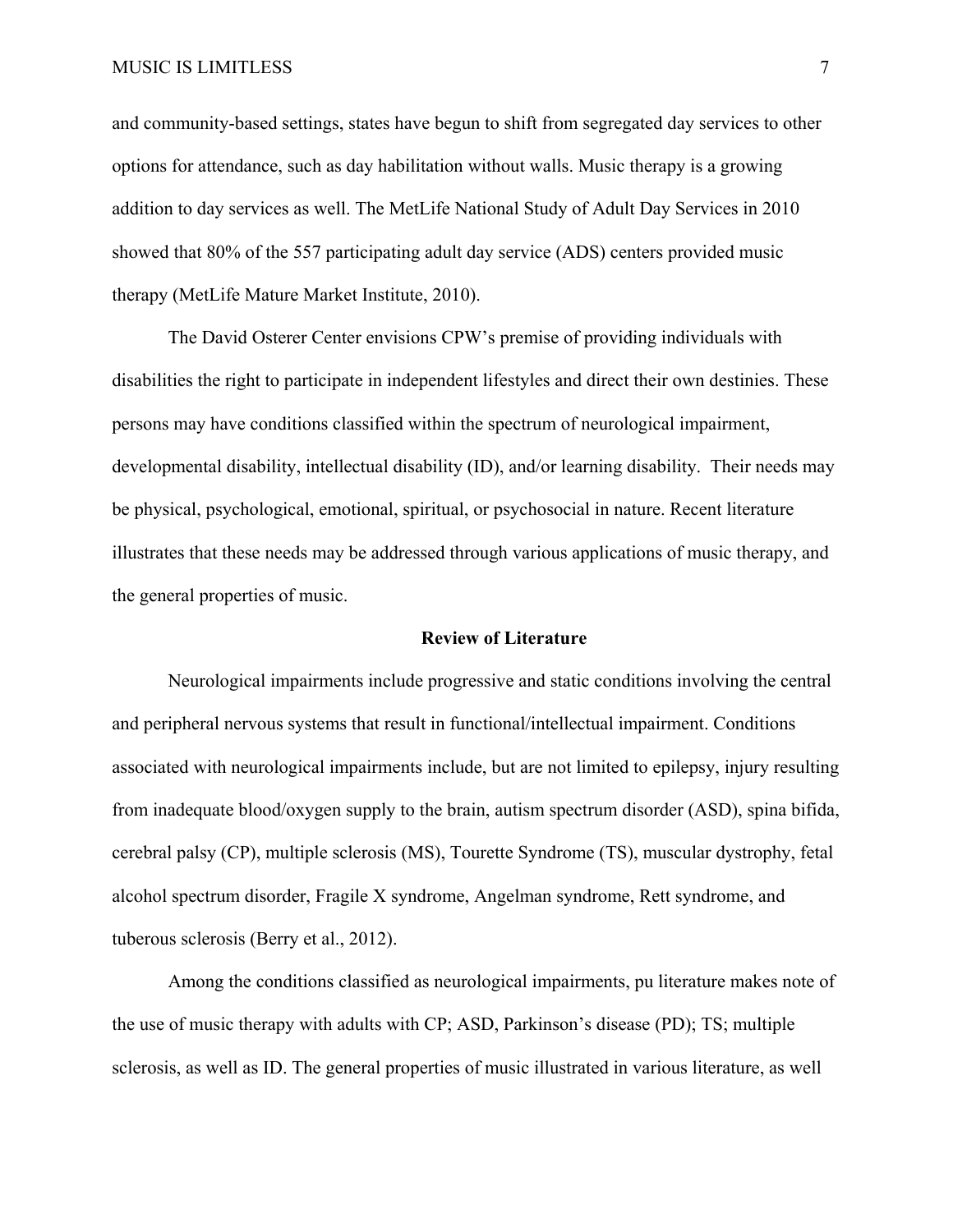as music therapy literature, show that interventions are particularly beneficial to populations of people with neurologic impairment in aiding their physical needs, cognition, speech and communication, and emotional concerns.

Centers for Disease Control and Prevention (CDC; 2018) defines CP as a group of permanent, non-progressive disorders occurring in early development that affects an individual's movement and posture. Individuals with these disorders often experience complications in feeling, acuity, thought process, and communication, as well as behavioral disturbances, epilepsy and other secondary musculoskeletal problems (CDC, 2018). Difficulties with physical and cognitive functioning often present through participation in rhythmic interventions, e.g., rhythmic performance of movement. Recent studies have shown that when applied to gait, balance, and psychological parameters, music and movement interventions can help alleviate these difficulties (Efraimididou et al., 2016; Kim et. al., 2011; Kim, Kwak, Park, & Cho, 2012; Nasuruddin, 2010). In addition, other receptive and active music therapy interventions (e.g., based on interventions of singing, chanting, playing instruments, musical improvisation, and/or musical composition) can improve the memory, attention span, and quality life of individuals with CP (Nasrudin, 2010).

There is a strong connection between individuals with ASD and music as evidenced by exceptional musical interests and abilities exhibited by some children early in development (Geretsegger, Elefant, Kim, & Gold, 2014). Individuals with ASD may have difficulty with nonverbal and verbal communication; music can serve as a form of communication that enables individuals with ASD to discover their inner voice (Silverman, 2008). Music can also help satisfy the unmet needs for emotional experience that individuals with ASD may desire (Tan & Khetrapal, 2016, p. 471). Long-term music therapy shows promising benefits for adults affected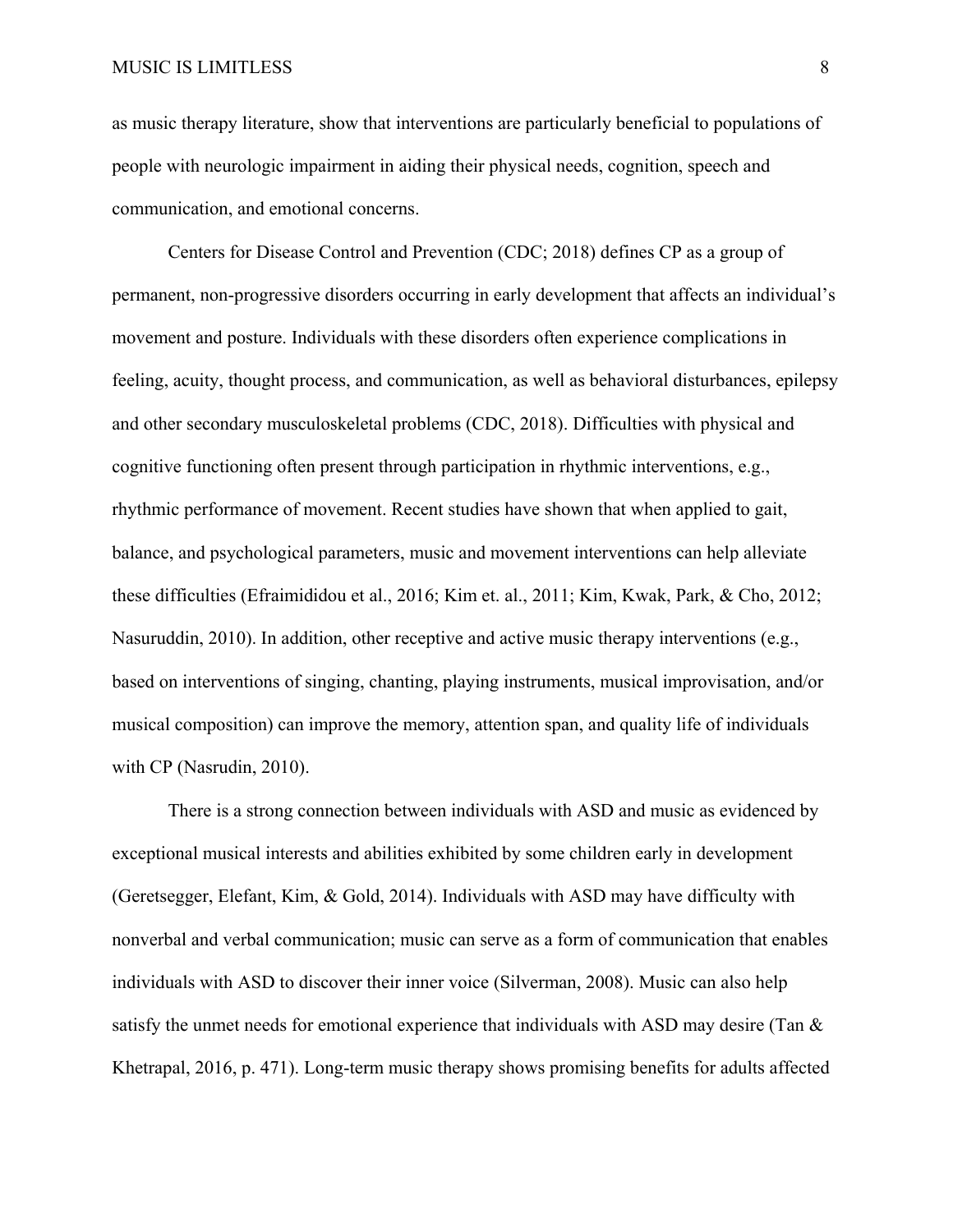by severe ASD, including the facilitation of social engagement, improvement of behavioral problems, and an enhancement in creativity (Mateos-Moreno & Atencia-Doña, 2013).

The World Health Organization (WHO; 2018) defines PD as a chronic progressive neurodegenerative disorder that is characterized by motor symptomology, i.e., rigid, irregular movements, rest tremor, and postural disturbances (p. 140). Hypokinetic dysarthria often impedes individuals' oral motor skills due to an over exertion of respiration, phonation, and facial movement (Duffy, 2013). Respiratory muscle poses greater difficulty from the natural aging process, leading to a reduced capacity of respiration (Sanches et al., 2014). The results of recent studies focusing on individuals with this condition show beneficial speech related outcomes from therapeutic singing interventions (Stegemöller, Radig, Hibbing, Wingate,  $\&$ Sapienza, 2016; Tamplin & Baker, 2017). Techniques involved with therapeutic singing include diaphragmatic breathing, humming, smoothly changing pitch, scale exercises, breath support, and consonant articulation. These techniques facilitate a more naturally occurring achievement of goals regarding speech and communication (Tamplin & Baker, 2017).

There is an association between music-based movement therapy and motor dysfunction experienced in patients with Parkinson's disease (Pohl, 2013; Zhang, Liu, Ye, Li, & Chen, 2017 p. 1629). The combination of sensory and motor systems involved with motor-based musical tasks engage action-related processes in the brain that closely relate to those that regulate movement (Pohl, 2013, p. 34). Entrainment as described by Thaut and colleagues in the early 1990s involves the synchrony of the frequency of motion with another system (Thaut, 2013). Rhythmic entrainment exercised within drum circle participation further addresses difficulties with motor skill and cognition (Pantelyat, Syres, Reichwein, & Willis, 2016). The synchronized drumming activates the caudate nucleus, a region of the brain pertaining to the basal ganglia that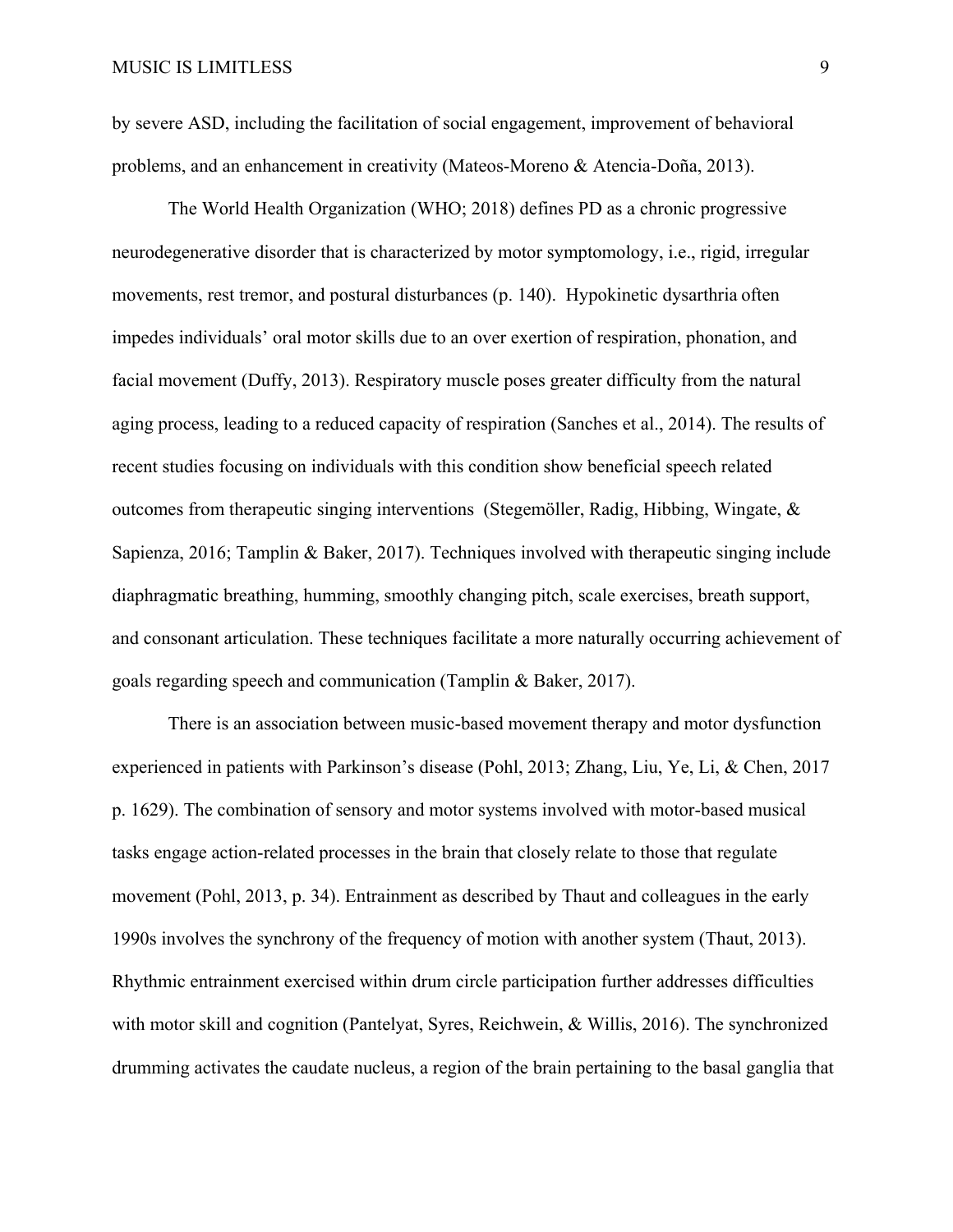plays an essential role in motor and cognitive functioning (Kokal, Engel, Kirschner, & Keysers, 2011).

Due to tic frequency, individuals with TS often have trouble with socialization, which generally leads to a loss of self-esteem and diminished quality of life individuals with PD experience (Evans, Seri, & Cavanna, 2016; Pantelyat, Syres, Reichwein, & Willis, 2016). Active and passive participation within a musical activity has shown to be beneficial to individuals with TS by reducing tic frequency (Bodeck, Lappe, & Evers, 2015). A natural consequence to a reduction in tic frequency is an increase in self-esteem, decrease in depression, and increased ability for socialization among individuals who experience this syndrome.

The use of music therapy can alleviate the symptoms associated with demyelinating illnesses such as multiple sclerosis (Boiko, Ivanchuk, Gunchenko, & Batysheva, 2017; Silhoven et al., 2017). Positive outcomes of music therapy participation include a reduction of pain, severity of depression and anxiety, and an increase and improvement in cognitive functioning and social skills (Boiko et al., 2017). Improvement of physical symptomatology, e.g., poor hand functionality, greatly improves by use of keyboard playing as a modality (Gatti, Tettamanti, Lambiase, Rossi, & Comola, 2015). Problems with gait can be ameliorated via use of the neurologic music therapy (NMT), a model of music therapy that utilizes music in conjunction with various techniques of neurorehabilitation to aid individuals with cognitive, sensory, or motor concerns (Conklyn, et al., 2010); Thaut, & Hoemberg, 2016). Rhythmic auditory stimulation (RAS) utilizes songs and rhythmic patterns with well-defined beats and tempo to facilitate gait rehabilitation (Thaut & Hoemberg, 2016).

The American Association on Intellectual and Developmental Disabilities (AAIDD, 2018) defines intellectual disability (ID) as a notable impairment characterized by one's aptitude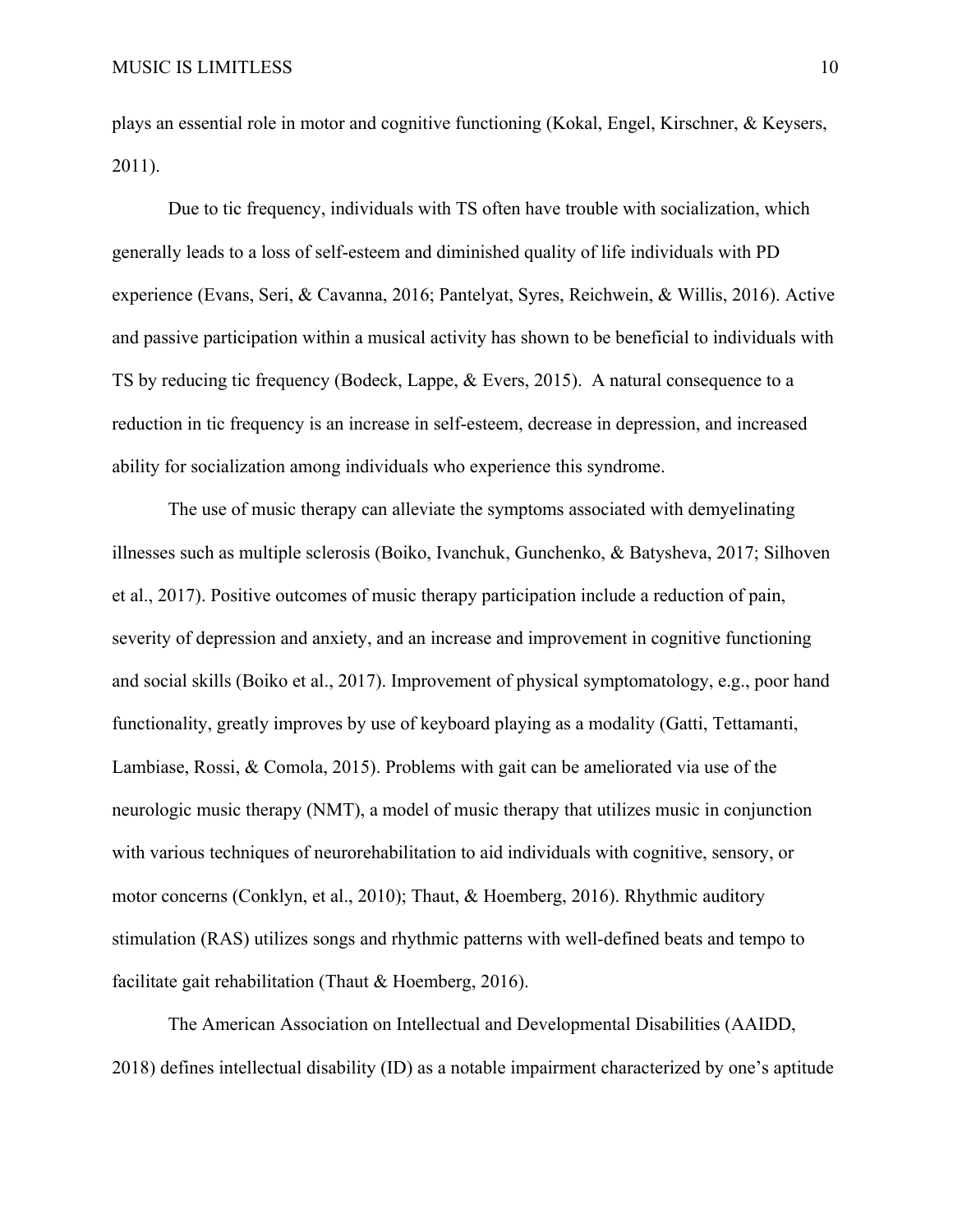MUSIC IS LIMITLESS 11

of intellect and modified behaviors within the realm(s) of conceptual, social and practical skills. The condition has an age of onset of less than 18 years (AAIDD, 2018). Active and receptive music therapy interventions can address many needs of adults who have other types of ID (Hooper, Wigram, Carson, & Lindsay, 2008a, 2008b). These interventions address the psychosocial and communicative needs of adults with ID through the development of imitation, articulation, and expressive language skills. Through application of these skills, interactions develop among peers, with and without an intellectual disability, and cooperation and peer acceptance is further developed (Hooper et al., 2008a, 2008b).

Music therapy methods allow people with ID to use instruments and sounds to represent and externalize feelings (Hooper et al., 2008a, 2008b). Music therapy methodologies also provide other emotional and psychological benefits by building self-esteem and promoting a sense of accomplishment for the client (Hooper et al., 2008a, 2008b). Reduction of agitation is also a known benefit (Hooper et al., 2008a, 2008b). Active music therapy may achieve physical goals; promote body and spatial awareness; encourage movement; and develop limb extension and muscular coordination (Hooper et al., 2008a, 2008b). Other cognitive gains may include increasing motivation and concentration; improving perceptual ability; and improving memory retention and other associated skills (Hooper et al., 2008a, 2008b). Please refer to Appendix A for an annotation of these sources.

Developmental learning disorders include those with impairments in reading (e.g., developmental dyslexia), written expression, mathematics (e.g., developmental dyscalculia), other specified impairments of learning, and those that are unspecified (WHO, 2018). To date, there is no current music therapy literature that addresses its use with adults who have trouble with written expression. However, it is plausible that receptive music therapy interventions of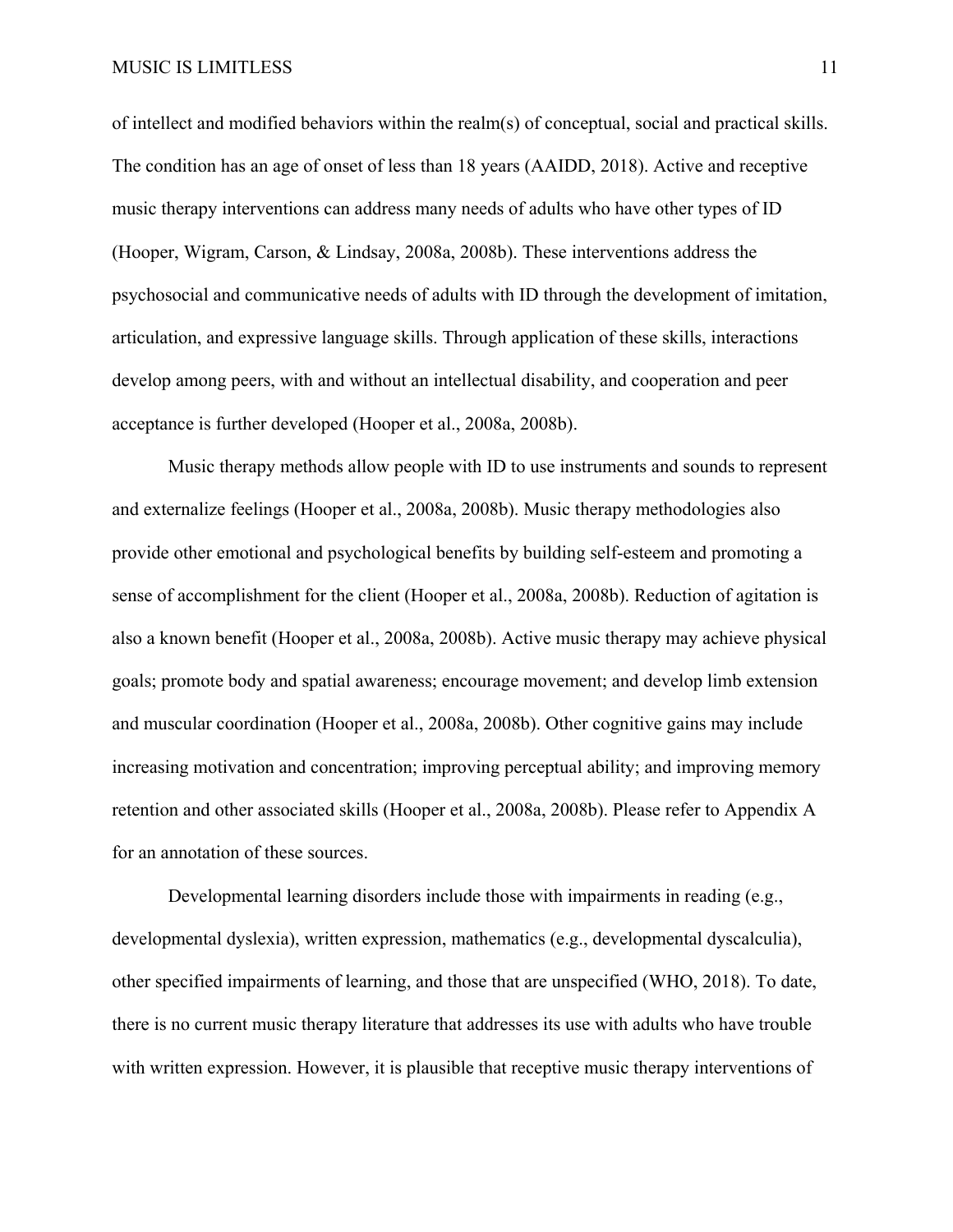songwriting and lyric analysis may assist individuals with this condition (Van de Cavey & Hartsuiker, 2016). There is no existing music therapy literature that addresses the relationship or use of music therapy techniques with adults who have developmental dyscalculia. Due to the fact that music has a symbiotic relationship to mathematics (Van de Cavey & Hartsuiker, 2016), it seems plausible as well that active music therapy interventions relating to the timing of music (e.g., active music making and conducting) would be of aid to individuals with this condition.

#### **Program Description**

As seen in the literature review, music therapy is as an effective alternative treatment for persons that receive services at CPW. There is a growing need for community engagement within settings such as CPW among individuals with disabilities (Gosine, Hawksley,  $\&$ LeMessurier Quinn, 2017; Noone, 2008). Please refer to Appendix A for annotations of these sources.

Community Music Therapy (CoMT) is a fairly new concept. It was introduced by Bruscia (1998) who ascertained it to be an "ecological" area of practice, and defined it as follows:

Any efforts to form, build, or sustain communities through music therapy…this area of practice expands the notion of "client" to include a community, environment, ecological context, or individual whose health problem is ecological in nature…Helping an individual to become healthier is not viewed as a separate enterprise from improving the health of its members; and helping individual and ecology to relate to one another harmoniously makes both healthier. (p. 229)

The international application of client-therapist engagement (e.g., public performances and creating recordings), as well the emphasis of the role of culture and context within constructivist epistemologies and social theories lead to its impetus (Andsell, 2002; Stige, 2002; Aigen, 2012).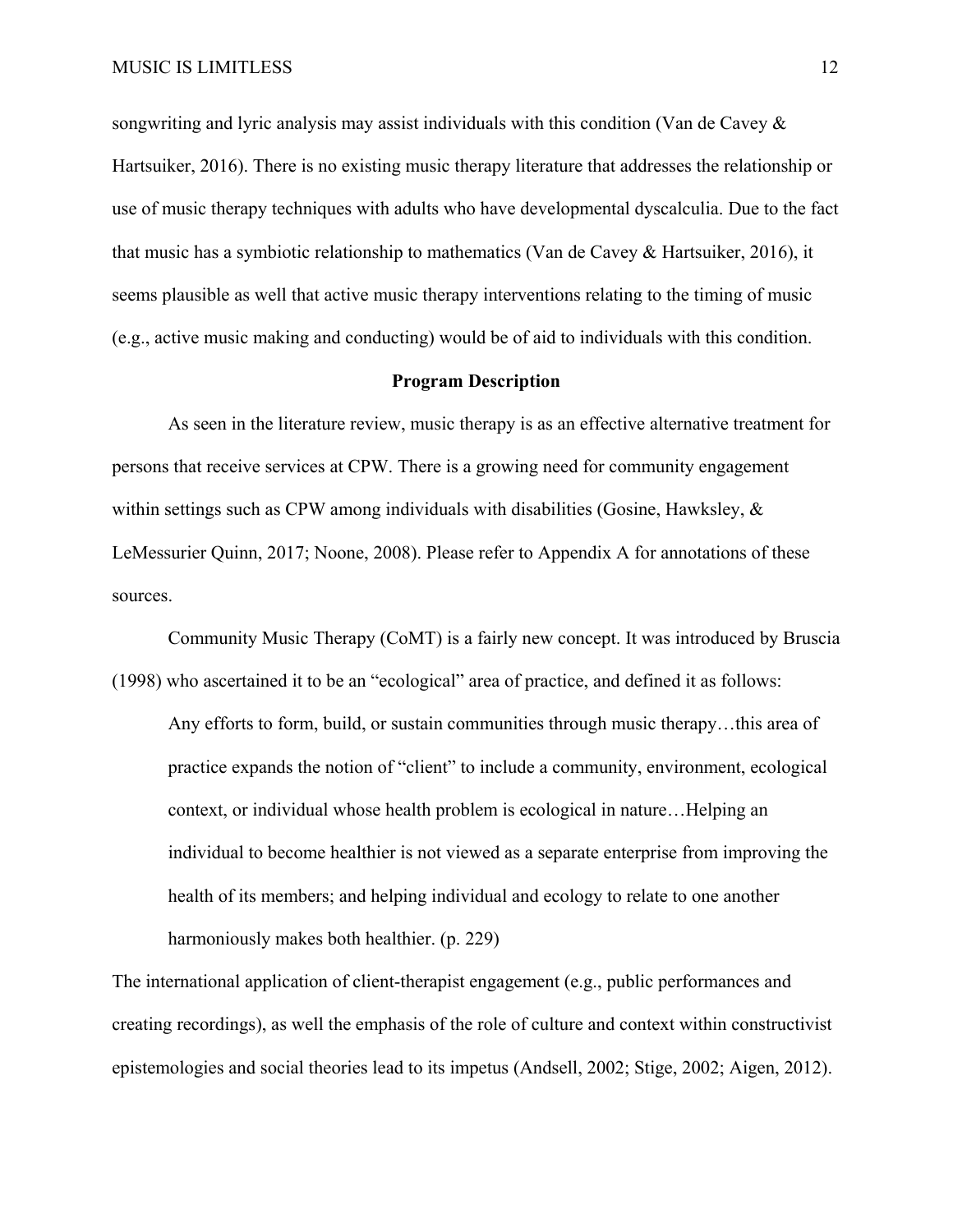Overall, the CoMT approach acknowledges the value of human connections and encourages music participation through unbiased access to resources. It aims to make a collaborative effort for the health and wellbeing of all individuals involved (Andsel, 2002).

The project proceeds in stages. Please note that dates are variable and subject to change depending on the launch of the program. This group will meet once per week. The specific day and time of the group will be determined with input of CPW as to meet their needs, prior to the commencement of the program The initial introductory period (14 group music therapy sessions) will commence after grant funding is obtained and necessary musical instruments and audio equipment is acquired (January 8, 2020 – April 8, 2020). The interim stage (10 sessions) will follow (approximately April 15, 2020 - June 24, 2020). This stage introduces community music members during group sessions. The final stage of this project (11 sessions) will culminate with a performance, which will take place in a community setting. (Approximately July 1, 2020 - September 9, 2020). A venue for the performance will be determined prior to the commencement of the program.

| <b>Stage</b>         | <b>Time Frame</b>                | <b>Number of Sessions</b> |
|----------------------|----------------------------------|---------------------------|
|                      |                                  |                           |
| <b>Initial Stage</b> | January 8, 2020 – April 8, 2020  |                           |
|                      |                                  |                           |
| Interim Stage        | April 15, 2020 - June 24, 2020   |                           |
|                      |                                  |                           |
| End Stage            | July 1, 2020 - September 9, 2020 |                           |
|                      |                                  |                           |

*Figure 1*. Proposed schedule of stages. This figure displays the time frame and number of sessions for each stage of the proposed project.

## **Initial Stage: Active Music Making**

This initial period, although introductory, is a crucial element in the establishment of trust and therapeutic rapport. This time allows for the better understanding of the needs of the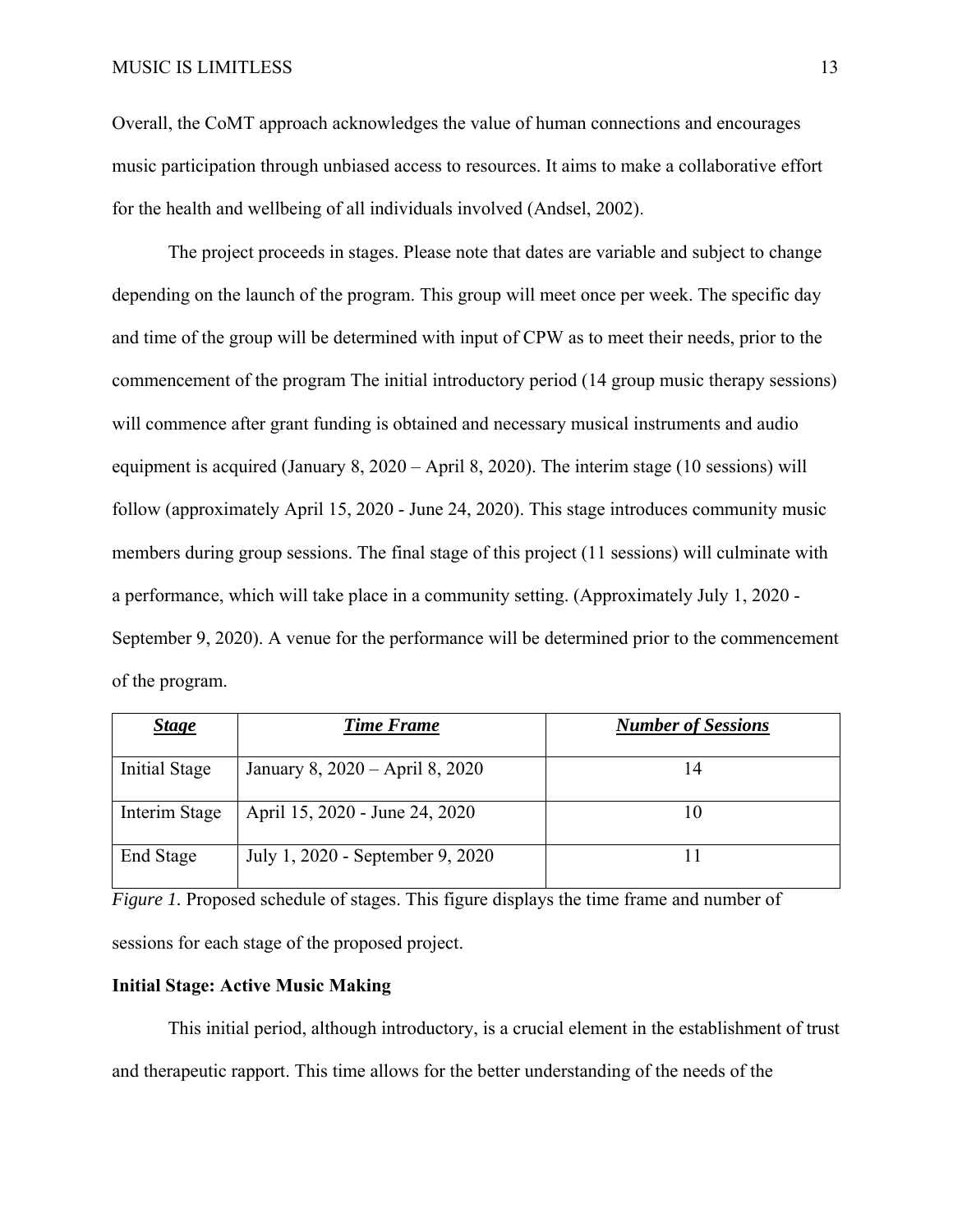#### MUSIC IS LIMITLESS 14

members who wish to participate. As stated, the setting for music therapy group sessions will take place once a week at The David G. Osterer Center in Rye Brook, New York within the determined day and time. During this period, music therapy methodology will be primarily active music making, including improvisation, instrument playing, and sing-alongs.

 To maintain safety standards, each of the hour long sessions require at least one direct support staff present. The music therapist will gather participants and lead them, aided or unaided by the direct support staff, to a space in the existing recreation room that is partitioned by dividers. This room is ideal for music therapy sessions as it holds enough space for wheelchairs and permits the movement of participants to play different instruments. The room is acoustically designed so that all instruments and voices are audible, and contains few distractions. In preparation for sessions, a maximum of ten minutes is required to set up and organize the room. Arrangement will include a table designated for a few basic rhythm instruments (e.g., hand drums, tambourine), one chair per group member (if needed) and staff, keyboard set-up, and music and guitar stands.

#### **Interim Stage: Community Musician Partners**

During the interim stage, community musicians will be invited to participate on a volunteer basis for all group music therapy sessions. These musicians will be sought prior to the commencement of the program by means of social media, contact with each of the counties' Council of the Arts, and public and newspaper advertisements. The location, meeting times, and set-up of the group will remain the same.

 Similar to the introductory stage of the product, the beginning of the interim stage will center on facilitating comfort and trust between community members and group members. The music therapist's role is to facilitate these connections while being sensitive to the needs of the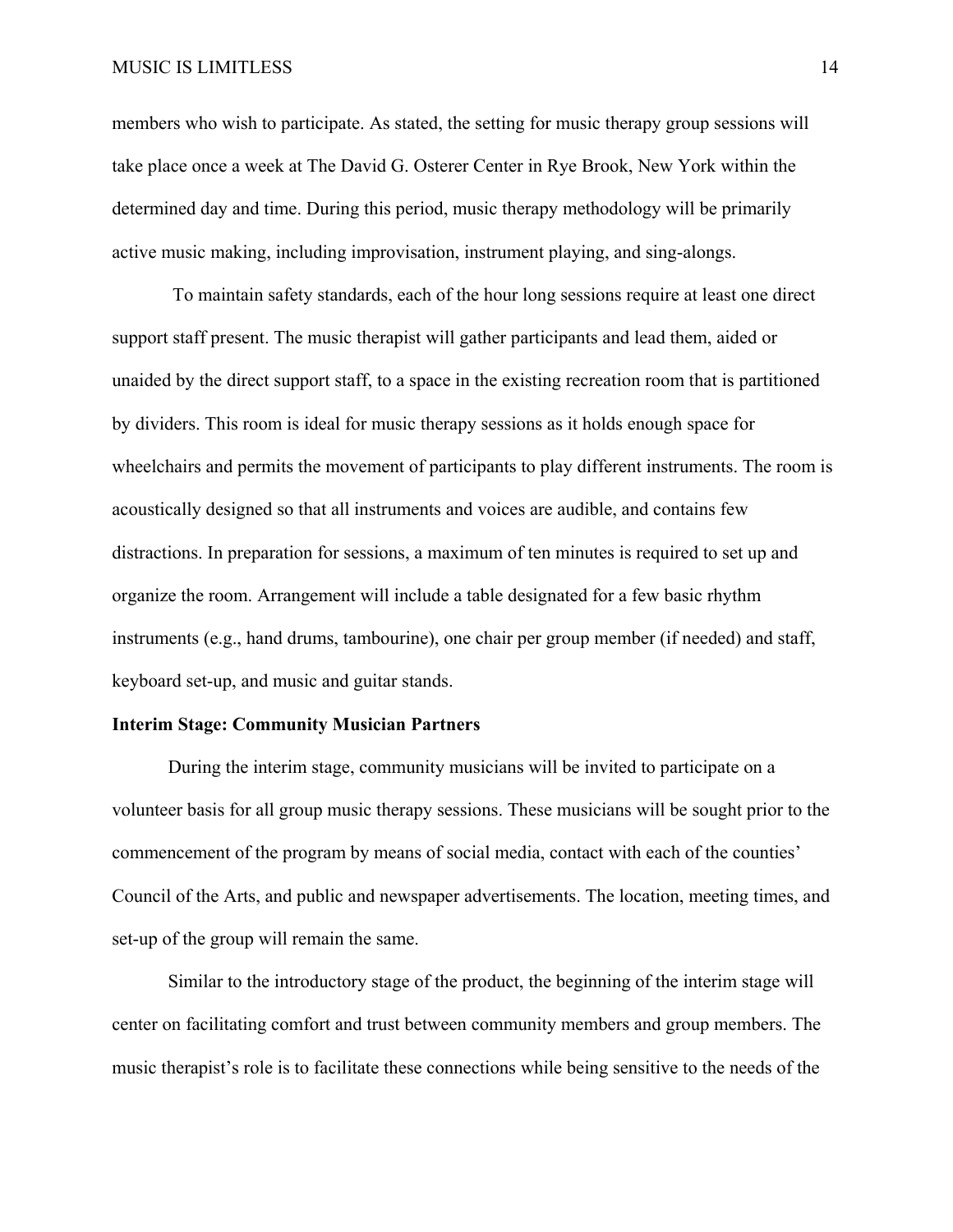clients. Sessions will begin with a drum circle initiation to warm up and build group connection and cohesion. Singing together and playing instruments together will create unity. Improvising together facilitates creativity and connectivity (Bruscia, 1987). Members receiving services from CPW will play musical instruments, vocalize, and partake in discussions with community members.

This program provides opportunity for participants to assume a variety of roles that can be adapted to capitalize on strengths and minimize challenges. These roles occur both within the music-making experiences and in the logistics of the experiences, such as setting up and using sound equipment. Both the participants from CPW and the community musicians will serve in a variety of roles throughout the project.

 Community members will assist participants with these tasks and aid with teaching. Their involvement provides a reminder of "common humanity" among all members of the group (Aigen, 2012, p. 148). At the end of each session, there will be a period of reflection; members will be able to explore thoughts and share what they wish to achieve for the next session. This will allow them to be expressive regarding their experiences and empower them to have a voice in how the group progresses. Overall, comfort in music making, a sense of creativity, trust, and sociocultural exploration characterizes this interim stage.

#### **Final Phase: Community Performance**

At the end of the interim phase, a plan will be generated in regards to the performance with all participants. The nature of one's self is performative (Andsell, 2010). As rationalized by Aigen (2012), "the public display of knowledge, skill, and self-hood embodied in performance is an essential human need...that promotes the inner development of the client's self" (p. 145). With my guidance, group members will collaborate and decide on the specifics for the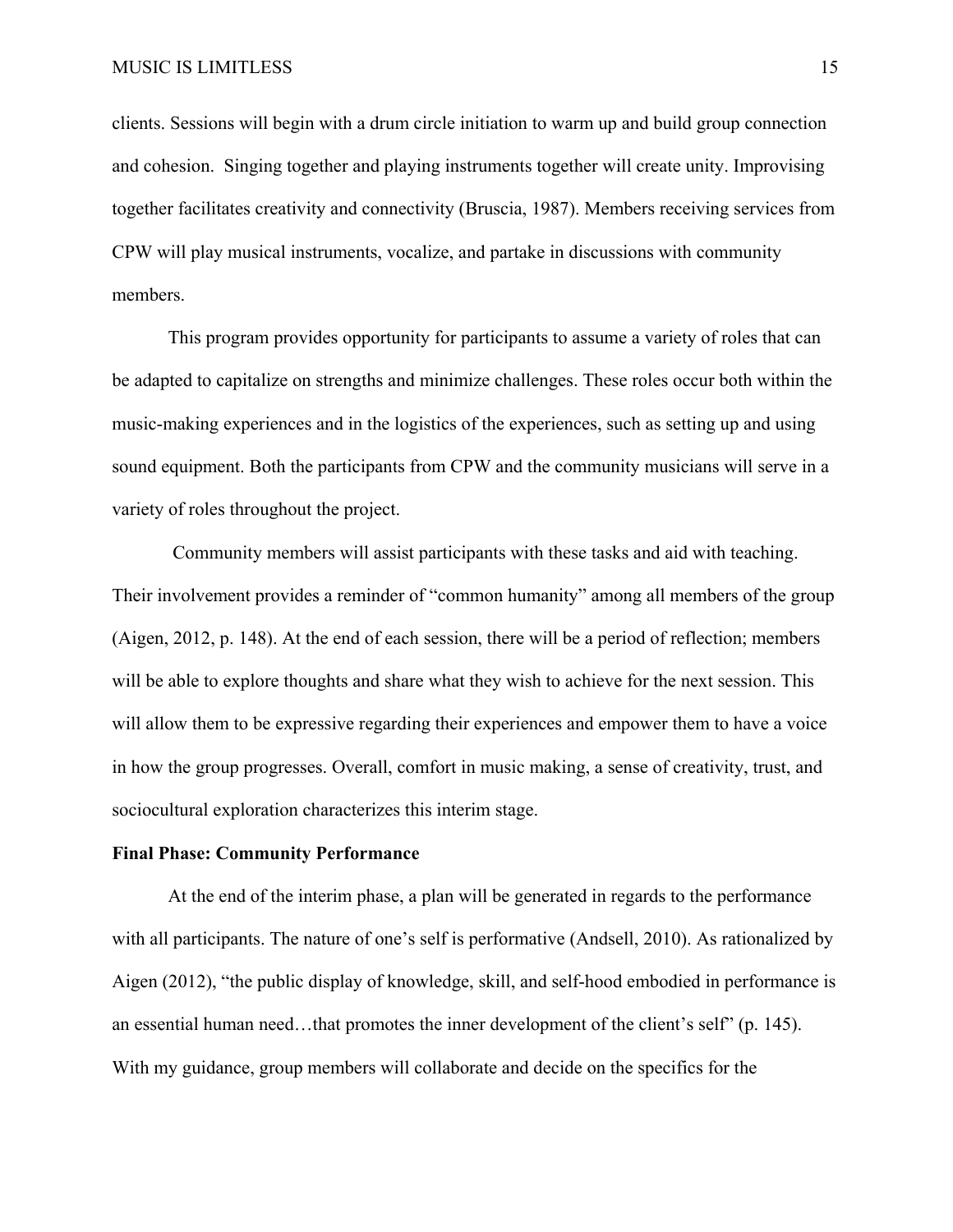performance, including such components as the playlist and instrumentation of songs. These details will be determined prior to the commencement of the group.

This final stage consists of practice geared towards the performance, e.g., fine tuning songs, as well as practicing in the desired concert setting with additional audio equipment. The location of group sessions will change to the location of the concert venue four weeks prior to the performance; however, to maintain continuity, practices will maintain the same meeting day and time. Promotion methods of social media and advertisement in the community will make the public aware of the concert's occurrence. Group members will work together to design ads for the public. The concert will be the culmination of the project.

#### **Financial Justification**

This CoMT project offers an independent service that will be delivered upon self/staff referral. Meeting specific needs of the individuals involved in this project is of utmost importance. As seen in the published literature, active and receptive music therapy interventions can help to alleviate the related symptoms associated with the conditions experienced by the individuals who receive services from CPW. Although CoMT does not focus on assessment, it is goal-oriented and seeks to indirectly aid in the improvement of participants' symptoms. These outcomes are secondary to the societal changes that can occur.

Because the needs of this program do not require full-time employment, I am proposing that the music therapist be hired contractually, for 1 hour per week for 35 weeks. The average group session rate per hour for an entry-level contractual music therapy position for a state within the mid-Atlantic region is \$78.72 (AMTA, 2019). This rate is per contact hour with clients, and includes time spent on planning, preparation, and other administrative duties.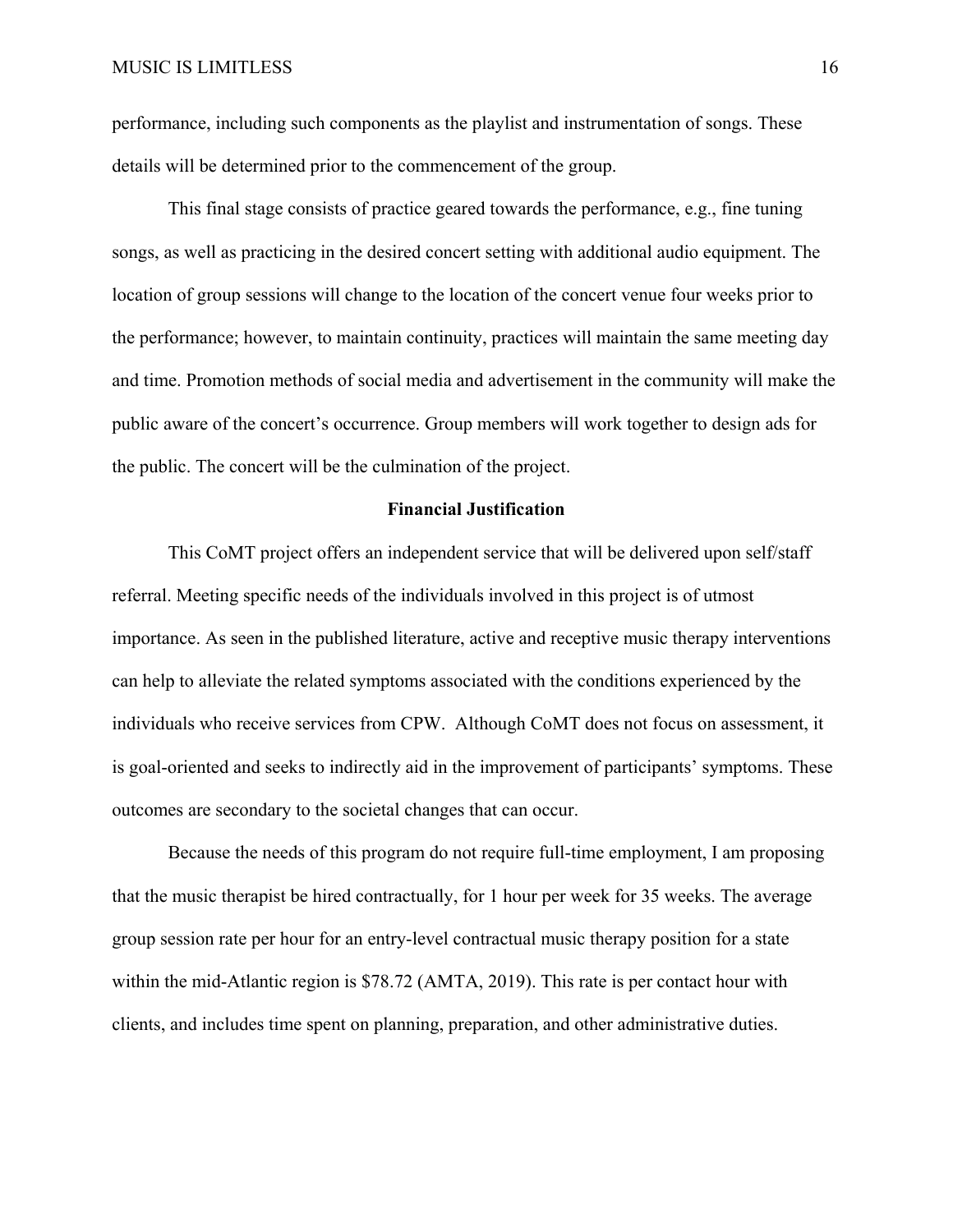Because this is a contractual position, there is no tax or benefits burden on the facility. Thus, the total proposed fee paid to the music therapist will amount to \$2,755.20.

| <b>Instrument and Adaptive Equipment*</b>                                     | Unit<br>Price | Qty            | <b>Gross</b> |
|-------------------------------------------------------------------------------|---------------|----------------|--------------|
| American Drum PK/Adaptive Mallet Cuff and Mallet Pack,<br>Set of 4            | 47.00         | 5              | 235.00       |
| <b>AULOS A204AF</b>                                                           | 19.45         | 10             | 194.50       |
| American Drum PK4 Adaptive Mallet Pack, Set of 4                              | 32.00         | 5              | 160.00       |
| A Days Work WCTM007RE Adaptive Instrument Mount, A<br>Day's Work              | 155.00        | $\overline{2}$ | 310.00       |
| Yamaha Piaggero NP128 Ultra Portable Digital Pano; 61<br>Key                  | 179.99        | $\overline{2}$ | 359.98       |
| Pearl Export 5-PC. Drum Set W/830-Series Hardware and<br>Zildjian Cymbal Pack | 899.00        | 1              | 899.00       |
| African Rhythms Kit 4 Tongue Drums W/Mallets, set of 4<br>African Rhythms     | 688.00        | 1              | 688.20       |
| West Music Peanut Butter Jam Classroom Drumming Set B<br><b>West Music</b>    | 1550.69       | 1              | 1550.6       |
| Malmark 9160CL Classroom Set Choir Chimes                                     | 795.00        | 1              | 795.00       |
| Sonor LTR 15 Triangle, 6"                                                     | 30.00         | 1              | 30.00        |
| <b>Sound and Recording Equipment*</b>                                         |               |                |              |
| Yamusha DBR Performing Portable PA System                                     | 1449.95       | 1              | 1449.9<br>5  |
| Shure SM585 Vocal Microphone with Switch                                      | 104.00        | 5              | 520.00       |
| On-Stage MY-100 Microphone Clip                                               | 7.98          | 3              | 39.75        |
| On-Stage M57701B Boom Microphone Stand                                        | 24.98         | 3              | 74.85        |
| <b>Vendor: West Music</b>                                                     |               |                |              |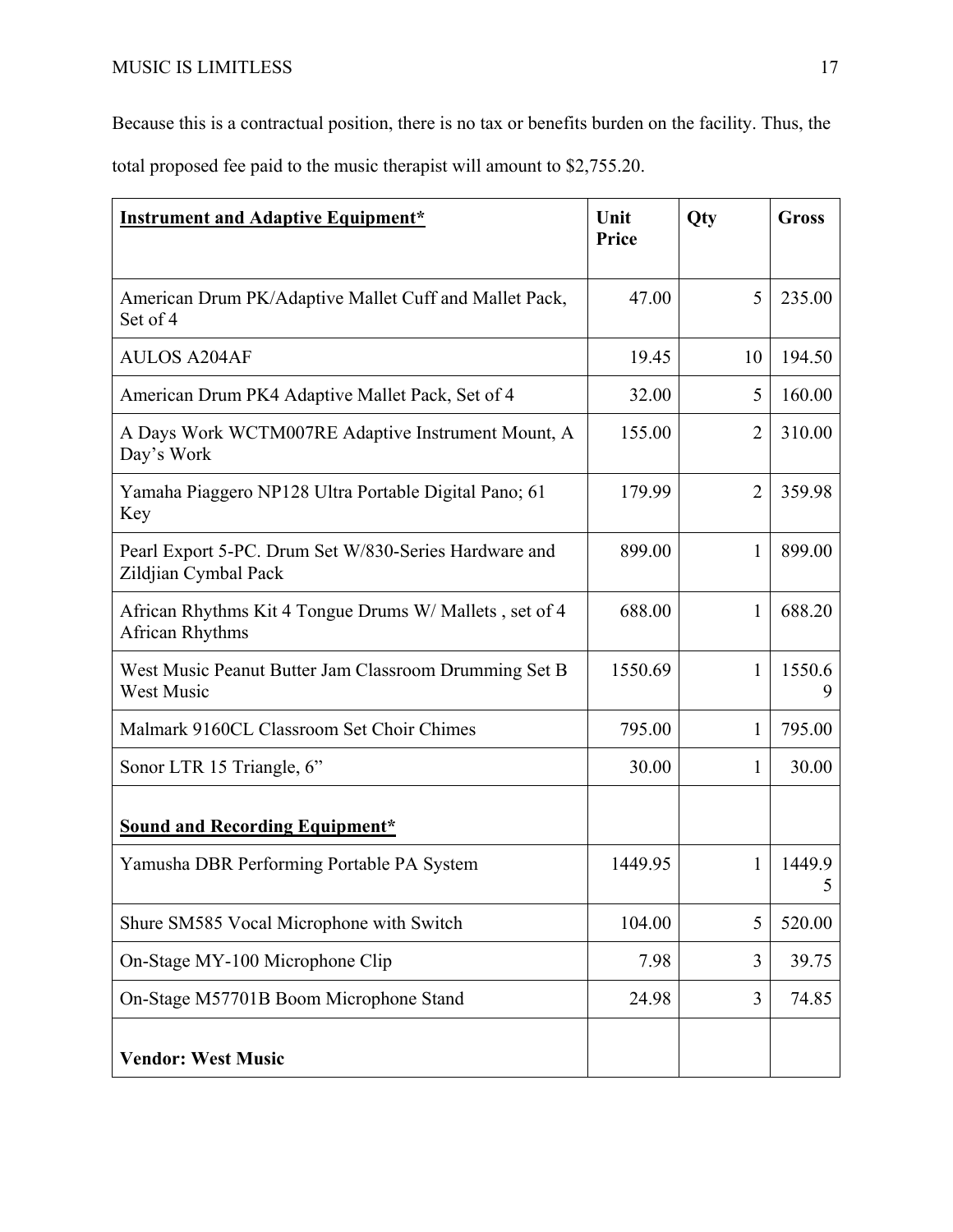|                                                                   | <b>Subtotal</b> | <b>Shipping</b> | Grand<br><b>Total</b> |
|-------------------------------------------------------------------|-----------------|-----------------|-----------------------|
|                                                                   | 7,126.93        | 278.02          | 7,389.<br>05          |
| MT-BC Labor $**$ (\$ /hr)<br>(Board Certified Music Therapist)    | \$/Day          | #MTs            | Cost/<br>Week         |
|                                                                   | \$78.72         |                 | \$78.72               |
| <b>Source: American Music Therapy Association (AMTA),</b><br>2018 | <b>Salary</b>   |                 |                       |
| <i>**</i> Assumes by contract                                     | 2,755.20        |                 |                       |

*Figure 2.* Proposed budget of project. This figure displays an all-inclusive budget that will cover the costs of this project.

Grants available through various organizations may be accessed to accommodate the material needs of this project such as adaptive instrumentation, sound equipment, and other administrative costs. I will work through CPW's existing organization to apply for these grants. The following foundations/organizations are being considered for grant support for this project: Academy of Country Music Charitable Foundation - ACM Lifting Lives (Academy of Country Music [ACM], n.d.); Singing for Change (Singing for Change [SFC], n.d.); Costco Charitable Contributions (Costco Wholesale Corporation [Costco Wholesale], n.d.); and The Mockingbird Foundation (The Mockingbird Foundation, Inc. [Mockingbird]). Depending on the organization, grants generally range in size from \$100-\$10,000. Given the timeline for submission of the application components of these foundations, the project should receive funding by December 2019 through early January 2020.

#### **Larger Agency Context**

A community music therapy (CoMT) project is a collaborative endeavor that typically exists for a limited period, rather than on an ongoing basis (Andsell, 2002). Through its use of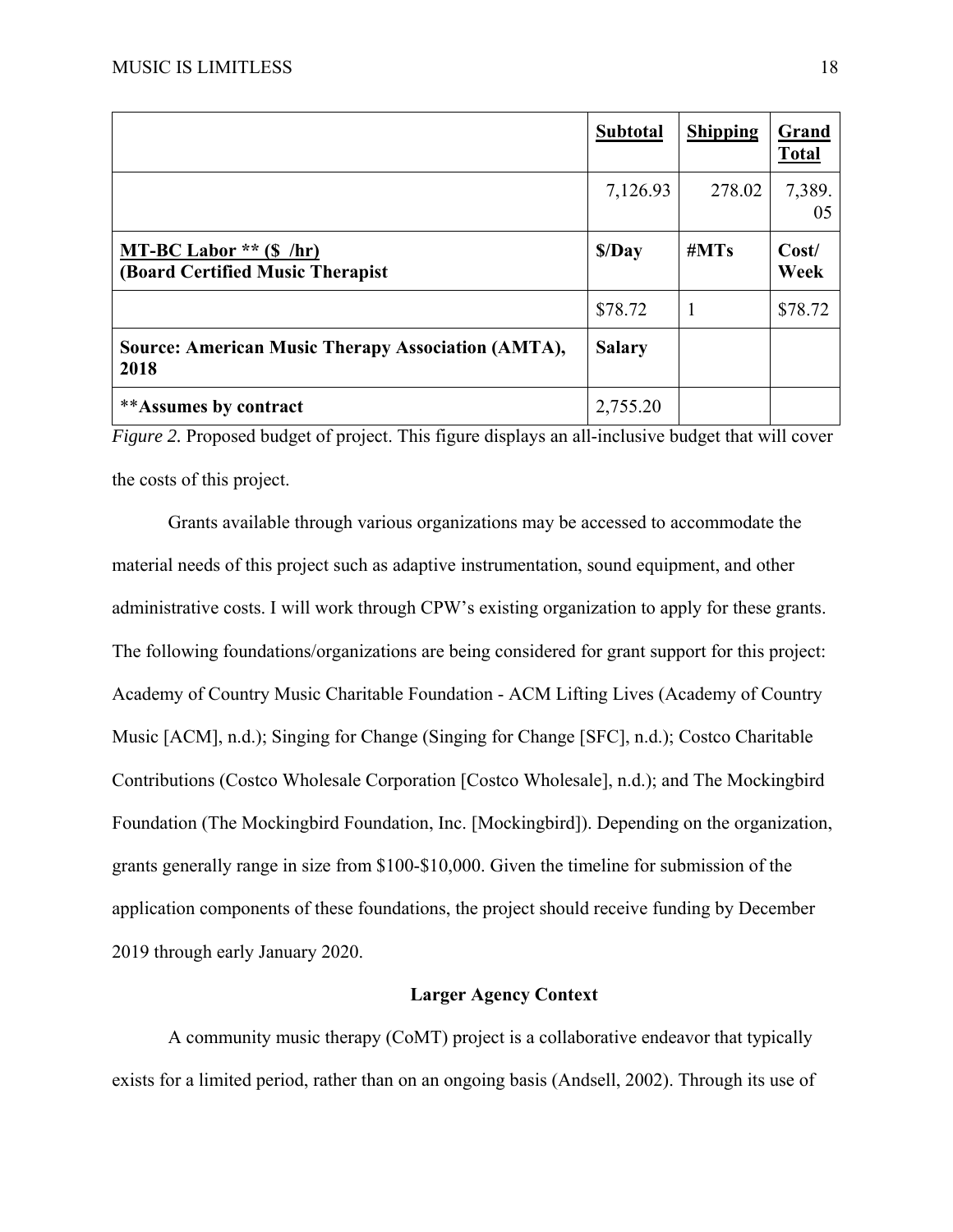community music therapy, this project is able to address all objectives of the CPW mission ("independence, productivity, and full citizenship") via community music therapy ("Mission", 2018).

#### **PREPARE**

Community music therapy endeavors utilize the acronym PREPARE, (participatory, resource-oriented, ecological, performative, activist, reflective, and ethics-driven) (Steele, 2016; Stige  $\&$  Aarø, 2011) The participatory aspect of a community music therapy project concerns the creation of outlets for participation during sessions, i.e., opportunities for shared verbal expression (Stige & Aarø, 2011). This element also promotes collaboration among the music therapist and group participants, however, the group members are able to take charge and directly inform decision-making processes (Steel, 2016; Stige et al., 2010). Resource orientation serves the purpose of creating change by satisfying problems in daily life through various materials, facets of social community, and strengths of participants (Steele, 2016; Stige & Aarø, 2011). Each participant is seen as having something to offer (Rolvsjord, 2010). These offerings are focused on, thereby allowing for the enablement of their full potential (Rolvsjord, 2010, pp. 44-45). The ecological aspect of the project describes its potential to generate socio-cultural change, or ability to bridge groups of people (Bunt & Stige, 2014, p. 48). The term performative is used in reference to performances that occur within and outside of sessions (Steel, 2016). The activist component denotes a contribution to a wider social change agenda (Steele, 2016; Stige & Aarø, 2011, p. 23; Vaillancourt, 2012). The penultimate quality of reflectivity addresses the ongoing active avoidance via self-reflection that is needed to prevent the unequal distribution of power within a group that is possible by facilitators (Steele, 2016; Stige & Aarø, 2011). The last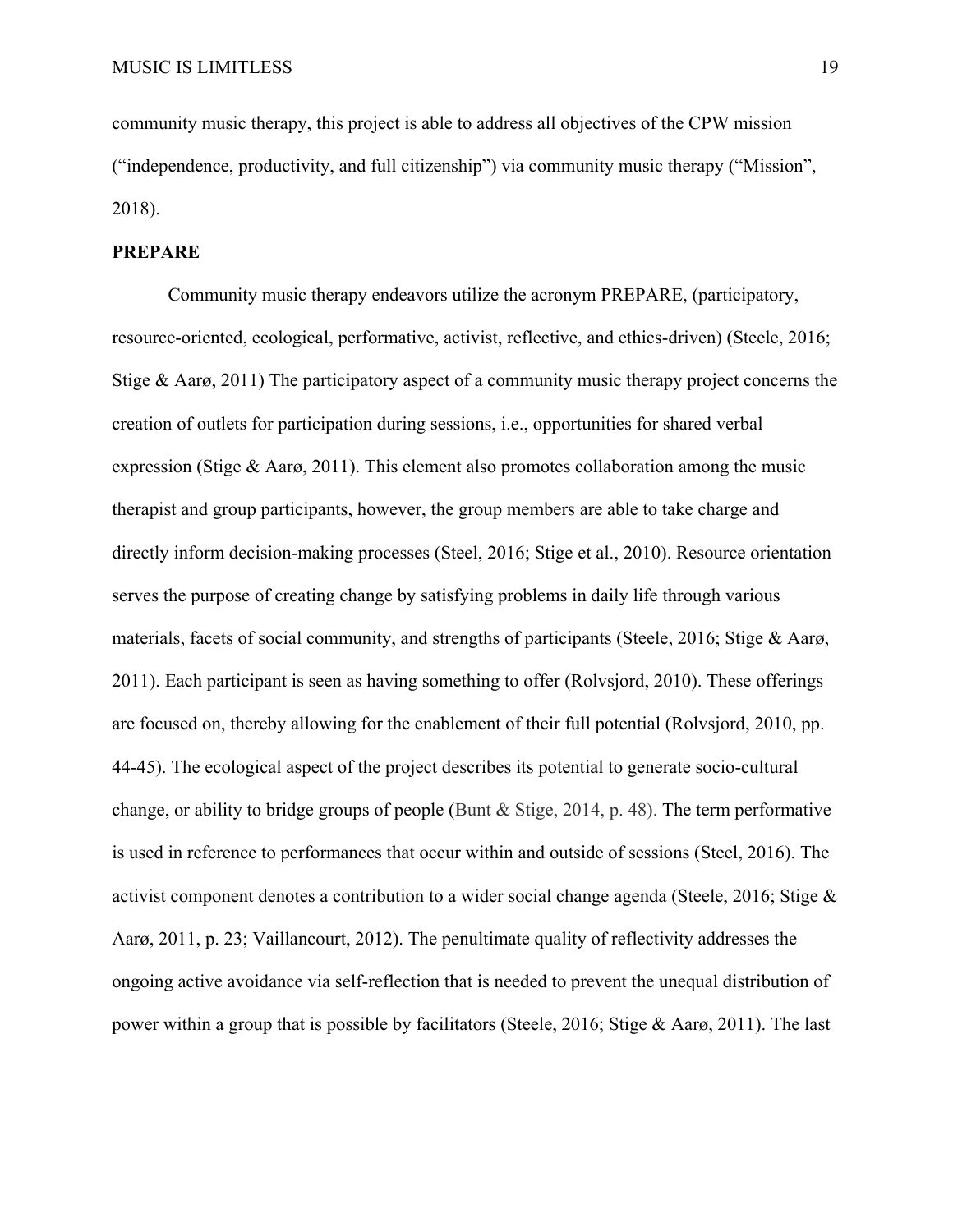element of the acronym directly relates to an ethics-driven practice of social justice aims that base within concepts of human rights (Steele, 2016; Stige & Aarø, 2011, p. 24).

#### **Program Integration into CPW**

 Due to its nature, I suggest integrating this project into CPW as a community recreational service. Areas of skills pertaining to the psychosocial, physical, emotional, spiritual, vocational, and environmental dimensions of wellness will be bi-products of participant involvement in this project. Therefore, this project will enhance your other community recreational services. Integration of composers and musicians within the surrounding community will further fulfill the requirements of a community music therapy (CoMT) project. I propose that this can be accomplished by networking, and whatever additional promotional help that your facility is able to offer (e.g., advertisement on facility website, newsletters, introduction to social media, etc.)

#### **Outcomes and Assessment**

As elucidated within the previous section, the intention of the program is to embrace the criteria found in the acronym PREPARE, (Participatory, Reflexive, Ethics-driven, Performative, Activist, Resource-oriented, and Ecological) (Steele, 2016; Stige & Aarø, 2011) through the group music therapy sessions. Overall objectives are primarily musical, in addition to meeting the specific therapeutic needs of the individuals within the group and the group itself. Other goals for this group will center on community engagement, including increasing the opportunity for group members to promote their strengths within the core group and the broader communities.

Due to the nature of the scope of this project and the philosophies of CoMT there is no need for assessment. Rather, assessment will be about the program and its effectiveness in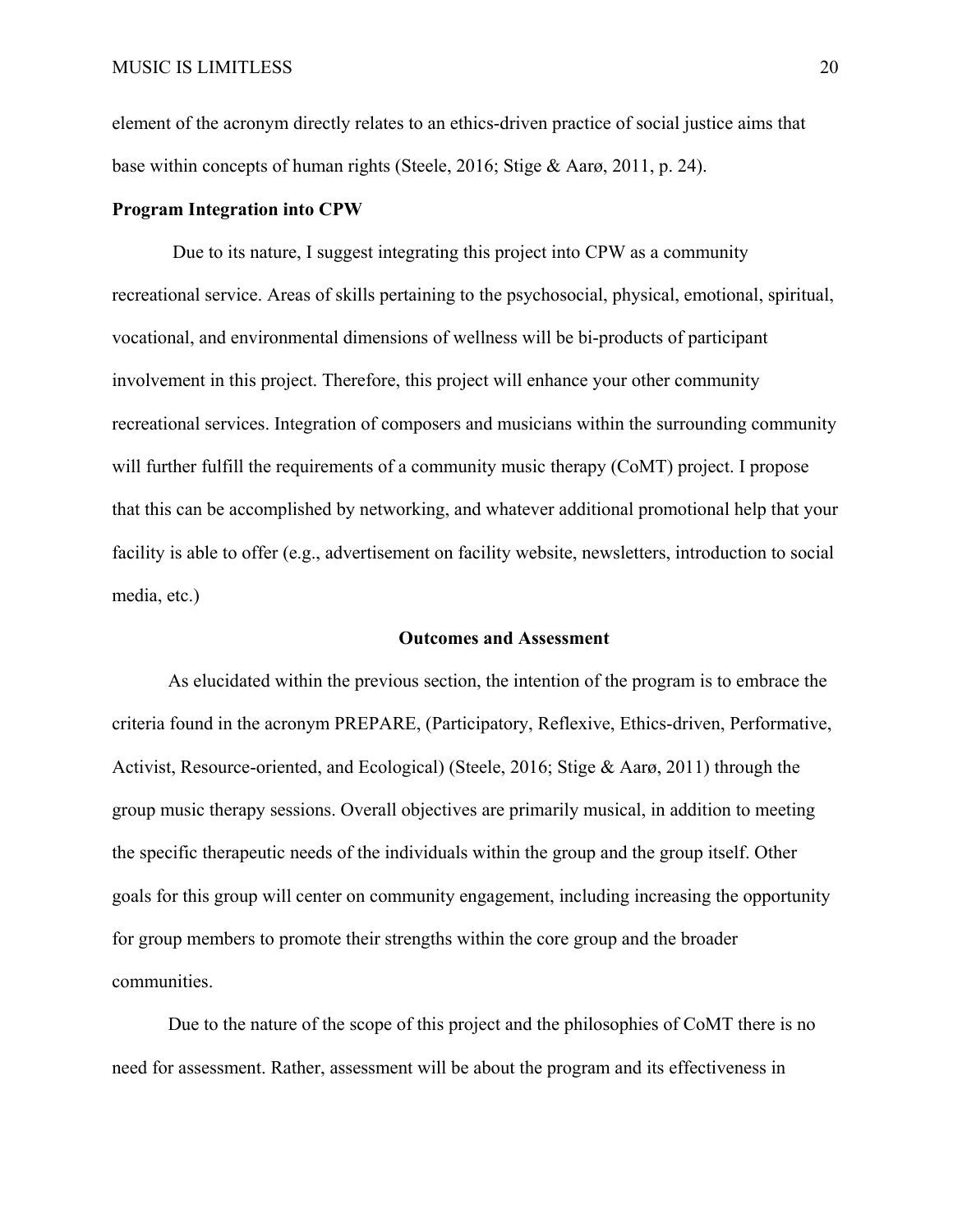meeting its goals. It is beneficial to have group members complete a self-assessment at the beginning stage of the project (see appendix B). For my own records and for stakeholders to view, I will record observational progress notes at the end of each session, reflecting on group progress. With written consent received prior to the start of the project from group members, community members, and from the concert venue, I also wish to videotape the final performance (see appendix C). This recording will serve as an important tool of evaluation for stakeholders and for the group members. The availability of the videotape will allow stakeholders and group members to be ability to visualize and assess the group. Overall achievement of group outcomes will also be assessed via questionnaire responses given at the performance and conclusion of the project. These questionnaires will pertain to group members, community group members, faculty involved with the maintenance of the project within the David Osterer Center (i.e., habilitation counselors and assistants, human resources, and recreational staff), and concert viewers (see appendices D, E, F, and G). The questionnaires distributed to audience members will serve the purpose of evaluating the intentional sociocultural change of the program. They will contribute to the ongoing success of the program, should it be instated.

#### **Conclusion**

The power of music allows people to transcend their disabilities. I have seen this in my work with individuals who have various disabilities; I have also experienced this first hand, as I am a person with a disability. The goal of this proposal is to create a CoMT for individuals who seek services from CPW. Currently, CPW does not have funding for music therapy. This CoMT project will bridge the individual with the greater community, thereby supporting individualism and creating sociocultural change.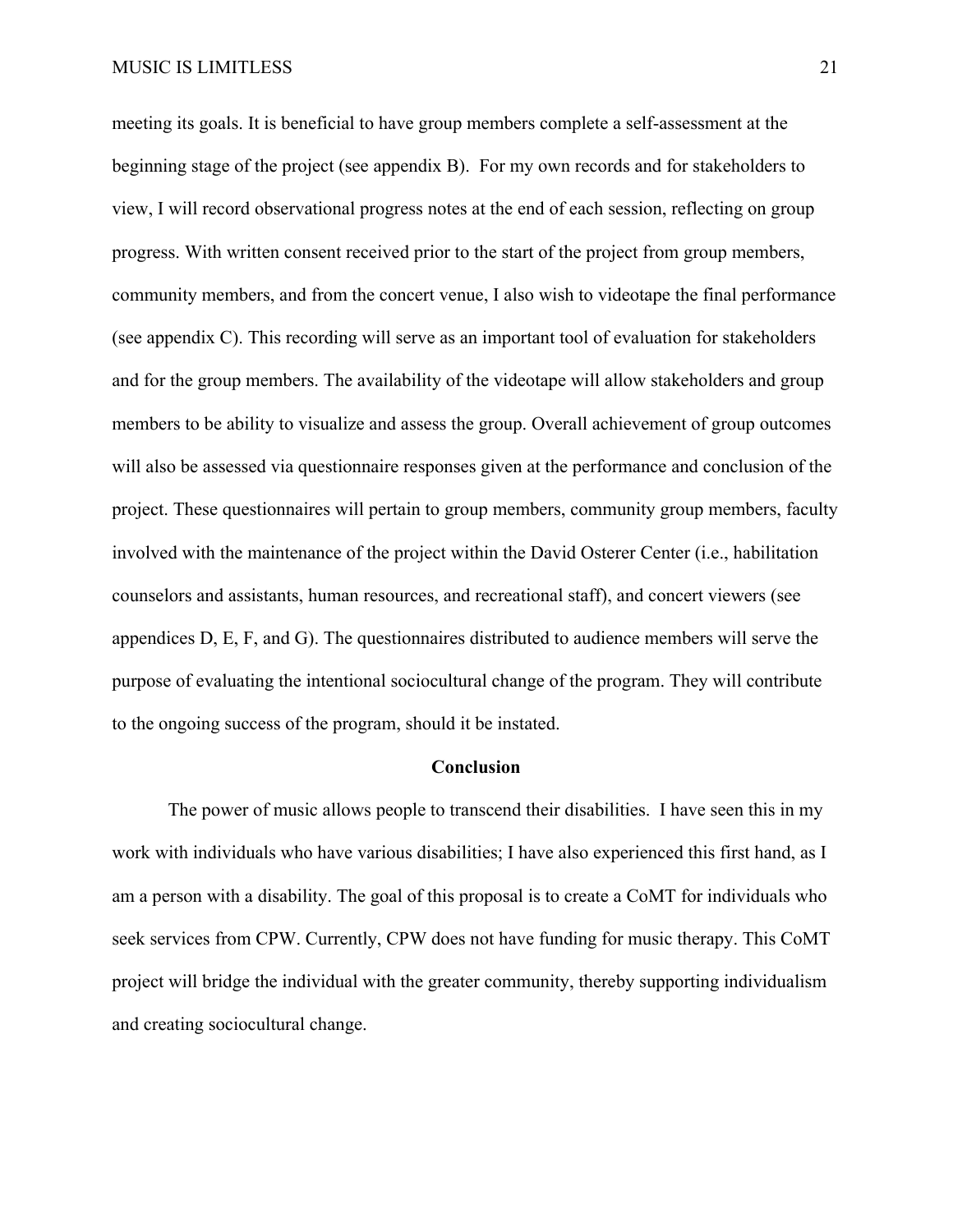#### **References**

- American Association on Intellectual and Developmental Disabilities. (2018). *Definition of intellectual disability*. Retrieved from http://aaidd.org/intellectualdisability/definition#.Wlbxs0xFyP9
- American Music Therapy Association. (2005). *Habilitation: Music therapy research and evidence-based practice support*. Retrieved from https://www.musictherapy.org/assets/1/7/bib\_habilitation.pdf
- American Music Therapy Association. (2018). *2018 AMTA member survey & workforce analysis: A descriptive, statistical profile of the 2018 AMTA membership and music therapy community.* Retrieved from

https://netforumpro.com/public/temp/ClientImages/AMTA2/113cfd6e-bd67-4332-a5cc-2c90c41dec44.pdf

- Aigen, K. (2012). Community music therapy. In G. McPherson, & G. Welch (Eds.), *The Oxford handbook of music education* (pp. 138-154). New York, NY: Oxford University Press.
- Andsell, G. (2002). Community music therapy & the winds of change: A discussion paper. *Voices: A World Forum For Music Therapy, 2*(2). Retrieved from https://voices.no/index.php/voices/article/view/1590/1349
- Andsell, G. (2010). Where performing helps: Processes and affordances of performance in community music therapy. In B. Stige, G. Ansdell, C. Elefant, & M. Pavlicevic (Eds.), *Where music helps: Community music therapy in action and reflection* (pp. 161-186). Farnham: Ashgate.
- Berry, J. G., Poduri, A. Bonkowsky, J. L., Zhou, J., Graham, D. A., Welch, C., Putney, H., & Srivastava, R. (2012). Trends in resource utilization by children with neurological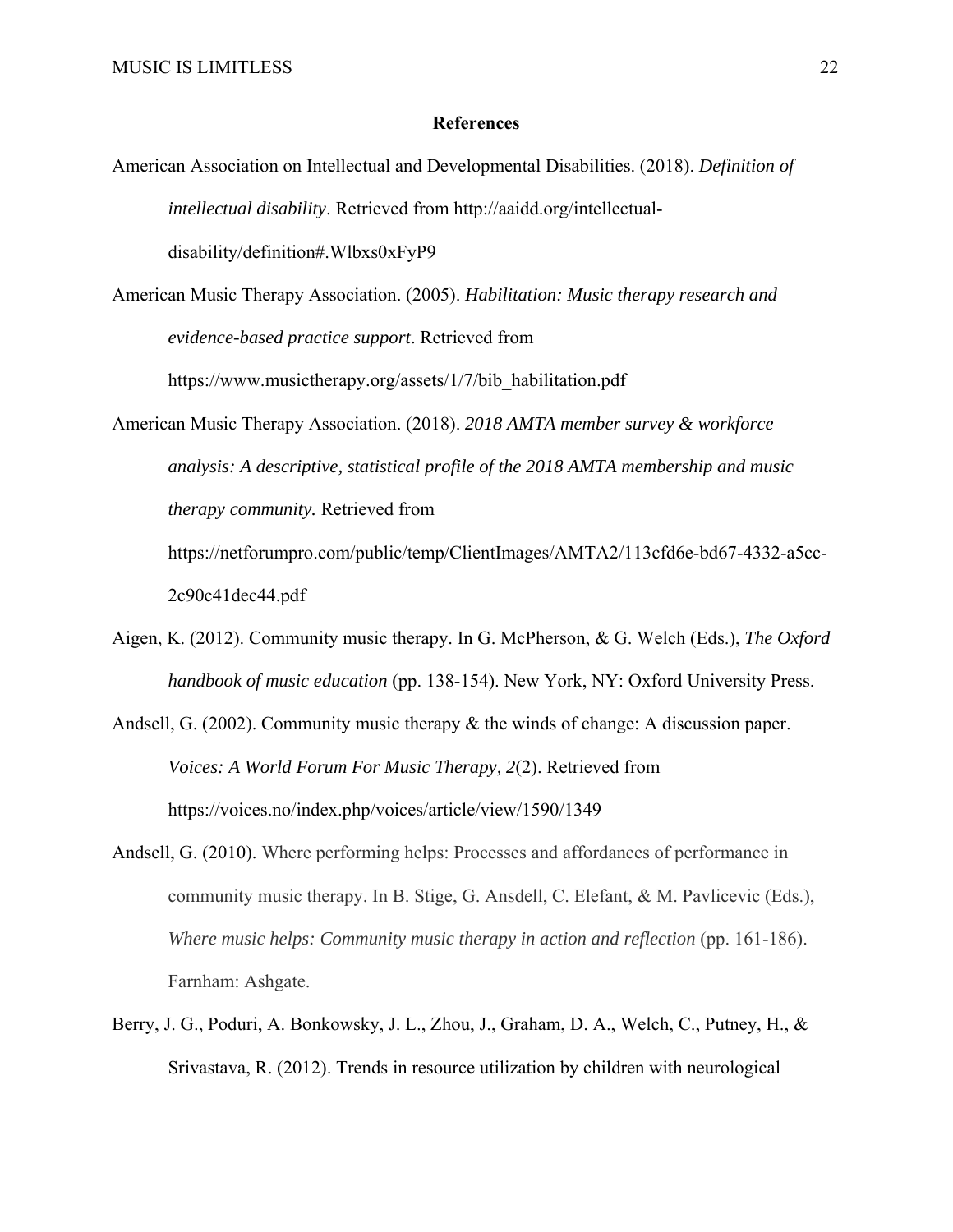impairment in the United States inpatient health care system: A repeat cross-sectional study. *PLoS Med, 9*(1), e1001158. https://doi.org/10.1371/journal.pmed.1001158

- Bodeck, S., Lappe, C., & Evers, S. (2015). Tic-reducing effects in patients with Tourette's syndrome: Self reported and objective analysis. *Journal of Neurological Sciences, 352*(1- 2), 41-47. doi: 10.1016/j.jns.2015.03.016
- Boiko, E. A., Ivanchuk, M. M., Gunchenko, & Batysheva, T. T. (2017). The potential of music therapy in neurology using multiple sclerosis as an example. *Neuroscience and Behavioral Physiology, 47*(5), 570-572. doi: 10.1007/s11055-017-0437-8
- Boso, M., Emanuelle, E., Minazzi, V., Abbamonte, M., & Politi, P. (2007). Effect of long-term interactive music therapy on behavior profile and musical skills in young adults with severe autism. *Journal of Alternative And Complementary Medicine, 13*(7), 709-712. doi: 10.1089/acm.2006.6334
- Bruscia, K. E. (1987). *Improvisational models of music therapy*. Springfield, IL: Charles C. Thomas.
- Bunt, L., & Stige, B. (2014). Music therapy: An art beyond words. East Sussex; New York: Routledge.
- Centers for Medicare and Medicaid Services. (2014). *Fact sheet: Summary of key provisions of the 1915(c) home and community-based services (HCBS) waivers final rule (CMS 2249- F/2296-F)* [PDF file]. Retrieved from

https://www.medicaid.gov/medicaid/hcbs/downloads/hcbs-setting-fact-sheet.pdf

Centers for Disease Control and Prevention. (2018). Cerebral palsy (CP). Retrieved from https://www.cdc.gov/ncbddd/cp/facts.html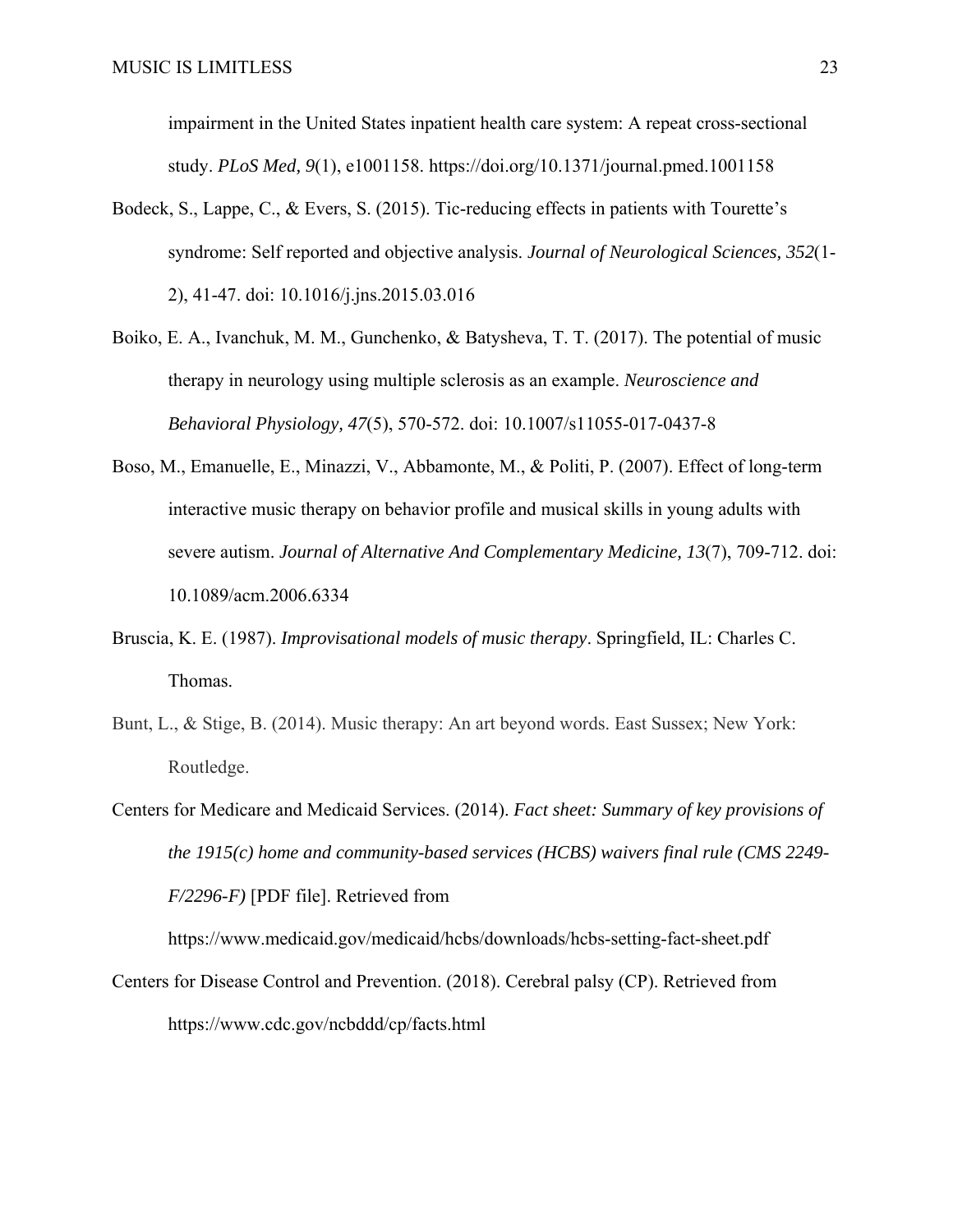Centers for Disease Control and Prevention. (2018). Developmental disabilities: Specific conditions. Retrieved from

https://www.cdc.gov/ncbddd/developmentaldisabilities/specificconditions.html

- Conklyn, D., Stough, D., Novak, E., Paczak, S., Chemali, K., & Bethoux, F. (2010). A homebased walking program using rhythmic auditory stimulation improves gait performance in patients with multiple sclerosis: A pilot study. *Neurorehabilitation Neural Repair, 24*(9), 835-842. doi: 10.1177/1545968310372139
- Corrigan, P. W. (Ed.). (2014). *The stigma of disease and disability: Understanding causes and overcoming injustices.* Washington, D.C.: American Psychological Association.
- Cerebral Palsy of Westchester. (2018). Mission & vision. Retrieved from http://cpwestchester.org/mission-vision/
- Cerebral Palsy of Westchester. (2018). Day habilitation program. Retrieved from http://cpwestchester.org/mission-vision/
- Curtis, S. L., & Mercado, C. S. (2004). Community music therapy for citizens with developmental disabilities. *Voices: A World Forum For Music Therapy, 4*(3). Retrieved from https://voices.no/index.php/voices/article/view/1624/1384
- David G. Osterer Center (CPW). (n.d.). Retrieved from https://disabled.westchestergov.com/cerebral-palsy-of-westchester
- Duffy, K. (2013) *Motor speech disorders: Substrates, differential diagnosis, and management.* (3rd ed.). St. Louis, MO: Elsevier Mosby.
- Efraimidou, V., Sidiropoulou, M., Giagazoglou, P., Proios, M., Tsimaras, V., & Orologas, A. (2016). The effects of a music and movement program on gait, balance and psychological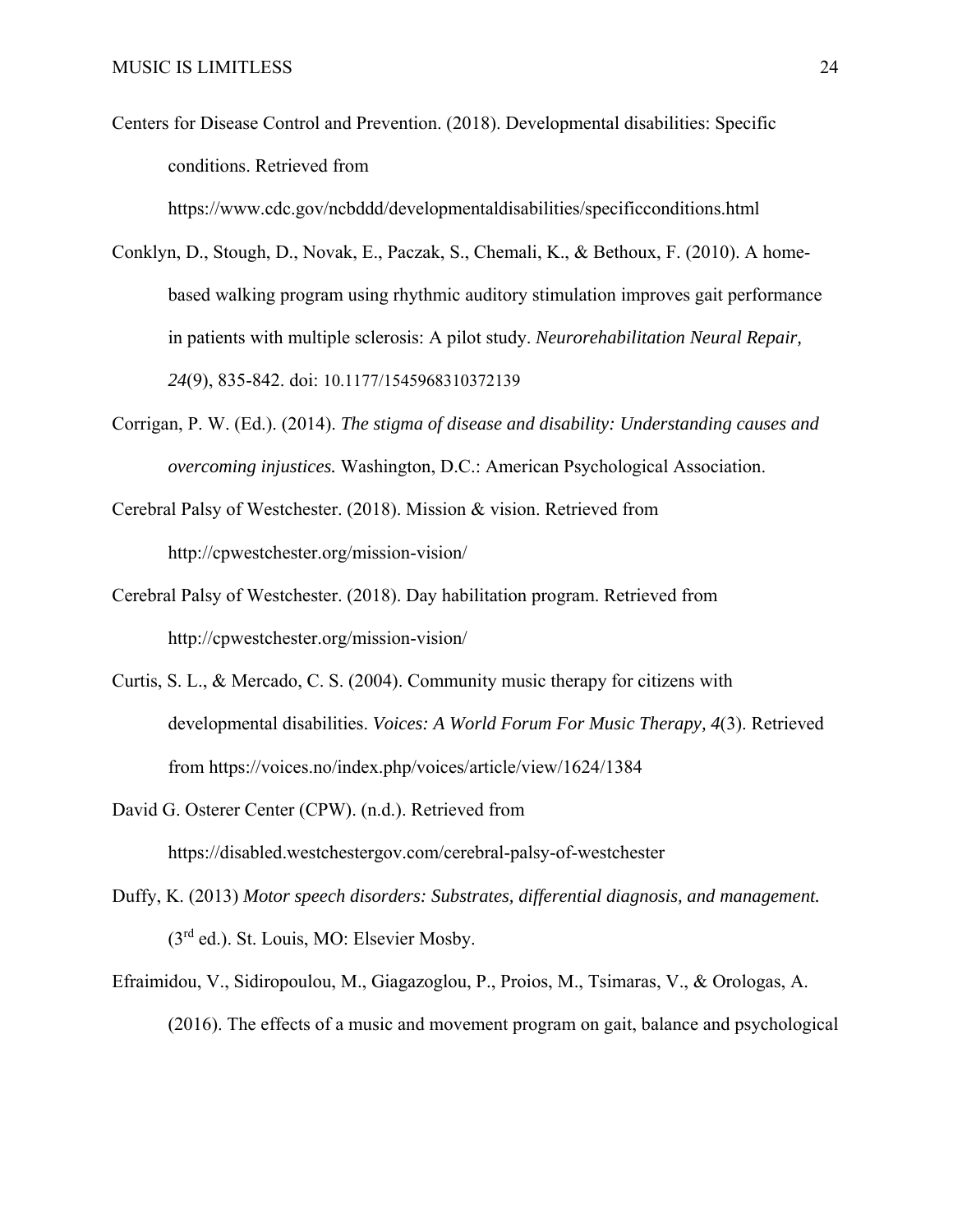parameters of adults with cerebral palsy. *International Journal of Special Education, 31*(2), 238-249. Retrieved from https://files.eric.ed.gov/fulltext/EJ1111110.pdf

- Evans, J. Seri, S., & Cavanna, A. E. (2016). The effects of Gilles de la Tourrete syndrome and other chronic tic disorders on quality of life across the lifespan: A systematic review. *European Child Adolescent Psychiatry, 25*(9), 939-948. doi: 10.1007/s00787-016-0823-8
- Factor, A., Heller, T., & Janicki, M. (2012). *Bridging the aging and developmental disabilities service networks: Challenges and best practice*. Retrieved from https://www.aarp.org/content/dam/aarp/livable-communities/old-learn/health/Bridgingthe-Aging-and-Developmental-Disabilities-Service-Networks-Challenges-and-Best-Practices-AARP.pdf
- Feher, J. (2017). *Quantitative human physiology: An introduction* (2nd ed.). London, UK: Elsevier. Retrieved from https://doi.org/10.1016/B978-0-12-800883-6.00096-3
- Friedman, C. (2017). A national analysis of Medicaid home and community based services waivers for people with intellectual and developmental disabilities: FY 2015. *Intellectual and Developmental Disabilities, 55*(5), 281-302. doi:10.1352/1934-9556-55.5.281
- Gatti, R., Tettamanti, A., Lambiase, S., Rossi, P., & Comola, M. (2015). Improving hand functional use in subjects with multiple sclerosis using a musical keyboard: A randomized controlled trial. *Physiotherapy Research International, 20*(2), 100-107. doi: 10.1002/pri.1600
- Geretsegger, M., Elefant, C., Kim, J., & Gold, C. (2014). Music therapy for people with autism spectrum disorder. *The Cochrane Database of Systematic Review*, *6,* CD004381. doi: 10.1002/14651858.CD004381.pub3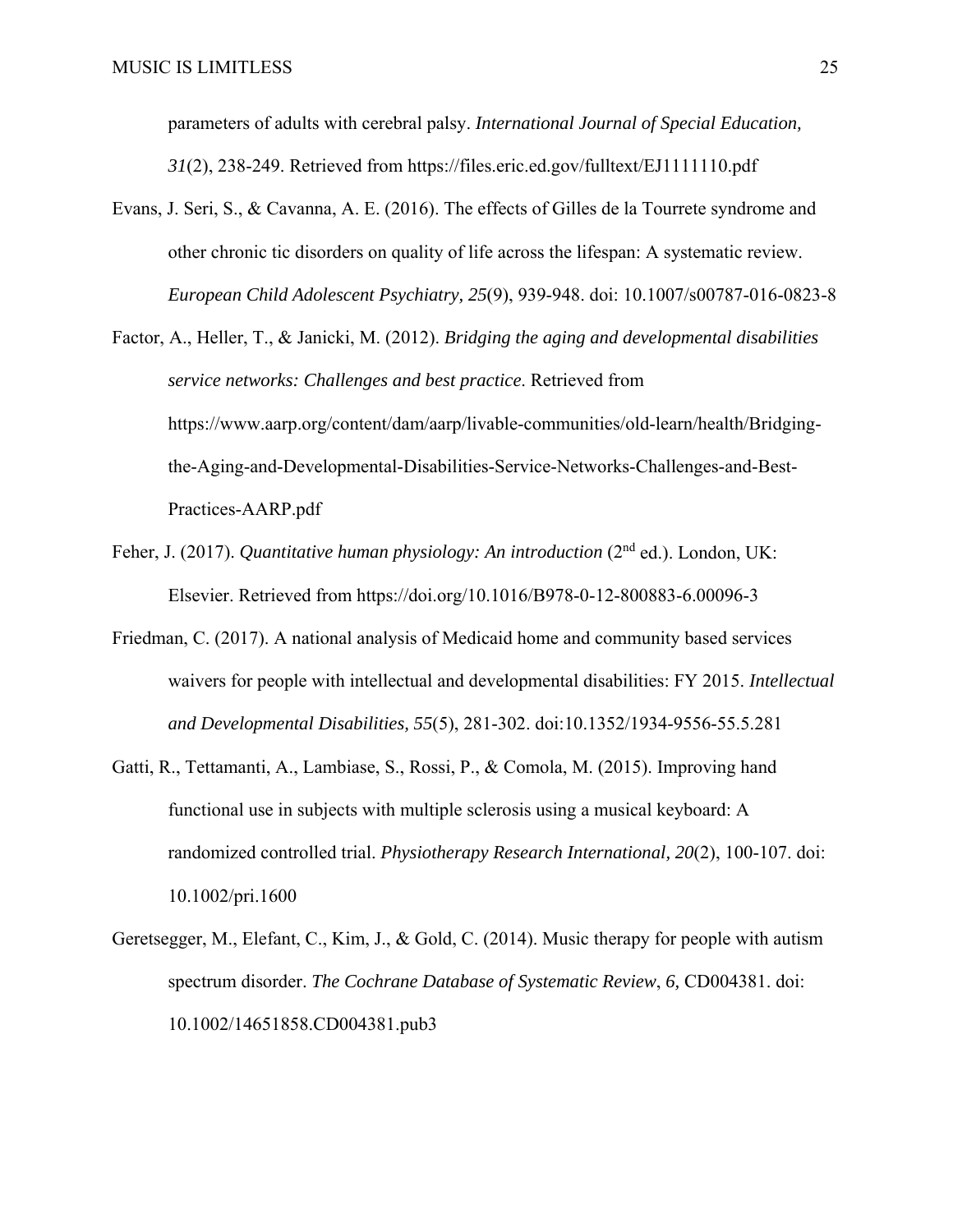- Hooper, J., Wigram, T., Carson, D., & Lindsay, B. (2008b) A review of the music and intellectual disability literature (1943–2006) part two: Experimental writing. *Music Therapy Perspectives*, *26*, 80–96. doi: 10.1093/mtp/26.2.80
- Kim, S. J., Kwak, E. E., Park, E. S., & Cho, S. R. (2012). Differential effects of rhythmic auditory stimulation and neurodevelopmental treatment/Bobath on gait patterns in adults with cerebral palsy: A randomized controlled trial. *Clinical Rehabilitation, 26*(10), 904- 914. doi: 10.1177/0269215511434648
- Kim, S. J., Kwak, E. G., Park, E. S., Lee, D. S., Kim, K. J., Song, J. E, & Cho, S. R. (2011). Changes in gait patterns with rhythmic auditory stimulation in adults with cerebral palsy. *NeuroRehabilitation, 29*(3), 233-241. doi: 10.3233/NRE-2011-0698
- Koelsch, S. (2009). A neuroscientific perspective on music therapy. *Annals of the New York Academy of Sciences, 1169,* 374-384. doi: 10.1111/j.1749-6632.2009.04592.x.
- Kokal, I., Engel, A., Kirschner, S., & Keysers, C. (2011). Synchronized drumming enhances activity in the caudate and facilitates prosocial commitment – if the rhythm comes easily. *PLos One, 6*(11), e27272. doi: 10.1371/journal.pone.0027272
- Laurila, K., & Willingham, L. (2017). Drum circles and community music: Reconciling the difference. *International Journal of Community Music, 10*(2), 139-156. doi: 10.1386/ijcm.10.2.139\_1
- Learning Disabilities Association of America. (2012). What are learning disabilities? Retrieved from https://ldaamerica.org/advocacy/lda-position-papers/what-are-learning-disabilities/
- Mateos-Moreno, D., & Atencia-Doña, L. (2013). Effect of a combined dance/movement and music therapy on young adults diagnosed with severe autism. *The Arts in Psychotherapy, 40*(5), 465-472. doi: 10.1016/j.aip.2013.09.004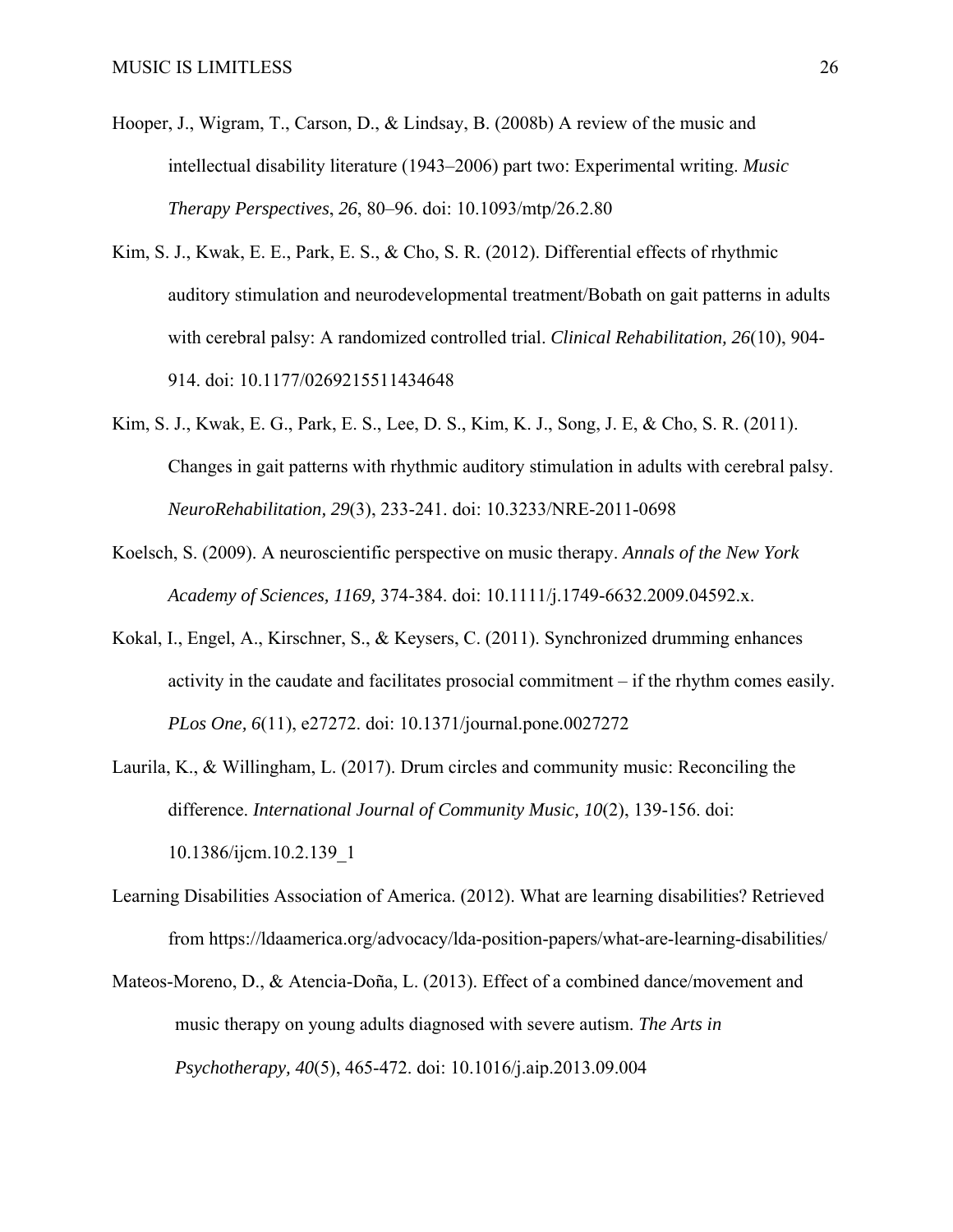- MetLife Mature Market Institute. (2010). *The MetLife national study of adult day services: Providing support to individuals and their family caregivers.* Retrieved from https://www.tn.gov/content/dam/tn/human-services/documents/ADS\_Study.pdf
- Nasuruddin, M. G. (2010). The confluence between arts and medical science Music and movement therapy for children with Cerebral Palsy. *Malaysia Journal of Medical Science, 17*(3), 1-4. Retrieved from http://www.medic.usm.my/publication/mjms/
- National Center on Birth Defects and Developmental Disabilities. (2015). Developmental disabilities. *Centers for Disease Control and Prevention.* Retrieved from: http://www.cdc.gov/ncbddd/developmentaldisabilities/index.html
- Pantelyat, A., Syres, C., Reichwein, S., & Willis, A. (2016). DRUM-PD: The use of a drum circle to improve the symptoms and signs of Parkinson's disease (PD). *Movement Disorders Clinical Practice, 3*(3), 243-249. doi: 10.1002/mdc3.12269
- Pohl, P. (2013). The Ronnie Gardiner method: An innovative music-based intervention for neurological rehabilitation - theoretical background and contemporary research with focus on Parkinson's disease. *Neurophysiology and Rehabilitation, 1*(1), 32-37. doi: 10.3109/09638288.2013.774060
- QUEEN LEGACY CHANNEL. (2016, January 20). *Queen Freddie Mercury interview David Wigg munich 1985 rare !!!* [Video file]. Retrieved from https://www.youtube.com/watch?v=t0OX9zNJMMQ
- Rolvsjord, R. (2010). *Resource oriented music therapy in mental health care.* Gilsum, NH: Barcelona Publishers.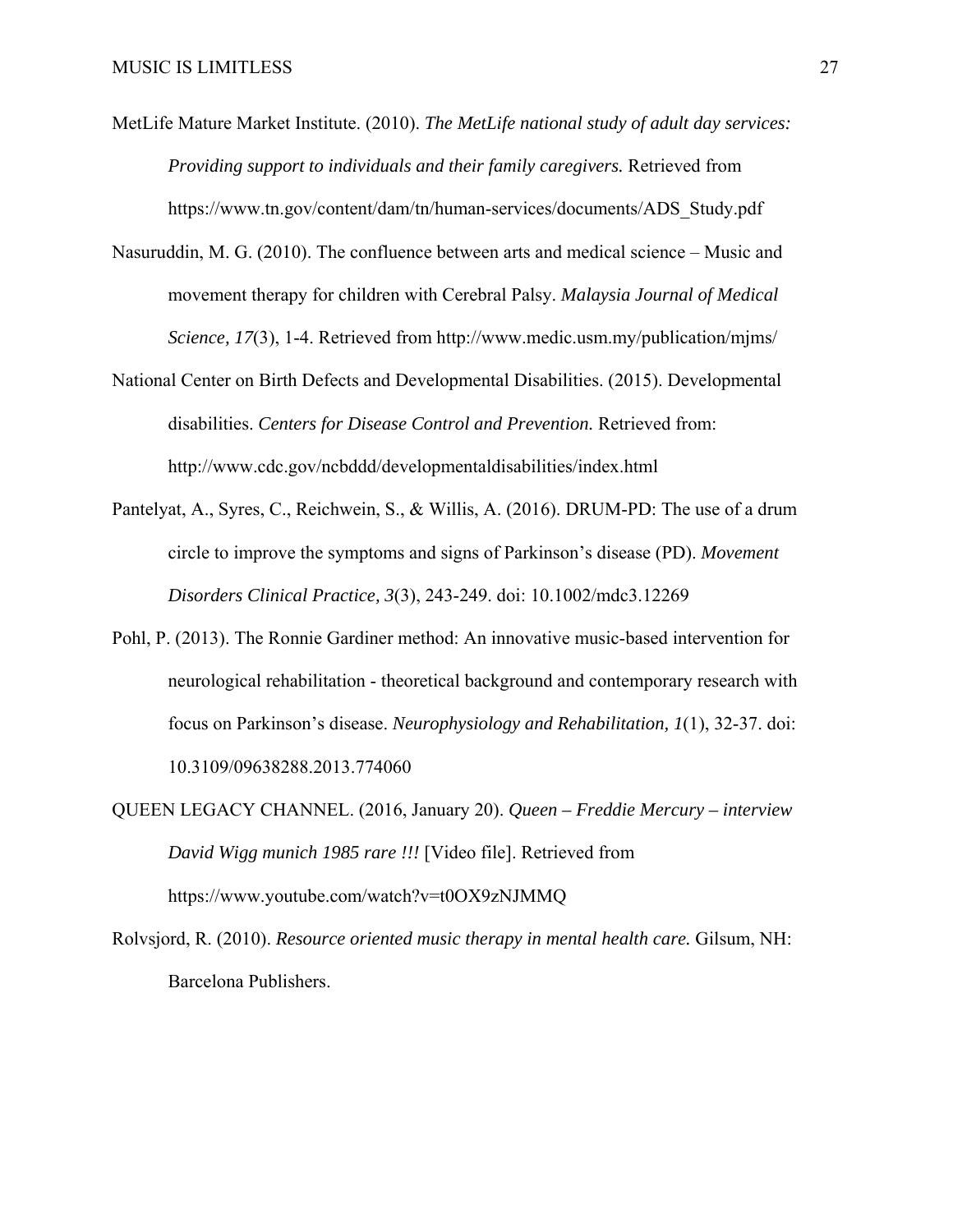- Rome, V., Harris-Kojetin, L. D., & Park-Lee, E. Variation in operating characteristics of adult day services centers, by center ownership: United States, 2014. NCHS data brief, no 224. Hyattsville, MD: National Center for Health Statistics. 2015.
- Rosenthal, E., & Kanter, A. (2002). *The right to community integration for people with disabilities under United States and international law.* Retrieved from https://dredf.org/news/publications/disability-rights-law-and-policy/the-right-tocommunity-integration-for-people-with-disabilities-under-united-states-and-internationallaw/
- Ruud, E. (2008). Music in therapy: Increasing possibilities for action. *Music and Arts in Action*, *1*(1), 47-60.
- Schongar, K. (2017). Tourette syndrome. *Magill's Medical Guide* [Online Edition]. Retrieved from

https://libdatabase.newpaltz.edu/login?url=http://search.ebscohost.com/login.aspx?direct =true&AuthType=ip,url,uid,cookie&db=ers&AN=86196404

- Sanches, V. S., Santos, F. M., Fernandes, J. M., Santos, M. L., Muller, P. T., & Christofoletti, G. (2014). Neurodegenerative disorders increase decline in respiratory muscle strength in older adults. *Respiratory Care, 59*(12), 1838-1845. doi:10.4187/respcare.03063
- Silhoven, A. J., Särkämo, T., Leo, V., Tervaniemi, M., Altenmüller, E., & Soinila, S. (2017). Review: Music-based interventions in neurological rehabilitation. *The Lancet Neurology, 16*(8), 648-660. doi: 10.1016/S1474-4422(17)30168-0
- Silverman, M. J. (2008). Nonverbal communication, music therapy and autism: A review of literature and case example. *Journal of Creativity in Mental Health, 3*(1), 3-19. doi: 10.1080/15401380801995068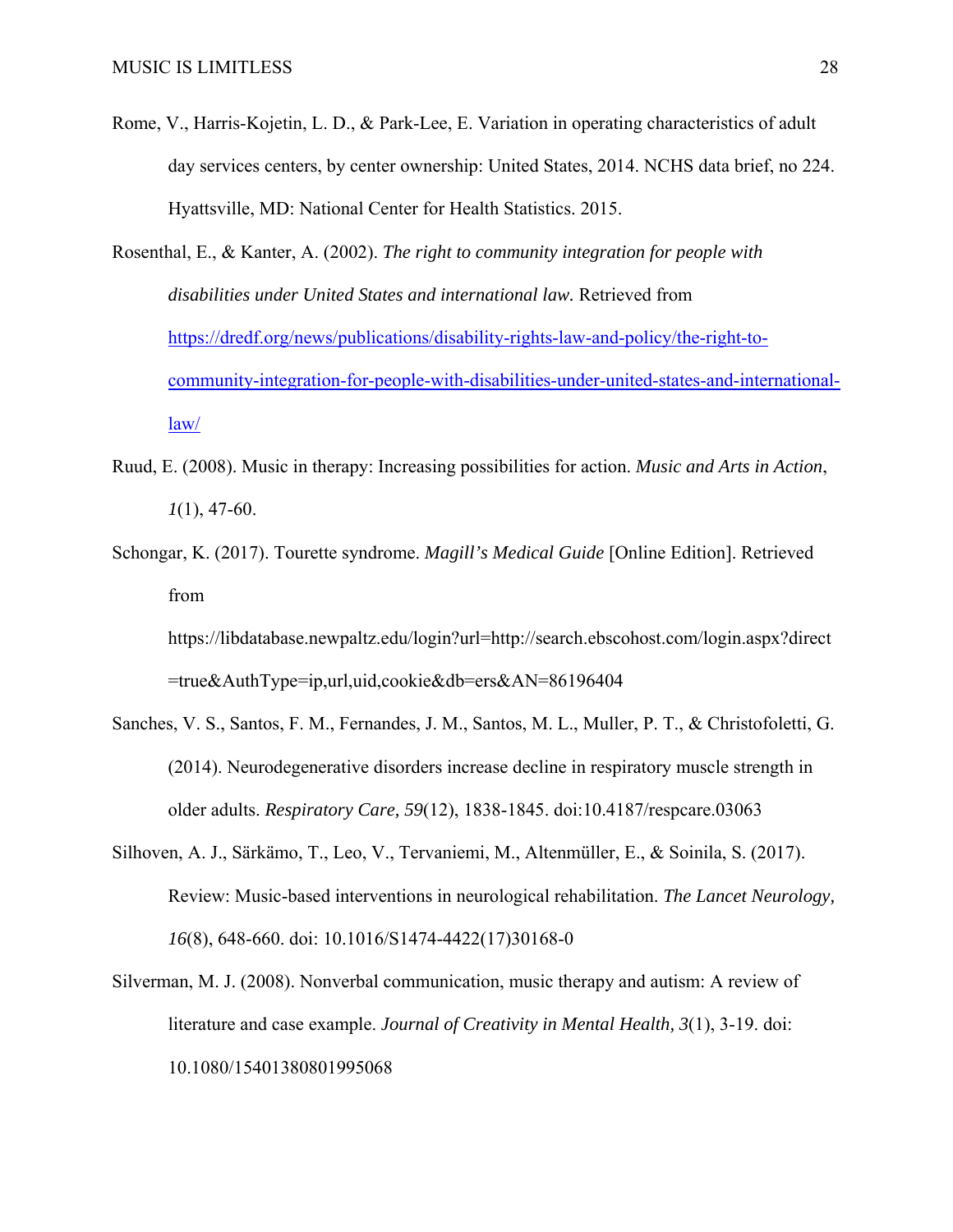- Steele, M. E. (2016). How can music build community? Insight from theories and practice of community music therapy. *Voices: A World Forum for Music Therapy*, *16*(2). Retrieved from https://voices.no/index.php/voices/article/view/2317/2072
- Stegemöller, E. L., Radig, H., Hibbing, P., Wingate, J., & Sapienza, C. (2016). Effects of singing on voice, respiratory control and quality of life in persons with Parkinson's disease. *Disability and Rehabilitation, 39*(6), 294-600. doi: 10.3109/09638288.2016.1152610

Stige, B. (2012). *Culture-centered music therapy.* Gilsum, NH: Barcelona Publishers.

Stige, B. & Aarø (2011). *Invitation to community music therapy*. New York, NY: Routledge.

- Stige, B., Ansdell, G., Elefant, C., & Pavlicevic, M. (2010). *Where music helps: Community music therapy in action and reflection*. Farnham, England; Burlington, USA: Ashgate.
- Tan, M., & Khetrapal, N. (2016). Music inspired framework for remediating emotional deficits in autism. *Procedia Computer Science, 88,* 469-474. doi: 10.1016/j.procs.2016.07.466
- Thaut, M. (2013). Entrainment and the motor system. *Music Therapy Perspectives, 31*(1), 31-34. doi: 10.1093/mtp/31.1.31
- Thaut, M., & Hoemberg, V. (Eds.). (2016). *Handbook of neurologic music therapy.* Oxford; New York, NY: Oxford University Press.
- Tamplin, J., & Baker, F. A. (2017). Therapeutic singing protocols for addressing acquired and degenerative speech disorders in adults. *Music Therapy Perspectives, 35*(2), 113-123. Retrieved from https://doi.org/10.1093/mtp/mix006
- Thomas, R., & Barnes, M. (2010). Life expectancy for people with disabilities. *Neuro Rehabilitation, 27*(2)*,* 201-209. doi: 10.3233/NRE-2010-0597
- United Cerebral Palsy. (2018). History of UCP. Retrieved from https://www.ucp.org/aboutus/our-history/#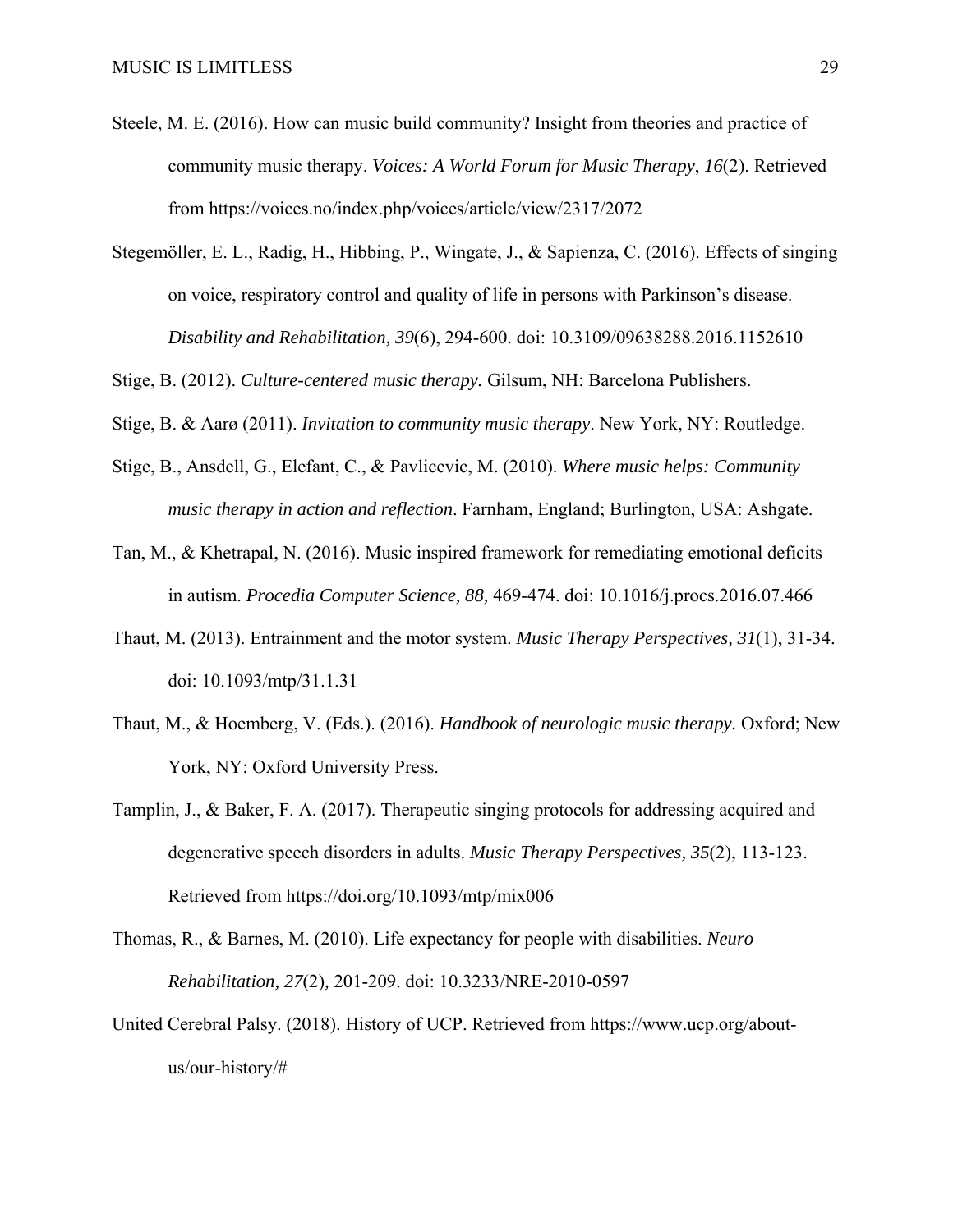- U.S. Department of Labor, Bureau of Labor Statistics. (2019). *Occupational employment statistics : May 2018 metropolitan and nonmetropolitan occupational employment and wage estimates - New York-Newark-Jersey City, NY-NJ-PA.* Retrieved from https://www.bls.gov/oes/current/oes\_35620.htm#29-0000
- Vaillancourt, G. (2012). Music therapy: A community approach to social justice. *Arts in Psychotherapy, 39*(3), 173-178. doi:10.1016/j.aip.2011.12.011
- Van de Cavey, J., & Hartsuiker, R. J. (2016). Is there a domain-general cognitive structuring system? Evidence from structural priming across music, math, action descriptions , and language. *Cognition, 146*, 172-184. Retrieved from https://doi.org/10.1016/j.cognition.2015.09.013
- Wood, S., Verney, R., & Atkinson, J. (2004). From therapy to community: Making music in neurological rehabilitation. In M. Pavlicevec & G. Andsell (Eds.), *Community music therapy* (pp. 48-62). London: Jessica Kingsley Publishers.
- World Health Organization. (2018). *Neurological disorders: Public health challenges*. Geneva: WHO Press.
- World Health Organization. (2018). *International statistical classification of diseases and related health problems* (11th revision). Retrieved from https://icd.who.int/browse11/lm/en
- Zhang, S., Liu, D., Ye, D., Li, H., & Chen, F. (2017). Can music-based movement therapy improve motor dysfunction in patients with Parkinson's Disease? Systematic review and meta-analysis. *Neurological Sciences, 38*(9), 1629-1636. doi: https://doi.org/10.1007/s10072-017-3020-8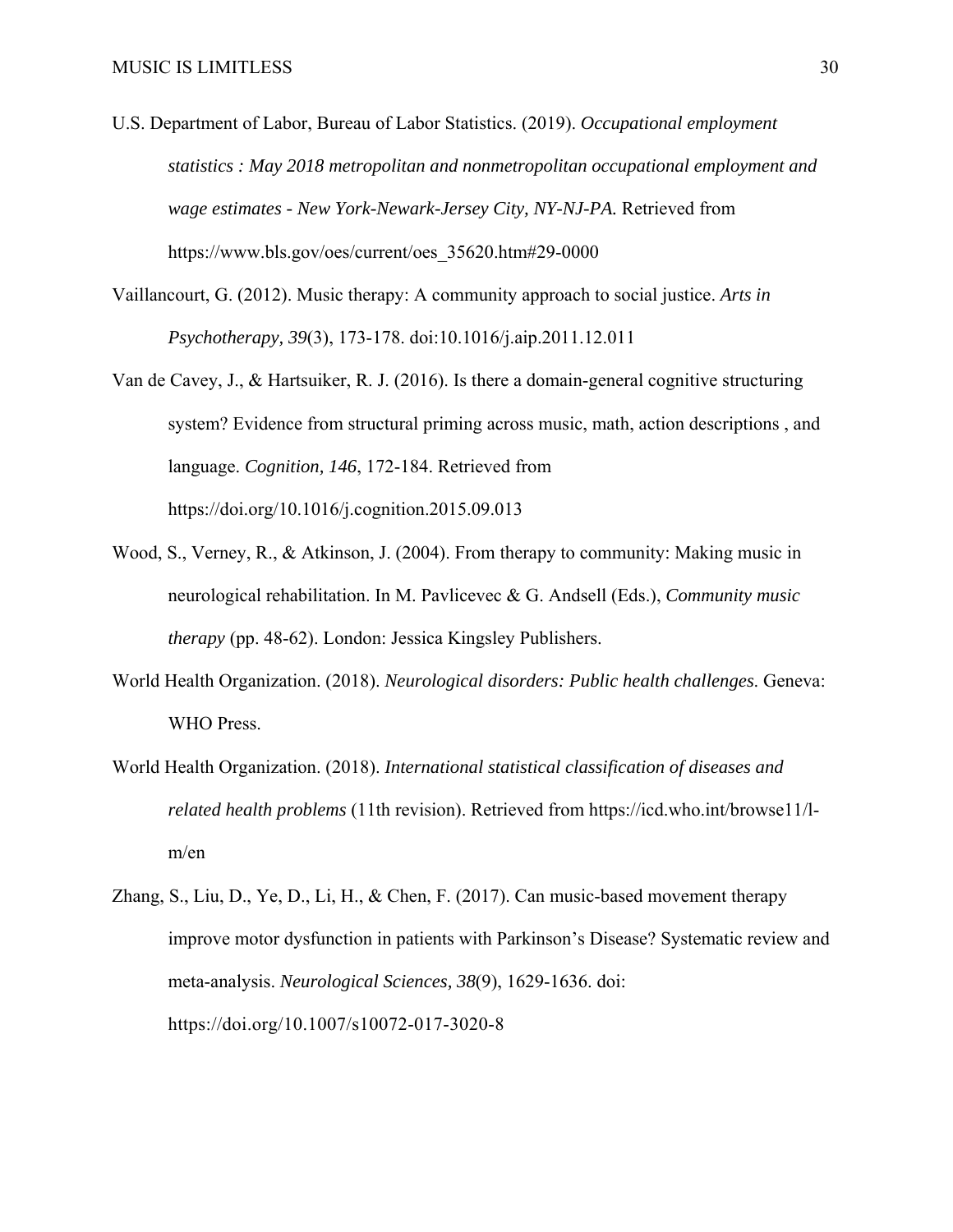#### Appendix A

#### Annotated Bibliography

Andsell, G. (2002). Community music therapy & the winds of change. *Voices: A World for Music Therapy, 2*(2). Retrieved from

https://voices.no/index.php/voices/article/view/1590/1349

This article introduces CoMT within British context and tradition as a paradigm shift from the consensus model of music therapy practice. In an effort to provide evidence for this new way of thinking, the author analyzes the historical beginnings of music therapy and community music in Britain. The author provides working definitions and vignettes of cultural applications of CoMT. Following, he contrasts the models in regards to key elements, including identity and roles as a music therapist; settings and ethical boundaries; goals and means for achieving them; and rationale.

Hooper, J., Wigram T., Carson, D., & Lindsay, B. (2008a) A review of the music and intellectual disability literature (1943–2006) part one: Descriptive and philosophical writing. *Music Therapy Perspectives*, *26*, 65–79.

 In this review of literature the authors examine 606 descriptive and philosophical pieces of literature spanning from 1943-2006. They discuss the outcome of surveys in client responses, including issues occurring with methodology, and provisions of music therapy. They also highlight reports of work settings and music therapy programs. Case studies within the literature review illuminate the benefits of improvisation, Music Activity Therapy, and receptive music interventions. The authors argue the necessity of descriptive and philosophical writing within its ability to inform and advance clinical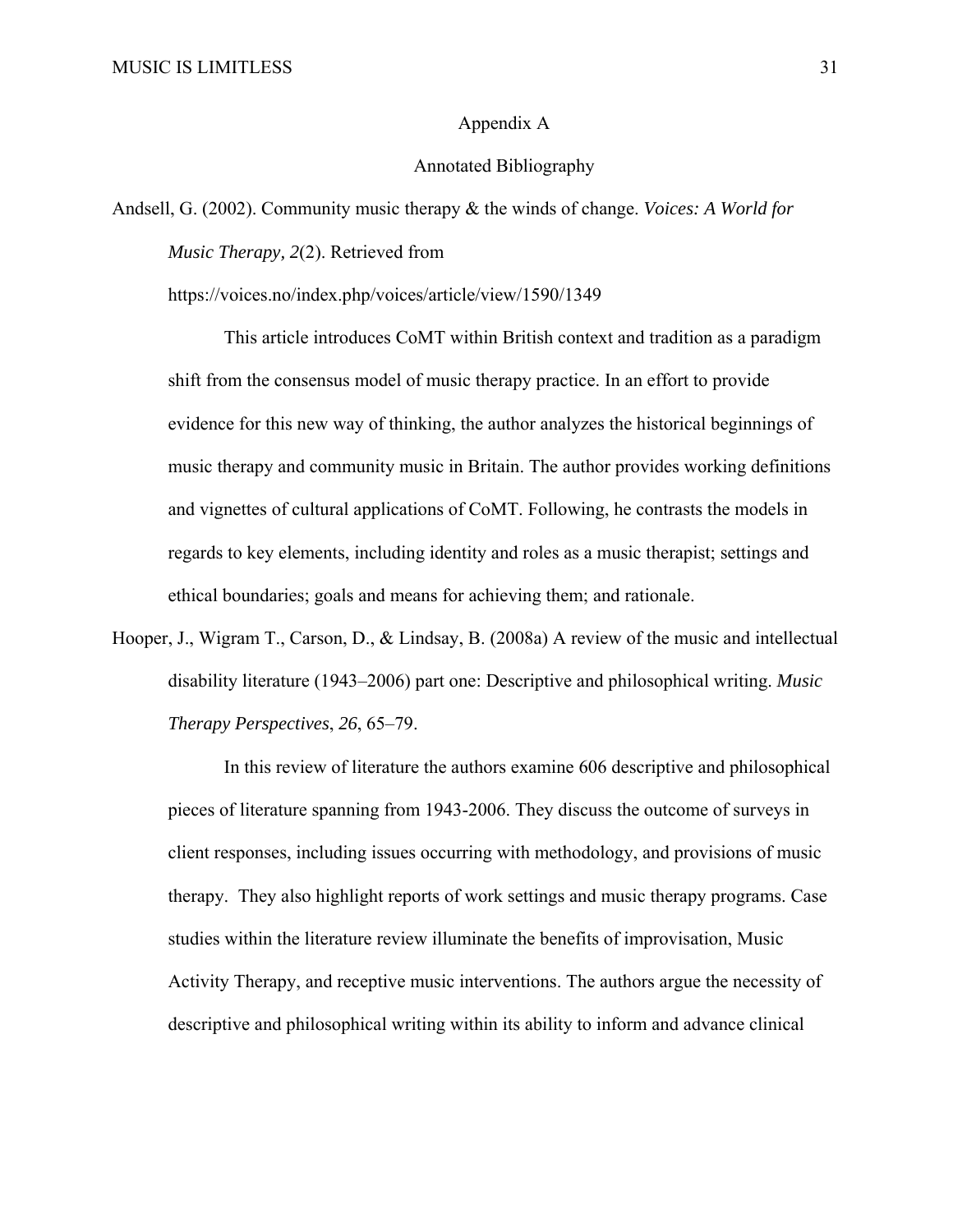practice, as well as demonstrate the efficacy of the usage of music therapy among individuals with ID.

Hooper, J., Wigram, T., Carson, D., & Lindsay, B. (2008b) A review of the music and intellectual disability literature (1943–2006) part two: Experimental writing. *Music Therapy Perspectives*, *26*, 80–96. doi: 10.1093/mtp/26.2.80

 In this literature review, the authors highlight 81 investigations considering musical aptitude. They examine 71 pieces of scholarly works that describe how people with ID respond, in particular, to active music therapy techniques. Lastly, the authors examine 112 pieces of material that evaluate the responses of individuals with ID to receptive music therapy techniques. Focus is placed on the following intellectual disabilities: Down syndrome, musical savants, autistic spectrum disorder and Williams syndrome. The authors argue to consider experimental writing alongside descriptive writing due to its ability to capture a certain authenticity of clinical experiences, as well as underlying cause and effect relationships.

Gosine, J., Hawksley, D., & LeMessurier Quinn, S. (2017). Community Building Through Inclusive Music-Making. *Voices: A World Forum for Music Therapy*, *17*(1). https://doi.org/10.15845/voices.v17i1.893

 This article depicts a music therapy project that takes place over a six-month span at Easter Seals Newfoundland and Labrador, a Canadian non-profit organization. Participants are verbal and nonverbal and primarily have a diagnosis of cerebral palsy. Over a six-month period, the participants attend four workshops led by established musicians within the community, in addition to standard weekly music therapy sessions. Workshops focus on inclusive singing and dancing, songwriting, percussive technique,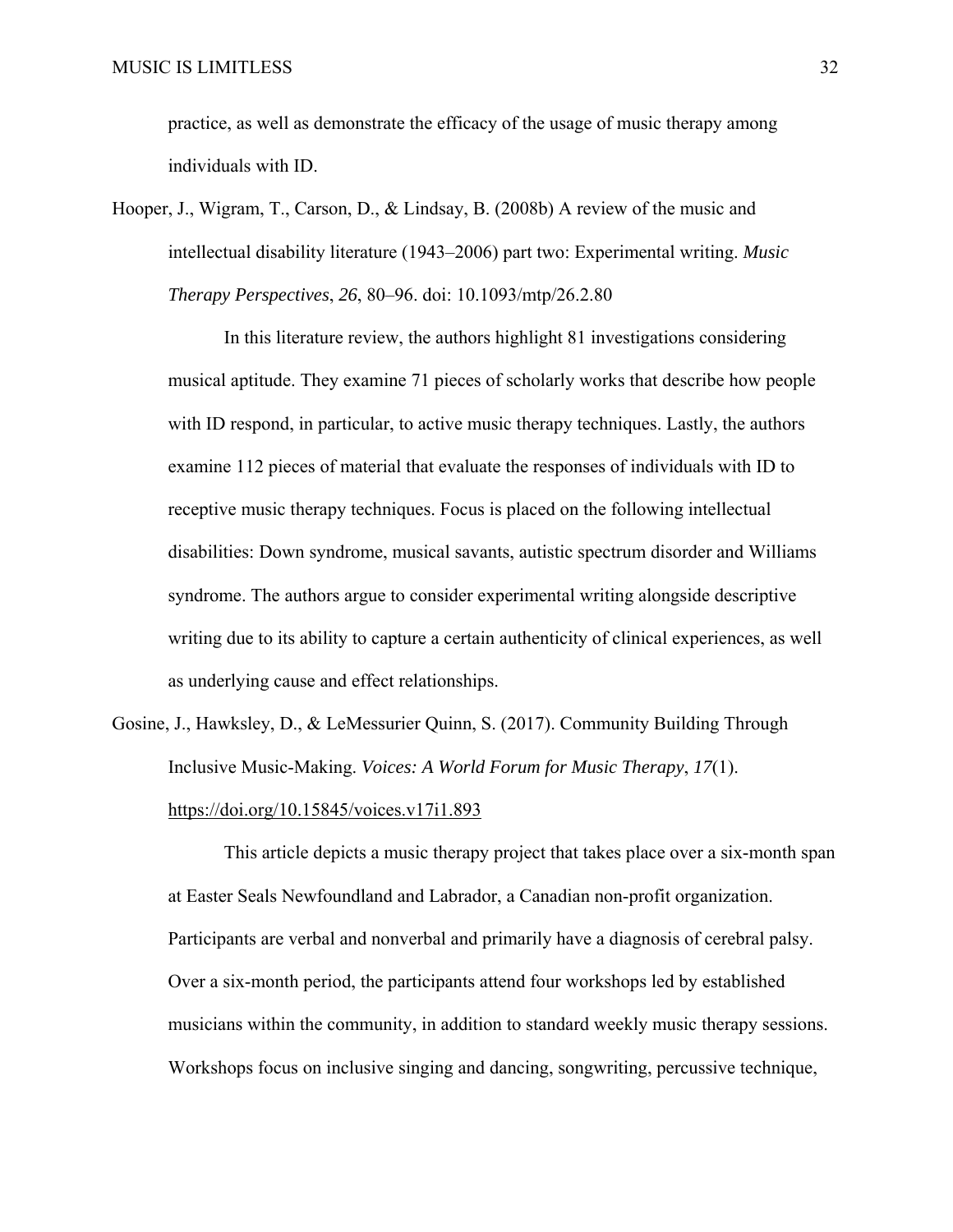and active music making and social interaction. The authors formulate their project based on human rights by providing access to cultural activities and participation in music making. A sense of belonging is cultivated for the participants within their smaller and larger communities. The self-esteem, confidence and communicative the ability of participants also increase.

Noone, Jason. (2008). View of developing a music therapy programme within a person centered planning framework. *Voices: A World Forum for Music Therapy, 8*(3). Retrieved from: https://voices.no/index.php/voices/article/view/1772/1532

 In this report, the author presents his music therapy program that exists as a day program for adults with disabilities in Western Ireland. The author has chosen to apply person-centered planning (PCP) as the basis for his program. This model focuses treatment decisions based on the interests, goals and abilities of the client. In addition to his description of the development of his program, Noone also provides insight into the source of his personal orientation—a combination of humanistic music therapy, community music therapy and music therapy for empowerment.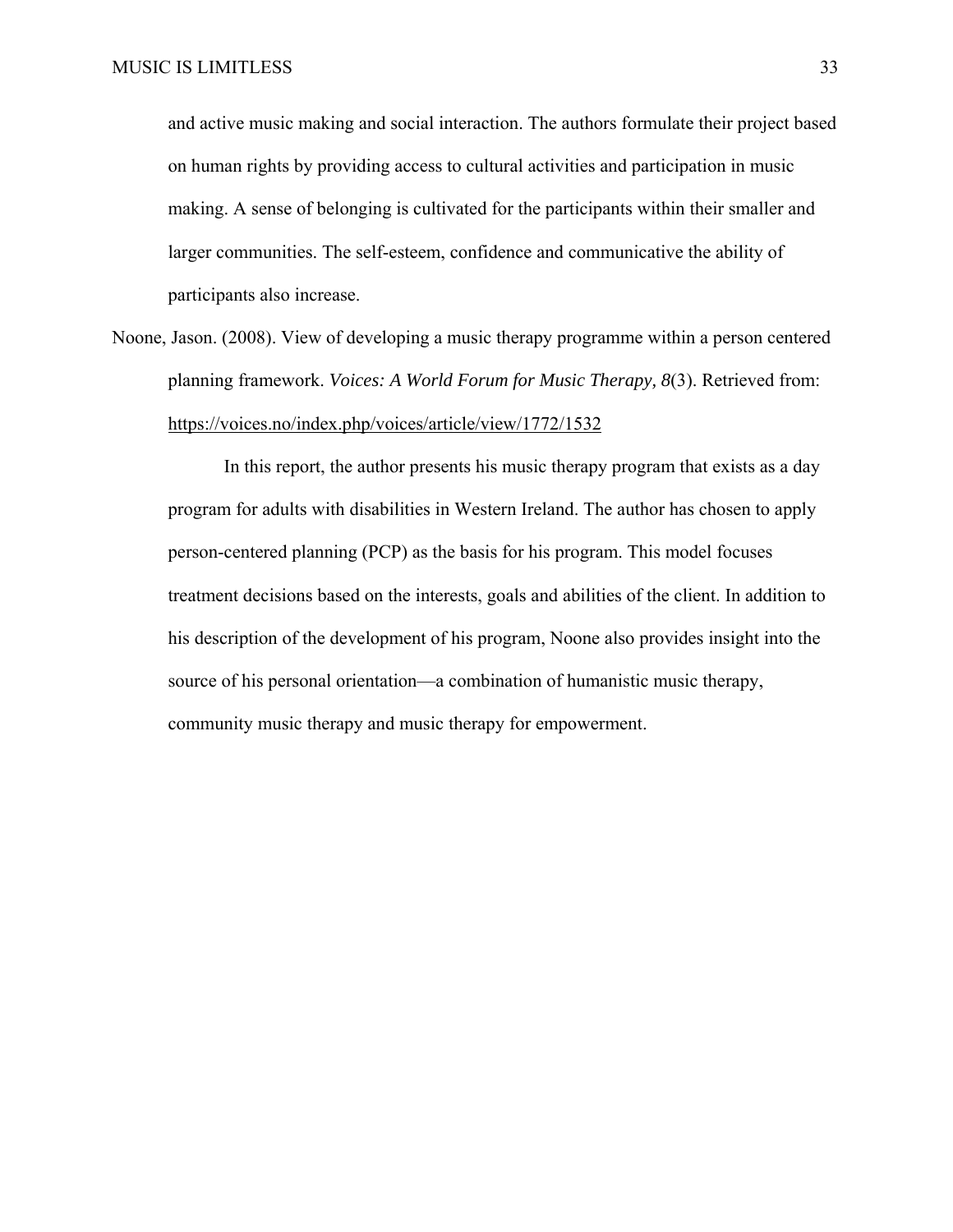## Appendix B

## Group Member Self-Assessment

## "Music is Limitless": Community Music Therapy Self-Assessment Form

| N.<br>$m$ $\alpha$ .<br>ັ.<br>. |  |  |
|---------------------------------|--|--|
|                                 |  |  |

Date:

1) What are your strengths and weaknesses? Please list up to two of each.

Strengths:

| 2.                                                                                                      |
|---------------------------------------------------------------------------------------------------------|
| Weaknesses:                                                                                             |
|                                                                                                         |
|                                                                                                         |
| 2) What do you wish to accomplish over the course of this project? Please list at least three<br>goals. |
| Goal $\#1$ : $\qquad \qquad$                                                                            |
| Goal $\#2$ :                                                                                            |
|                                                                                                         |
| 3) What is your musical background?                                                                     |
|                                                                                                         |
|                                                                                                         |
|                                                                                                         |

4. Please list up to five of your favorite songs.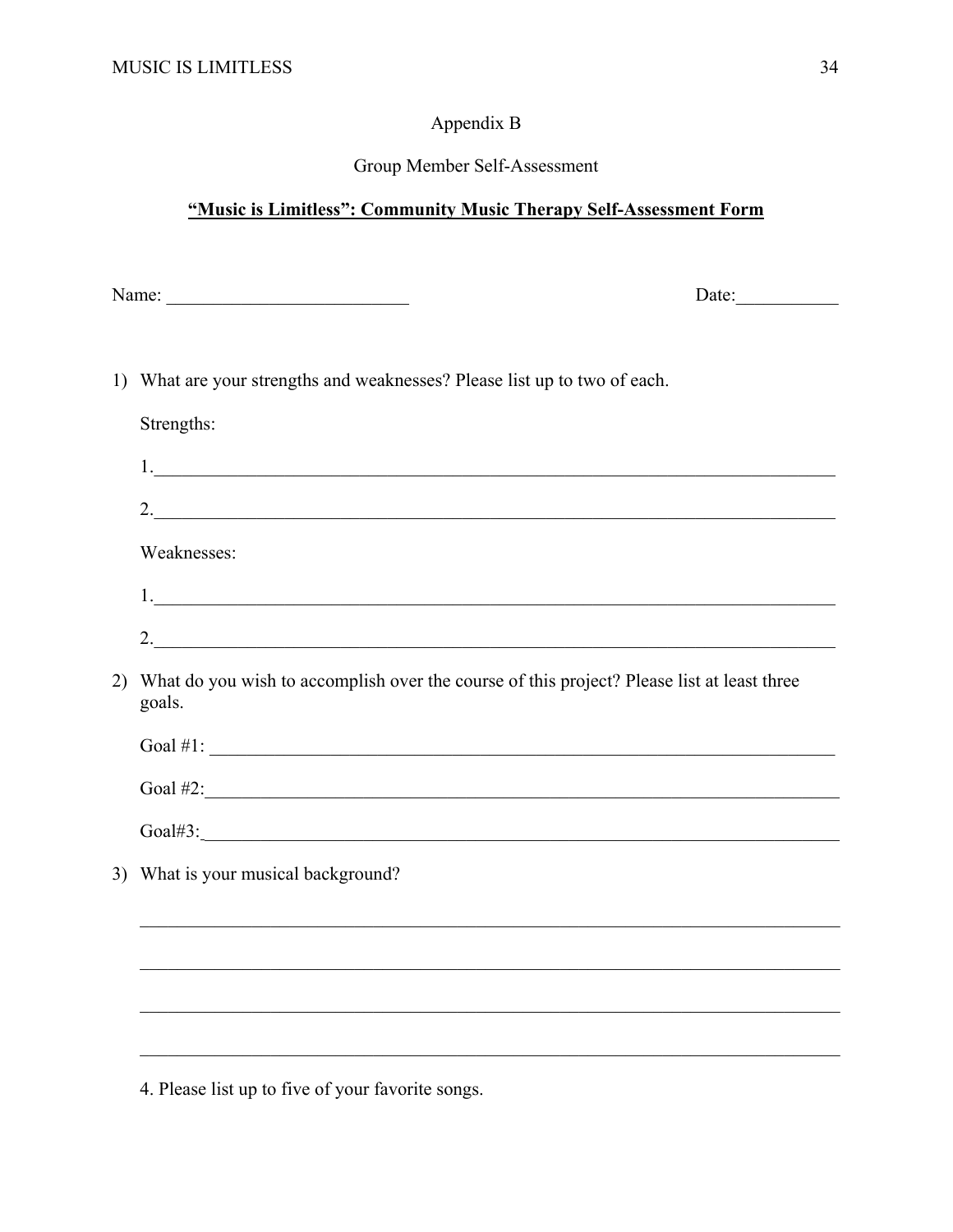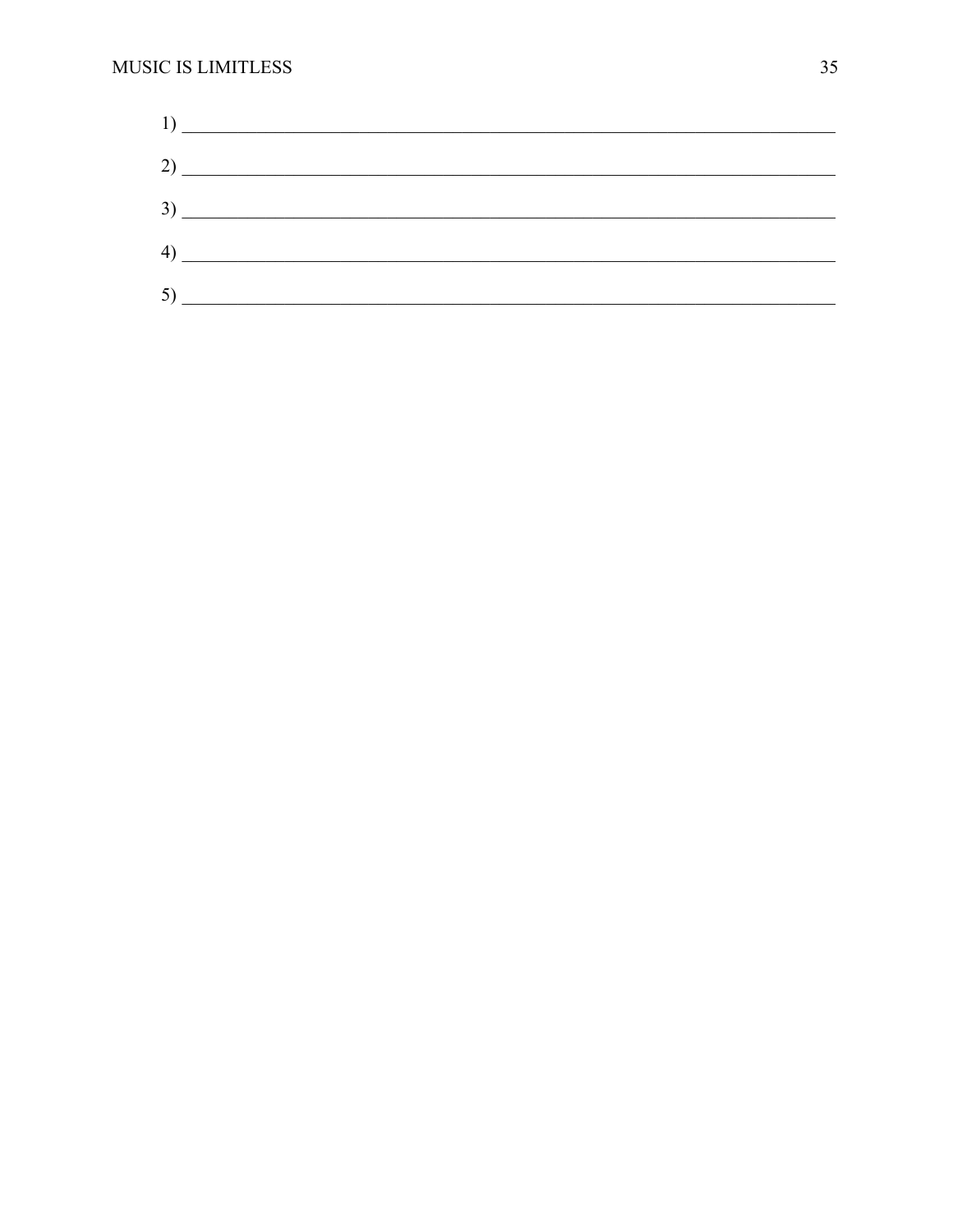Appendix C

Group Member, Community Group Member, Facility, and Faculty Video Consent Forms

## **Group Member Video Consent Form**

I, give Sheri Aronowitz permission to make a video reproduction of my participation within the final performance of her "music is limitless" community music therapy group.

I understand that this recording will be used as a way of evaluating my progress within the group, as well as the group's outcome. It will be seen by individuals that are not directly involved with the program for the purpose of evaluating the program.

| Name:      | Date: |
|------------|-------|
| Signature: |       |

## **Facility Video Consent Form**

I, \_\_\_\_\_\_\_\_\_\_\_\_\_\_\_\_\_\_\_\_\_\_\_\_\_\_\_\_\_\_\_ give Sheri Aronowitz permission to make a video reproduction of (insert name of concert venue) involvement within her "music is limitless" community music therapy group.

I understand that this recording will be used as a way of evaluating her group's progress and outcome. Its intended viewers will be stakeholders, Ms. Aronowitz, and group members.

Name: \_\_\_\_\_\_\_\_\_\_\_\_\_\_\_\_\_\_\_\_\_\_\_\_\_\_\_\_\_\_\_\_\_ Date: \_\_\_\_\_\_\_\_\_\_\_\_\_\_\_\_\_\_\_\_\_

Signature:

## **Community Group Member Consent Form**

I, \_\_\_\_\_\_\_\_\_\_\_\_\_\_\_\_\_\_\_\_\_\_\_\_\_\_\_\_\_\_\_ give Sheri Aronowitz permission to make a video reproduction of my involvement within the final performance of her "music is limitless" community music therapy group.

I understand that this recording will be used as a way of evaluating other group memhers' progress, as well as overall group outcome. Its intended viewers will be stakeholders, Ms. Aronowitz, and group members.

Name: \_\_\_\_\_\_\_\_\_\_\_\_\_\_\_\_\_\_\_\_\_\_\_\_\_\_\_\_\_\_\_\_\_ Date: \_\_\_\_\_\_\_\_\_\_\_\_\_\_\_\_\_\_\_\_\_

Signature: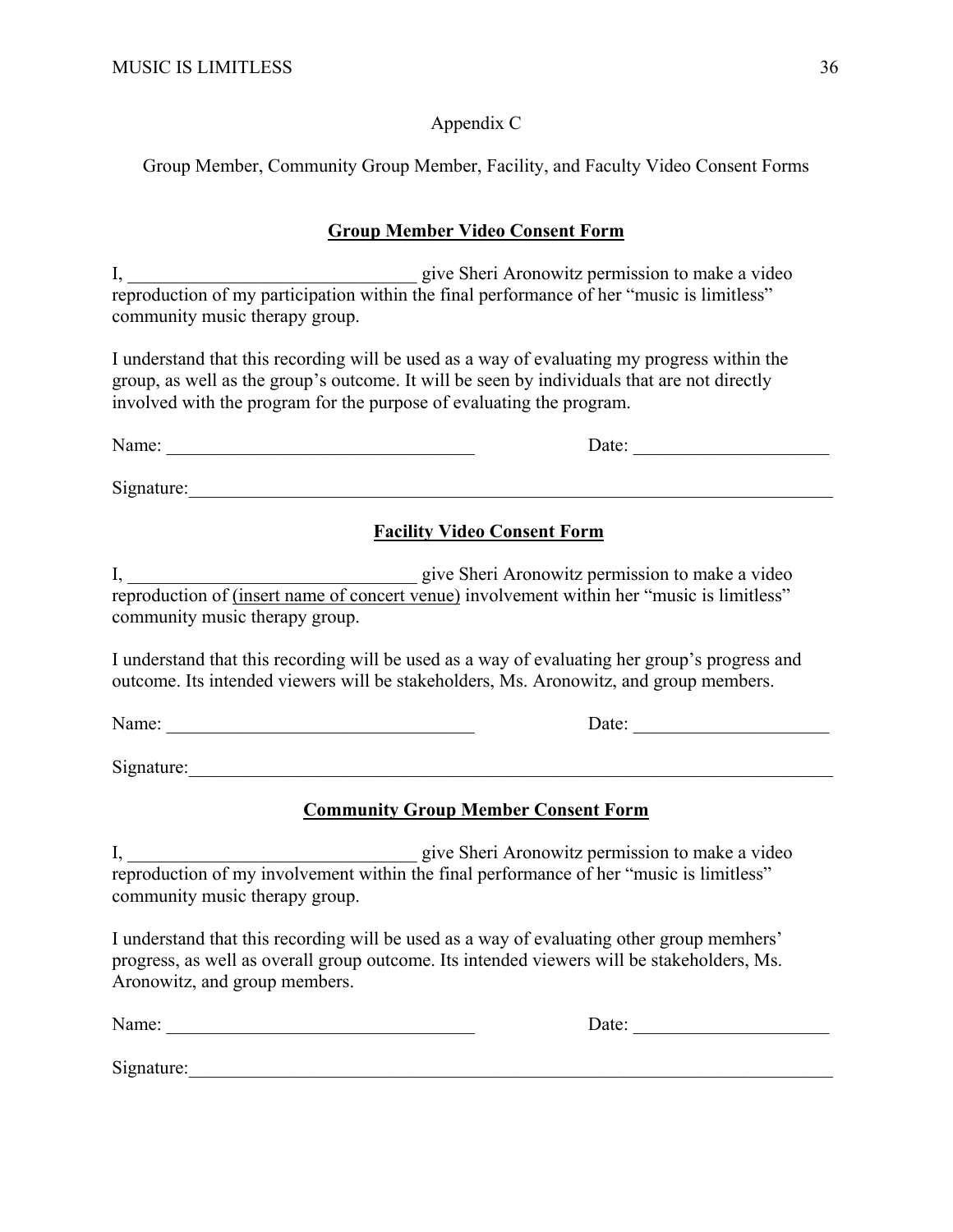## Appendix D

Cerebral Palsy of Westchester Faculty Satisfaction Survey Questionnaire

Name:\_\_\_\_\_\_\_\_\_\_\_\_\_\_\_\_\_\_\_\_\_\_ Date:\_\_\_\_\_\_\_\_\_\_\_\_\_

I. Directions: Please indicate your level of agreement or disagreement with each of these statements regarding "Music is Limitless" community music therapy project.

1. The project was well organized

| <b>Strongly Agree</b>                                                                            | Agree                                                                                                                             | <b>Neutral</b>       | <b>Disagree</b> | <b>Strongly Disagree</b>                                                                |  |  |
|--------------------------------------------------------------------------------------------------|-----------------------------------------------------------------------------------------------------------------------------------|----------------------|-----------------|-----------------------------------------------------------------------------------------|--|--|
| 2. During the course of this project, every group member had an equal opportunity to participate |                                                                                                                                   |                      |                 |                                                                                         |  |  |
| <b>Strongly Agree</b>                                                                            |                                                                                                                                   | <b>Agree Neutral</b> | <b>Disagree</b> | <b>Strongly Disagree</b>                                                                |  |  |
| 3. Community musicians were an asset to the program                                              |                                                                                                                                   |                      |                 |                                                                                         |  |  |
| <b>Strongly Agree</b>                                                                            |                                                                                                                                   | <b>Agree Neutral</b> | <b>Disagree</b> | <b>Strongly Disagree</b>                                                                |  |  |
|                                                                                                  |                                                                                                                                   |                      |                 | 4. This project helped meet the therapeutic needs of the individuals attending CPW      |  |  |
| <b>Strongly Agree</b>                                                                            |                                                                                                                                   | <b>Agree Neutral</b> | <b>Disagree</b> | <b>Strongly Disagree</b>                                                                |  |  |
|                                                                                                  | 5. This project helped to advance participants' independence, productivity, and full citizenship<br>within their larger community |                      |                 |                                                                                         |  |  |
| <b>Strongly Agree</b>                                                                            |                                                                                                                                   | <b>Agree Neutral</b> | <b>Disagree</b> | <b>Strongly Disagree</b>                                                                |  |  |
| 6. This project was an asset to CPW                                                              |                                                                                                                                   |                      |                 |                                                                                         |  |  |
| <b>Strongly Agree</b>                                                                            |                                                                                                                                   | <b>Agree Neutral</b> | <b>Disagree</b> | <b>Strongly Disagree</b>                                                                |  |  |
| disabilities                                                                                     |                                                                                                                                   |                      |                 | 7. This project has helped positively influence your views on working with persons with |  |  |
| <b>Strongly Agree</b>                                                                            |                                                                                                                                   | <b>Agree Neutral</b> | <b>Disagree</b> | <b>Strongly Disagree</b>                                                                |  |  |
| 8. The performance (if attended) exceeded my expectations                                        |                                                                                                                                   |                      |                 |                                                                                         |  |  |
| <b>Strongly Agree</b>                                                                            |                                                                                                                                   | <b>Agree Neutral</b> | <b>Disagree</b> | <b>Strongly Disagree</b>                                                                |  |  |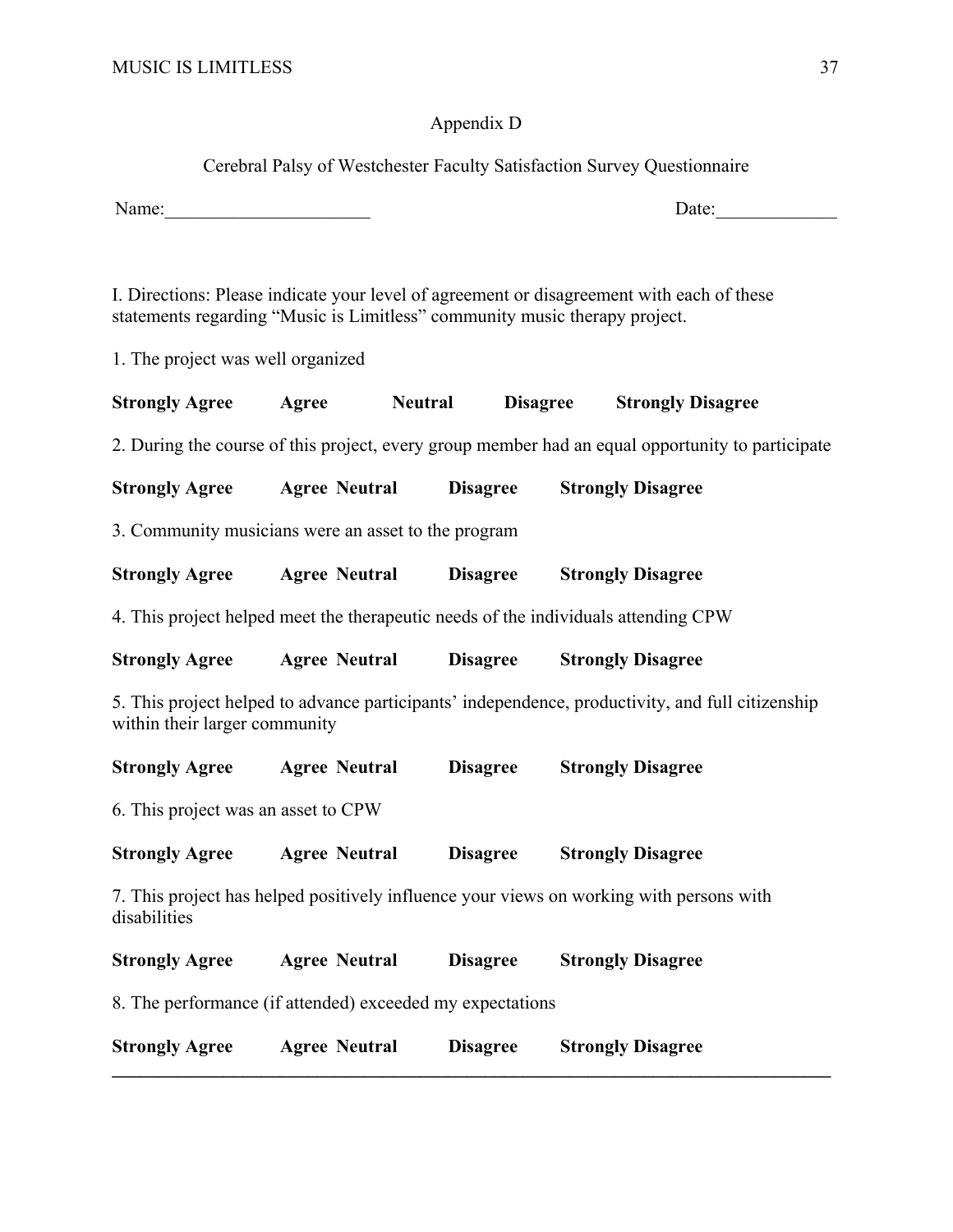## II. Questions

1. What is your job title?

2. In regards to the individuals receiving services from CPW, how would you rate this project?

 **□ Highly Beneficial** 

 **□ Beneficial** 

- **□ Neutral**
- **□ Unbeneficial**
- **□ Highly Unsatisfactory**
- 3. What could I do to better this project in the future?

**Thank You for Sharing Your Thoughts!** 

\_\_\_\_\_\_\_\_\_\_\_\_\_\_\_\_\_\_\_\_\_\_\_\_\_\_\_\_\_\_\_\_\_\_\_\_\_\_\_\_\_\_\_\_\_\_\_\_\_\_\_\_\_\_\_\_\_\_\_\_\_\_\_\_\_\_\_\_\_\_\_\_\_\_\_\_\_\_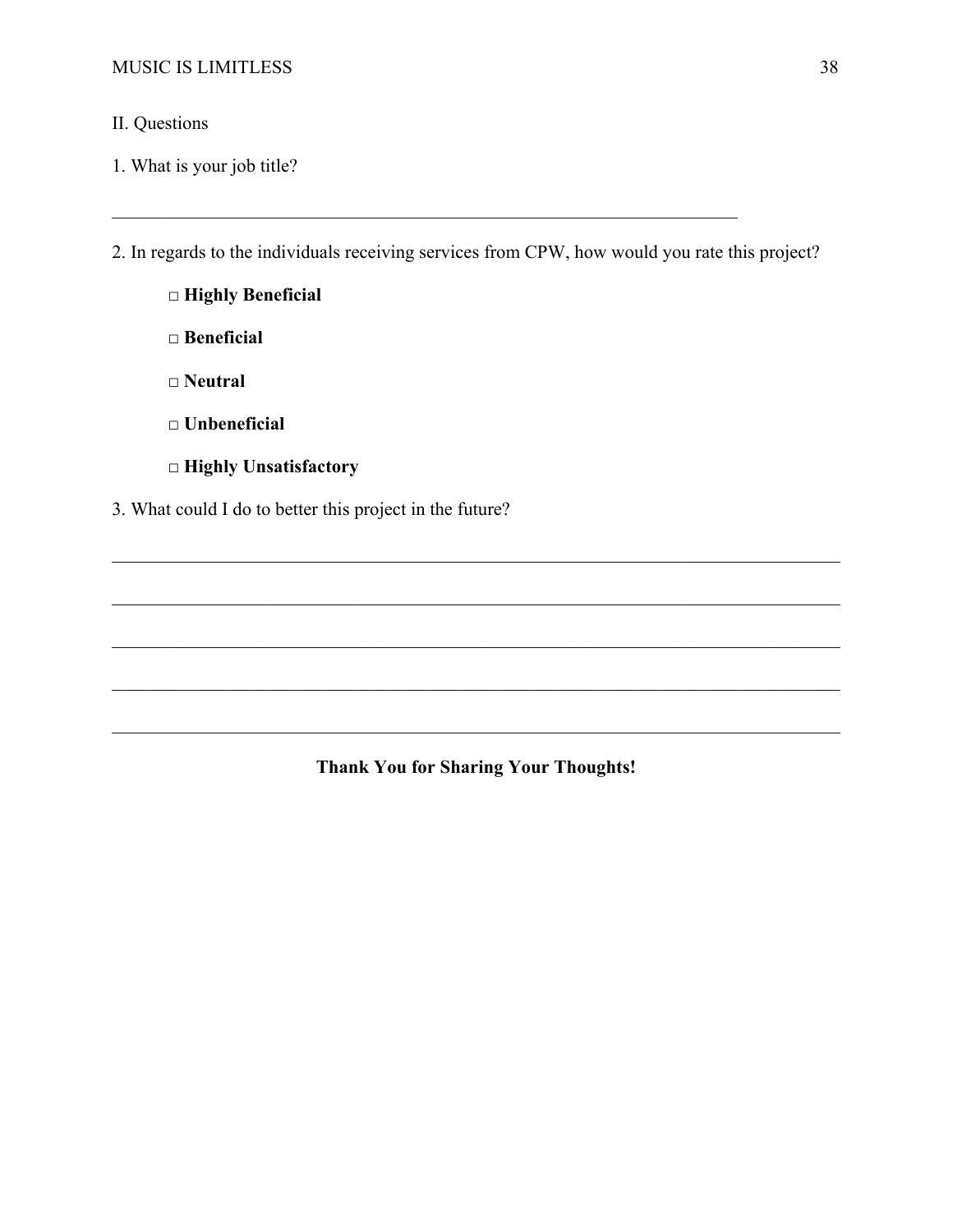## Appendix E

Cerebral Palsy of Westchester Group Member Satisfaction Survey Questionnaire Name:\_\_\_\_\_\_\_\_\_\_\_\_\_\_\_\_\_\_\_\_\_\_ Date:\_\_\_\_\_\_\_\_\_\_\_\_\_

I. Directions: Please indicate your level of agreement or disagreement with each of these statements regarding "Music is Limitless" community music therapy project.

1. The project helped me reach my goals

| <b>Strongly Agree</b>                        | Agree                | <b>Neutral</b> | <b>Disagree</b> | <b>Strongly Disagree</b>                                                                  |
|----------------------------------------------|----------------------|----------------|-----------------|-------------------------------------------------------------------------------------------|
| 2. I enjoyed participating in this project   |                      |                |                 |                                                                                           |
| <b>Strongly Agree Agree Neutral</b>          |                      |                | <b>Disagree</b> | <b>Strongly Disagree</b>                                                                  |
| 3. I enjoyed working with community musician |                      |                |                 |                                                                                           |
| <b>Strongly Agree Agree Neutral</b>          |                      |                | <b>Disagree</b> | <b>Strongly Disagree</b>                                                                  |
| 4. I would participate in this project again |                      |                |                 |                                                                                           |
| <b>Strongly Agree</b> Agree Neutral          |                      |                | <b>Disagree</b> | <b>Strongly Disagree</b>                                                                  |
|                                              |                      |                |                 | 5. This project has made me feel independent, productive, and as a member of my community |
| <b>Strongly Agree</b>                        | <b>Agree Neutral</b> |                | <b>Disagree</b> | <b>Strongly Disagree</b>                                                                  |
| $\mathbf{H} \cap \mathbf{C}$                 |                      |                |                 |                                                                                           |

 $\mathcal{L}_\mathcal{L} = \{ \mathcal{L}_\mathcal{L} = \{ \mathcal{L}_\mathcal{L} = \{ \mathcal{L}_\mathcal{L} = \{ \mathcal{L}_\mathcal{L} = \{ \mathcal{L}_\mathcal{L} = \{ \mathcal{L}_\mathcal{L} = \{ \mathcal{L}_\mathcal{L} = \{ \mathcal{L}_\mathcal{L} = \{ \mathcal{L}_\mathcal{L} = \{ \mathcal{L}_\mathcal{L} = \{ \mathcal{L}_\mathcal{L} = \{ \mathcal{L}_\mathcal{L} = \{ \mathcal{L}_\mathcal{L} = \{ \mathcal{L}_\mathcal{$ 

 $\mathcal{L}_\mathcal{L} = \{ \mathcal{L}_\mathcal{L} = \{ \mathcal{L}_\mathcal{L} = \{ \mathcal{L}_\mathcal{L} = \{ \mathcal{L}_\mathcal{L} = \{ \mathcal{L}_\mathcal{L} = \{ \mathcal{L}_\mathcal{L} = \{ \mathcal{L}_\mathcal{L} = \{ \mathcal{L}_\mathcal{L} = \{ \mathcal{L}_\mathcal{L} = \{ \mathcal{L}_\mathcal{L} = \{ \mathcal{L}_\mathcal{L} = \{ \mathcal{L}_\mathcal{L} = \{ \mathcal{L}_\mathcal{L} = \{ \mathcal{L}_\mathcal{$ 

 $\mathcal{L}_\mathcal{L} = \{ \mathcal{L}_\mathcal{L} = \{ \mathcal{L}_\mathcal{L} = \{ \mathcal{L}_\mathcal{L} = \{ \mathcal{L}_\mathcal{L} = \{ \mathcal{L}_\mathcal{L} = \{ \mathcal{L}_\mathcal{L} = \{ \mathcal{L}_\mathcal{L} = \{ \mathcal{L}_\mathcal{L} = \{ \mathcal{L}_\mathcal{L} = \{ \mathcal{L}_\mathcal{L} = \{ \mathcal{L}_\mathcal{L} = \{ \mathcal{L}_\mathcal{L} = \{ \mathcal{L}_\mathcal{L} = \{ \mathcal{L}_\mathcal{$ 

 $\mathcal{L}_\mathcal{L} = \{ \mathcal{L}_\mathcal{L} = \{ \mathcal{L}_\mathcal{L} = \{ \mathcal{L}_\mathcal{L} = \{ \mathcal{L}_\mathcal{L} = \{ \mathcal{L}_\mathcal{L} = \{ \mathcal{L}_\mathcal{L} = \{ \mathcal{L}_\mathcal{L} = \{ \mathcal{L}_\mathcal{L} = \{ \mathcal{L}_\mathcal{L} = \{ \mathcal{L}_\mathcal{L} = \{ \mathcal{L}_\mathcal{L} = \{ \mathcal{L}_\mathcal{L} = \{ \mathcal{L}_\mathcal{L} = \{ \mathcal{L}_\mathcal{$ 

**\_\_\_\_\_\_\_\_\_\_\_\_\_\_\_\_\_\_\_\_\_\_\_\_\_\_\_\_\_\_\_\_\_\_\_\_\_\_\_\_\_\_\_\_\_\_\_\_\_\_\_\_\_\_\_\_\_\_\_\_\_\_\_\_\_\_\_\_\_\_\_\_\_\_\_\_\_\_** 

II. Questions

1. What was your favorite part about this project?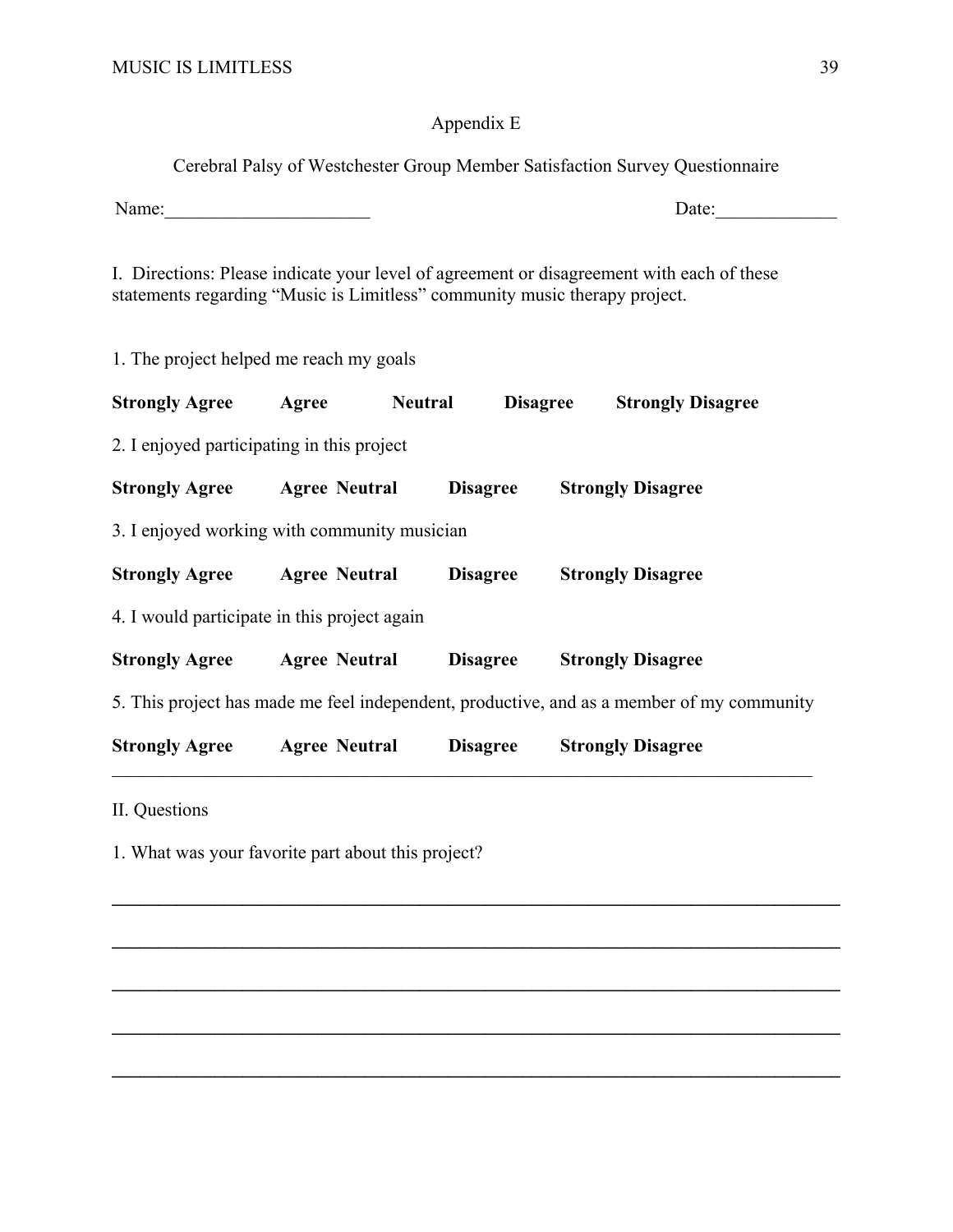- 2. How would you rate this project?
	- **□ Highly Beneficial**
	- **□ Beneficial**
	- **□ Neutral**
	- **□ Unbeneficial**
	- **□ Highly Unsatisfactory**

3. **What changes can be made to make this project more beneficial to you in the future?** 

 $\mathcal{L}_\mathcal{L} = \{ \mathcal{L}_\mathcal{L} = \{ \mathcal{L}_\mathcal{L} = \{ \mathcal{L}_\mathcal{L} = \{ \mathcal{L}_\mathcal{L} = \{ \mathcal{L}_\mathcal{L} = \{ \mathcal{L}_\mathcal{L} = \{ \mathcal{L}_\mathcal{L} = \{ \mathcal{L}_\mathcal{L} = \{ \mathcal{L}_\mathcal{L} = \{ \mathcal{L}_\mathcal{L} = \{ \mathcal{L}_\mathcal{L} = \{ \mathcal{L}_\mathcal{L} = \{ \mathcal{L}_\mathcal{L} = \{ \mathcal{L}_\mathcal{$ 

 $\mathcal{L}_\mathcal{L} = \{ \mathcal{L}_\mathcal{L} = \{ \mathcal{L}_\mathcal{L} = \{ \mathcal{L}_\mathcal{L} = \{ \mathcal{L}_\mathcal{L} = \{ \mathcal{L}_\mathcal{L} = \{ \mathcal{L}_\mathcal{L} = \{ \mathcal{L}_\mathcal{L} = \{ \mathcal{L}_\mathcal{L} = \{ \mathcal{L}_\mathcal{L} = \{ \mathcal{L}_\mathcal{L} = \{ \mathcal{L}_\mathcal{L} = \{ \mathcal{L}_\mathcal{L} = \{ \mathcal{L}_\mathcal{L} = \{ \mathcal{L}_\mathcal{$ 

 $\mathcal{L}_\mathcal{L} = \{ \mathcal{L}_\mathcal{L} = \{ \mathcal{L}_\mathcal{L} = \{ \mathcal{L}_\mathcal{L} = \{ \mathcal{L}_\mathcal{L} = \{ \mathcal{L}_\mathcal{L} = \{ \mathcal{L}_\mathcal{L} = \{ \mathcal{L}_\mathcal{L} = \{ \mathcal{L}_\mathcal{L} = \{ \mathcal{L}_\mathcal{L} = \{ \mathcal{L}_\mathcal{L} = \{ \mathcal{L}_\mathcal{L} = \{ \mathcal{L}_\mathcal{L} = \{ \mathcal{L}_\mathcal{L} = \{ \mathcal{L}_\mathcal{$ 

 $\mathcal{L}_\mathcal{L} = \{ \mathcal{L}_\mathcal{L} = \{ \mathcal{L}_\mathcal{L} = \{ \mathcal{L}_\mathcal{L} = \{ \mathcal{L}_\mathcal{L} = \{ \mathcal{L}_\mathcal{L} = \{ \mathcal{L}_\mathcal{L} = \{ \mathcal{L}_\mathcal{L} = \{ \mathcal{L}_\mathcal{L} = \{ \mathcal{L}_\mathcal{L} = \{ \mathcal{L}_\mathcal{L} = \{ \mathcal{L}_\mathcal{L} = \{ \mathcal{L}_\mathcal{L} = \{ \mathcal{L}_\mathcal{L} = \{ \mathcal{L}_\mathcal{$ 

**Thank You for Sharing Your Thoughts!**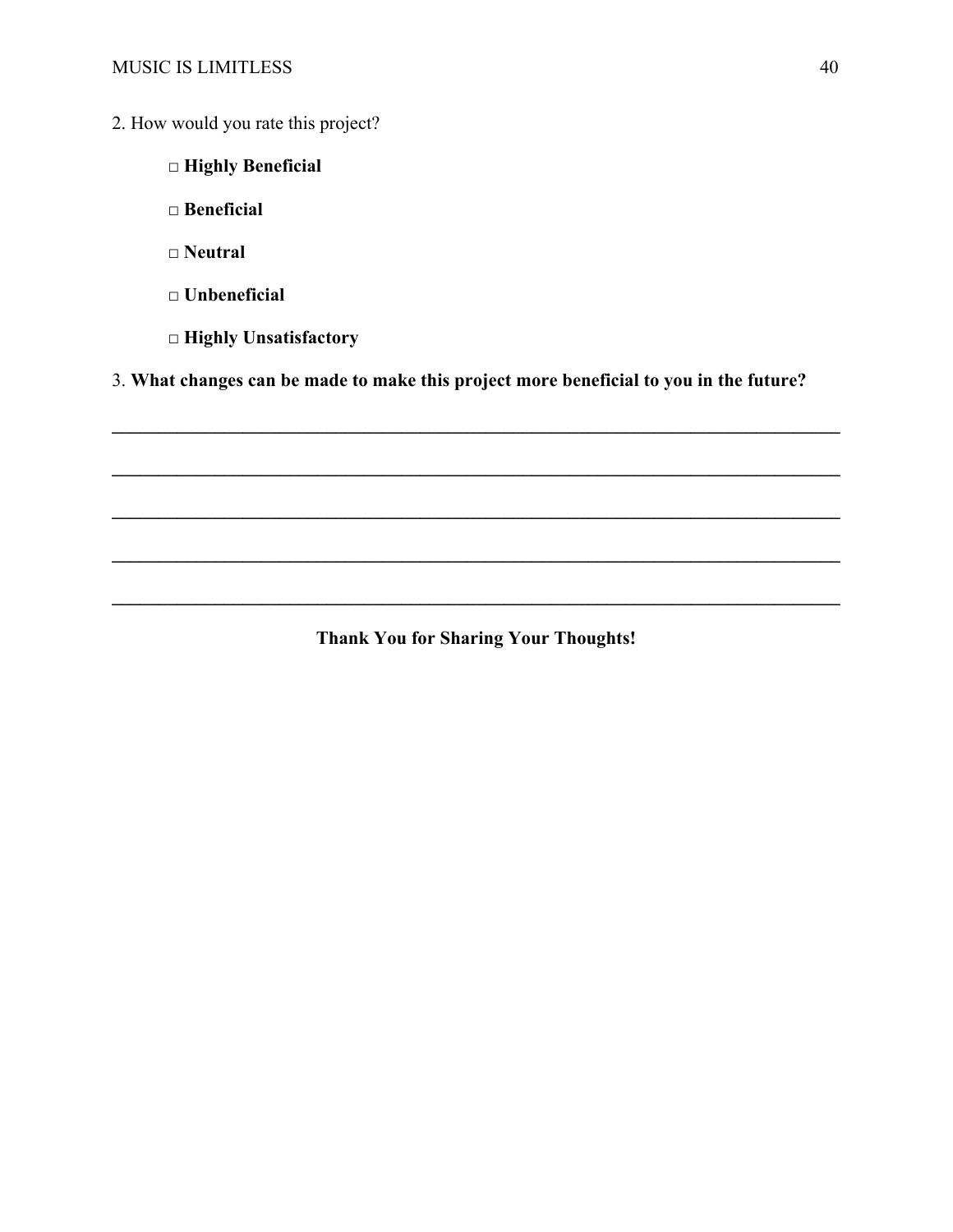## Appendix F

## Community Musician Member Satisfaction Survey Questionnaire

Name:\_\_\_\_\_\_\_\_\_\_\_\_\_\_\_\_\_\_\_\_\_\_ Date:\_\_\_\_\_\_\_\_\_\_\_\_\_

I. Directions: Please indicate your level of agreement or disagreement with each of these statements regarding "Music is Limitless" community music therapy project.

1. The project was well organized

| <b>Strongly Agree</b>                                                           | Agree                | <b>Neutral</b>  | <b>Disagree</b> | <b>Strongly Disagree</b>                                                                         |
|---------------------------------------------------------------------------------|----------------------|-----------------|-----------------|--------------------------------------------------------------------------------------------------|
| 2. Being able to make music with CPW members was a rewarding experience for you |                      |                 |                 |                                                                                                  |
| <b>Strongly Agree</b>                                                           | <b>Agree Neutral</b> | <b>Disagree</b> |                 | <b>Strongly Disagree</b>                                                                         |
| 3. I see persons with disabilities in a different light.                        |                      |                 |                 |                                                                                                  |
| <b>Strongly Agree</b>                                                           | <b>Agree Neutral</b> | <b>Disagree</b> |                 | <b>Strongly Disagree</b>                                                                         |
| within their larger community                                                   |                      |                 |                 | 4. This project helped to advance participants' independence, productivity, and full citizenship |
| <b>Strongly Agree</b>                                                           | <b>Agree Neutral</b> | <b>Disagree</b> |                 | <b>Strongly Disagree</b>                                                                         |
| disabilities                                                                    |                      |                 |                 | 5. Over the course of this project, I saw group members as bandmates rather than persons with    |
| <b>Strongly Agree</b>                                                           | <b>Agree Neutral</b> | <b>Disagree</b> |                 | <b>Strongly Disagree</b>                                                                         |
| II. Questions                                                                   |                      |                 |                 |                                                                                                  |

 $\mathcal{L}_\mathcal{L} = \mathcal{L}_\mathcal{L} = \mathcal{L}_\mathcal{L} = \mathcal{L}_\mathcal{L} = \mathcal{L}_\mathcal{L} = \mathcal{L}_\mathcal{L} = \mathcal{L}_\mathcal{L} = \mathcal{L}_\mathcal{L} = \mathcal{L}_\mathcal{L} = \mathcal{L}_\mathcal{L} = \mathcal{L}_\mathcal{L} = \mathcal{L}_\mathcal{L} = \mathcal{L}_\mathcal{L} = \mathcal{L}_\mathcal{L} = \mathcal{L}_\mathcal{L} = \mathcal{L}_\mathcal{L} = \mathcal{L}_\mathcal{L}$ 

1. What is your occupation?

2. How many years have you been a musician?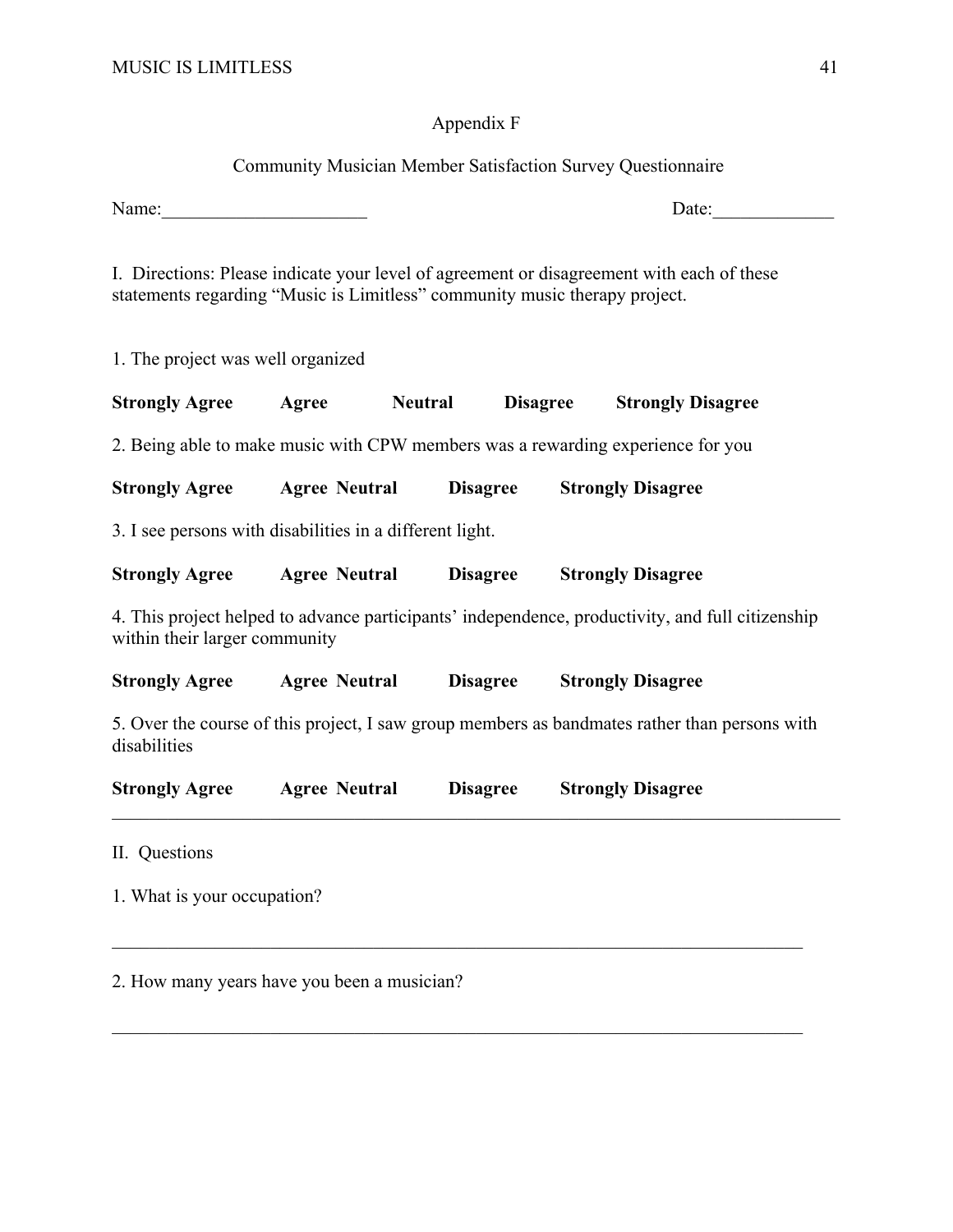- 3. How would you rate your experience?
	- □ Highly Beneficial
	- $\Box$  Beneficial
	- $\Box$  Neutral
	- $\Box$  Unbeneficial
	- $\Box$  Highly Unsatisfactory

III. Please feel free to write any comments regarding this project.

Thank you for sharing your thoughts!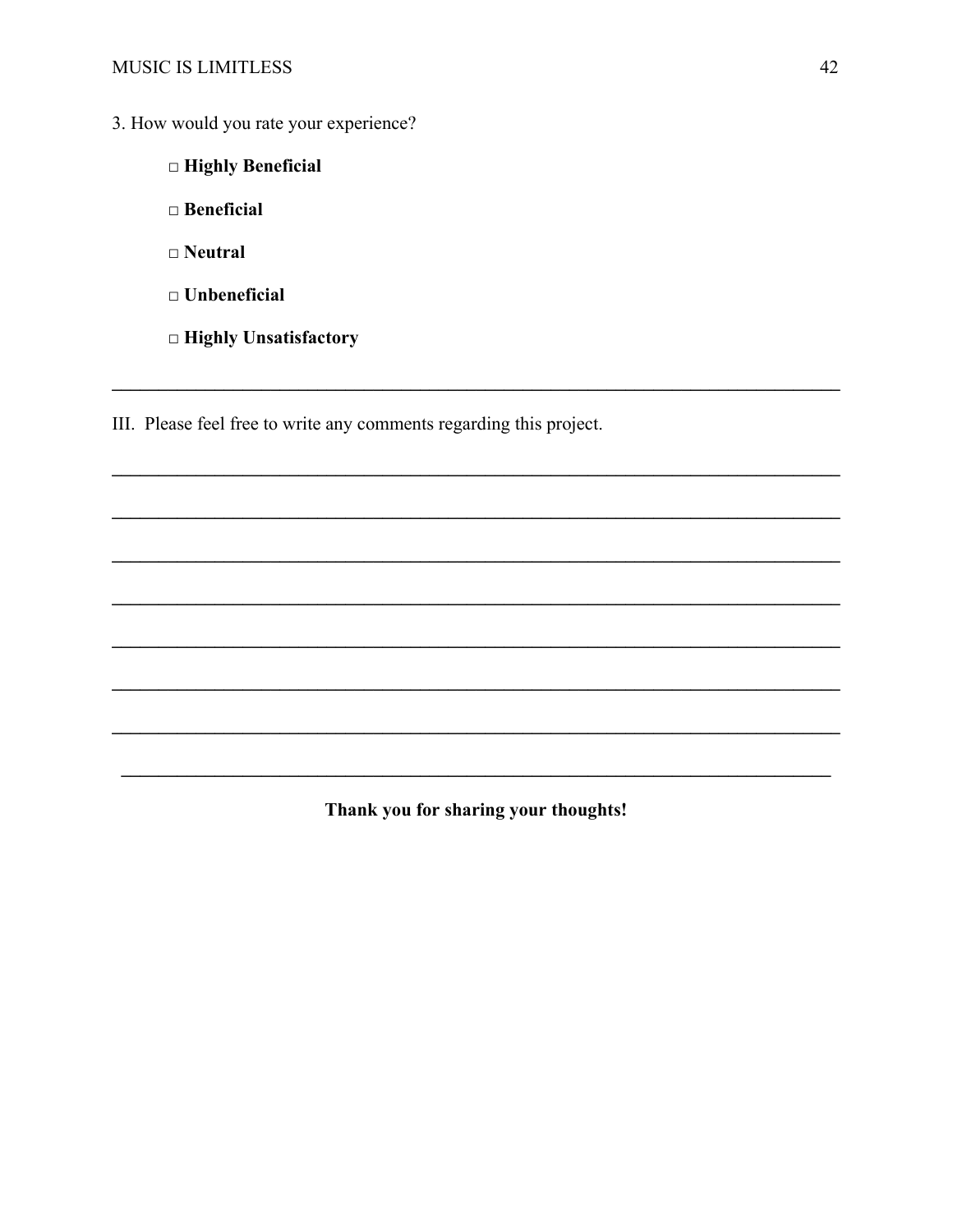## Appendix G

## Community Audience Member Satisfaction Survey Questionnaire

Name:\_\_\_\_\_\_\_\_\_\_\_\_\_\_\_\_\_\_\_\_\_\_ Date:\_\_\_\_\_\_\_\_\_\_\_\_\_

I. Directions: Please indicate your level of agreement or disagreement with each of these statements regarding "Music is Limitless" community music therapy project.

1. This project has helped positively influence your views on persons with disabilities

| <b>Strongly Agree</b>    | <b>Agree Neutral</b>                                 | <b>Disagree</b> | <b>Strongly Disagree</b>                                                        |
|--------------------------|------------------------------------------------------|-----------------|---------------------------------------------------------------------------------|
|                          |                                                      |                 | 2. I saw CPW members as members of a band rather than persons with disabilities |
| <b>Strongly Agree</b>    | <b>Agree Neutral</b>                                 | <b>Disagree</b> | <b>Strongly Disagree</b>                                                        |
|                          | 3. I was impressed by the quality of the performance |                 |                                                                                 |
| <b>Strongly Agree</b>    | <b>Agree Neutral</b>                                 | <b>Disagree</b> | <b>Strongly Disagree</b>                                                        |
| 4. I enjoyed the concert |                                                      |                 |                                                                                 |
| <b>Strongly Agree</b>    | <b>Agree Neutral</b>                                 | <b>Disagree</b> | <b>Strongly Disagree</b>                                                        |

 $\mathcal{L}_\mathcal{L} = \mathcal{L}_\mathcal{L} = \mathcal{L}_\mathcal{L} = \mathcal{L}_\mathcal{L} = \mathcal{L}_\mathcal{L} = \mathcal{L}_\mathcal{L} = \mathcal{L}_\mathcal{L} = \mathcal{L}_\mathcal{L} = \mathcal{L}_\mathcal{L} = \mathcal{L}_\mathcal{L} = \mathcal{L}_\mathcal{L} = \mathcal{L}_\mathcal{L} = \mathcal{L}_\mathcal{L} = \mathcal{L}_\mathcal{L} = \mathcal{L}_\mathcal{L} = \mathcal{L}_\mathcal{L} = \mathcal{L}_\mathcal{L}$ 

 $\mathcal{L}_\mathcal{L} = \{ \mathcal{L}_\mathcal{L} = \{ \mathcal{L}_\mathcal{L} = \{ \mathcal{L}_\mathcal{L} = \{ \mathcal{L}_\mathcal{L} = \{ \mathcal{L}_\mathcal{L} = \{ \mathcal{L}_\mathcal{L} = \{ \mathcal{L}_\mathcal{L} = \{ \mathcal{L}_\mathcal{L} = \{ \mathcal{L}_\mathcal{L} = \{ \mathcal{L}_\mathcal{L} = \{ \mathcal{L}_\mathcal{L} = \{ \mathcal{L}_\mathcal{L} = \{ \mathcal{L}_\mathcal{L} = \{ \mathcal{L}_\mathcal{$ 

1. What community do you reside in?

2. How would you rate the quality of the performance?

□ Excellent □ Very Good  **□ Neutral** 

 **□ Satisfactory**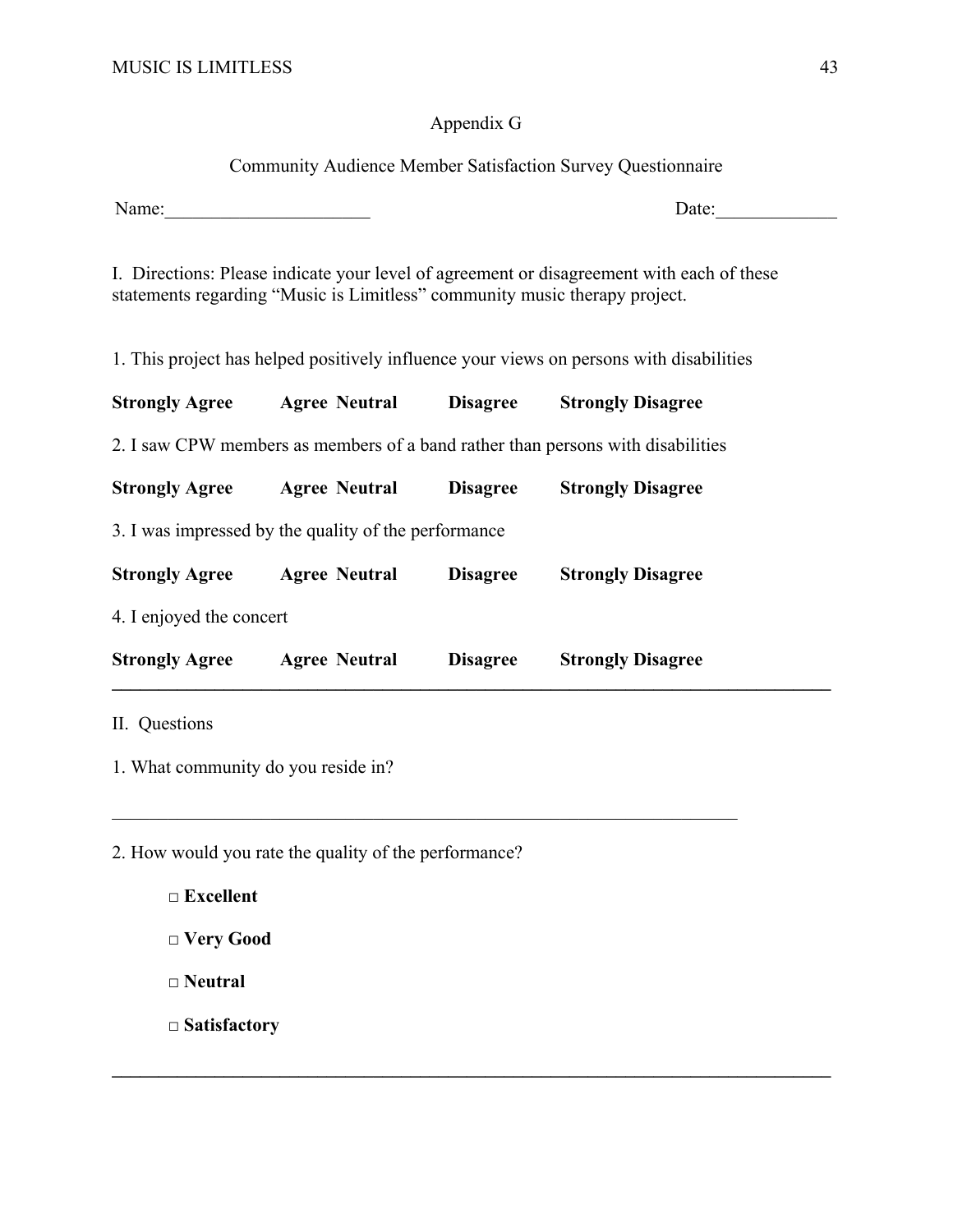III. Please feel free to write any comments regarding the concert.

Thank you for sharing your thoughts!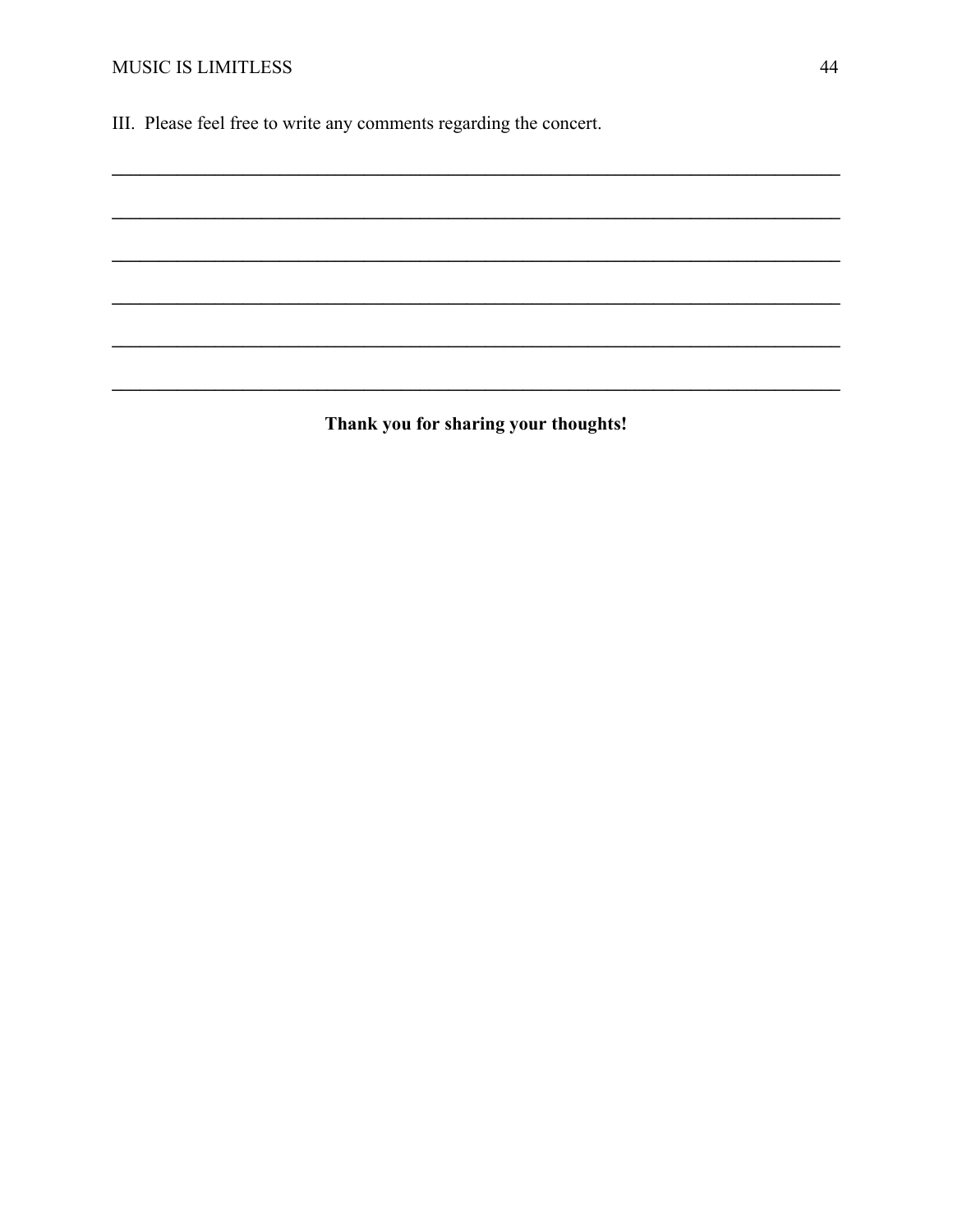# **Sheri Aronowitz**

## **1636 Mamaroneck Avenue, Mamaroneck, NY 10543 | (914)-258 5758 | s.aron7744@gmail.com REFERENCES UPON REQUEST**

## **Education**

| <b>August, 2008</b><br>-December,<br>2012 | B.S., Contemporary Music Studies, Concentration in Music Therapy, SUNY New<br>Paltz                                                                                   |
|-------------------------------------------|-----------------------------------------------------------------------------------------------------------------------------------------------------------------------|
| <b>May, 2019</b>                          | August, 2013 – M.S., Music Therapy (thesis pending), <i>SUNY New Paltz</i><br>Completed course work requirements May, 2016<br>Certification exam scheduled June, 2019 |

## **Experience**

| <b>MUSIC THERAPY</b><br><b>EXPERIENCE</b> |                                                                                                                                                                                                                                                                                                                                                                                                                                                                                                                                                                                               |
|-------------------------------------------|-----------------------------------------------------------------------------------------------------------------------------------------------------------------------------------------------------------------------------------------------------------------------------------------------------------------------------------------------------------------------------------------------------------------------------------------------------------------------------------------------------------------------------------------------------------------------------------------------|
| September, $2012 -$<br>December, 2012     | Practicum Student, Elant at Newburgh, Newburgh, NY<br>· Composed and conducted group and individualized music therapy<br>assessments<br>· Devised individual and group music therapy session plans<br>· Documented weekly individualized and group chart notes (with use of<br>DARP format)<br>• Co-lead and lead two weekly 45-minute music therapy group sessions;<br>lead two weekly individualized 30-minute music therapy sessions in an<br>adult rehabilitation/nursing home setting with patients, ages 55+                                                                            |
| September, $2013 -$<br>December, 2013     | Fieldwork Student, Benedictine Hospital, Adolescent Partial<br><b>Hospitalization Program, Kingston, NY</b><br>· Composed and conducted individualized music therapy assessments<br>· Devised individualized and group music therapy session plans (using DBT<br>foundation)<br>• Documented individualized and group chart notes (with use of DARP<br>format)<br>· Observed and co-lead weekly music therapy group sessions<br>• Observed group art therapy sessions and assessment<br>· Lead individualized and group music therapy sessions<br>· Attended interdisciplinary staff meetings |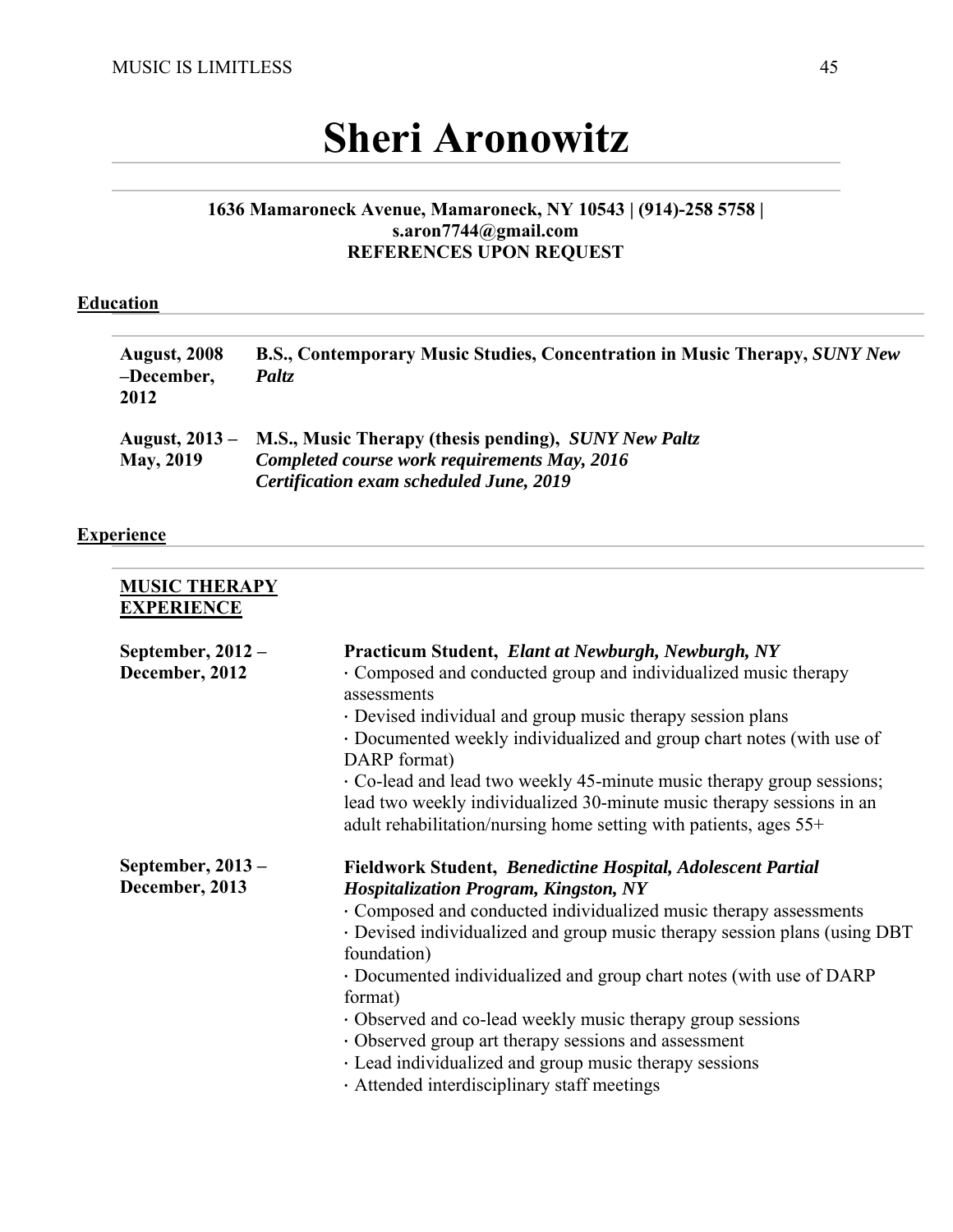| October, 2013 -<br>December, 2013                                           | Fieldwork Student, Benedictine Hospital, Adult Oncology unit,<br><b>Kingston, NY</b><br>Composed and conducted individualized music therapy medical<br>assessments<br>· Devised individualized bed-side music therapy session plans<br>· Documented individualized chart notes (with use of DARP format)<br>· Observed and co-lead individualized bed-side music therapy sessions lead<br>by clinical supervisor<br>· Lead individualized bed-side music therapy sessions with patients, ages<br>$50+$                           |
|-----------------------------------------------------------------------------|----------------------------------------------------------------------------------------------------------------------------------------------------------------------------------------------------------------------------------------------------------------------------------------------------------------------------------------------------------------------------------------------------------------------------------------------------------------------------------------------------------------------------------|
| February, 2014 – March,<br>2014<br>September, 2015 -<br><b>August, 2016</b> | Music Therapy Intern, Ulster Neighborhood Center, Milton, NY<br>· Composed and conducted individualized music therapy assessments and<br>treatment plans<br>· Devised individualized and group music therapy session plans<br>· Documented individualized and group chart notes<br>· Lead individualized and group music therapy sessions in a state run<br>(OPWDD) day habilitation setting, with adults with multiple disabilities,<br>ages $35+$<br>Co-lead OT sessions<br>· Attended and participated in client ISP meetings |
| September, 2014 -<br>December, 2014                                         | Music Therapy Intern, Ferncliff Manor, Yonkers, NY<br>· Collaborated in session planning for group music therapy sessions<br>· Documented group chart notes (as directed by the facility)<br>· Observed, participated in, and co-led group music therapy sessions led by<br>clinical supervisors utilizing Nordoff-Robbins approach with children and<br>adults, ages 15-25                                                                                                                                                      |
| <b>WORK EXPERIENCE</b>                                                      |                                                                                                                                                                                                                                                                                                                                                                                                                                                                                                                                  |
| June, 2014 – Present                                                        | <b>Product Demonstrator - Sales Advisor, Club Demonstration Services</b><br>(CDS), Portchester N.Y.                                                                                                                                                                                                                                                                                                                                                                                                                              |
| March, 2017 – Present                                                       | Brand Concierge, Boar's Head Brand Purveyor: Bobby D's Provisions,<br><b>Mount Vernon, NY</b>                                                                                                                                                                                                                                                                                                                                                                                                                                    |
| June, 2018 – Present                                                        | Brand Ambassador, Melle's Best, New York, NY Product Demonstrator,                                                                                                                                                                                                                                                                                                                                                                                                                                                               |
| September, 2018 -<br><b>Present</b>                                         | <b>BeKnown Sales and Consulting, Basking Ridge, NJ</b>                                                                                                                                                                                                                                                                                                                                                                                                                                                                           |